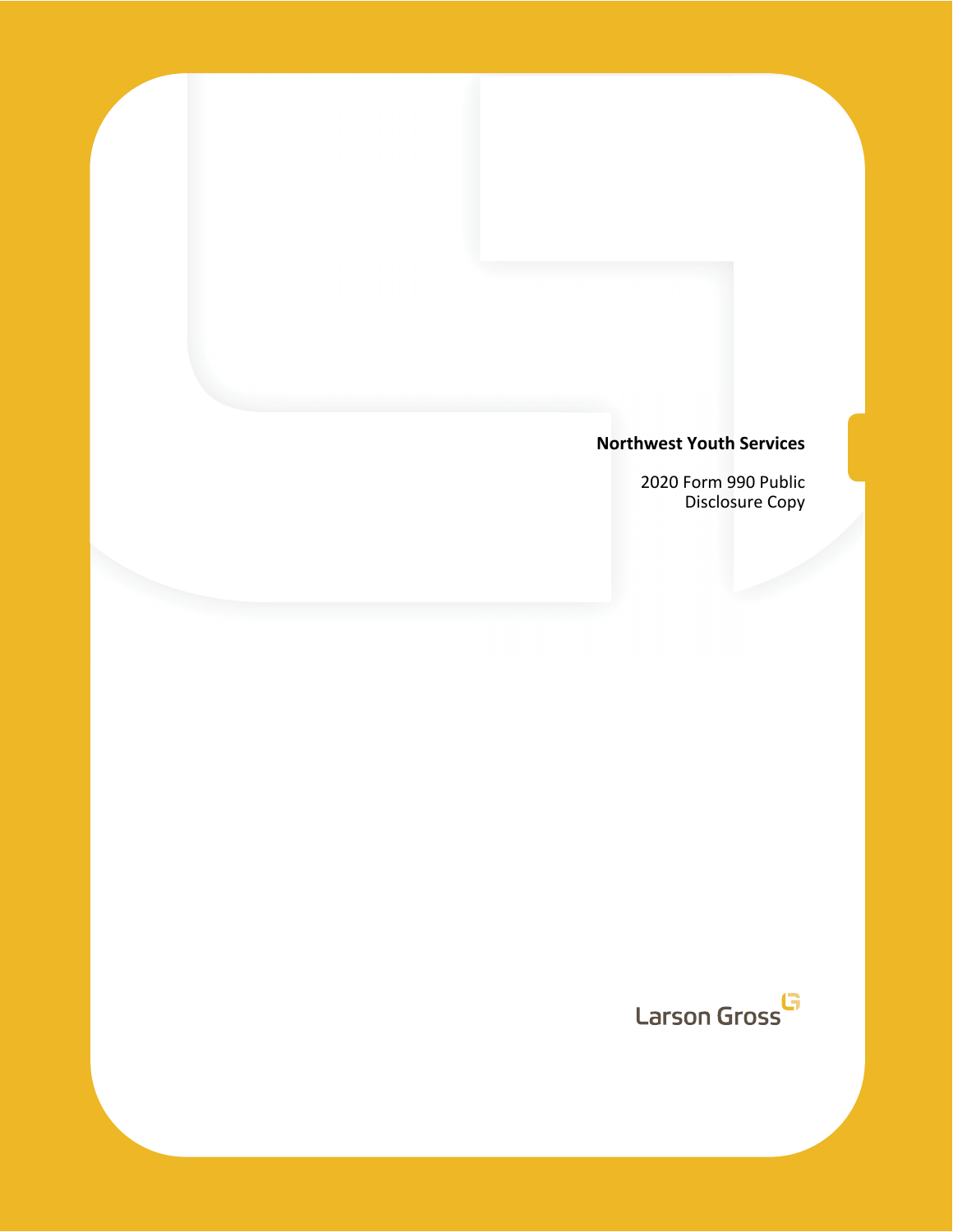## EXTENDED TO NOVEMBER 15, 2021

**990** Return of Organization Exempt From Income Tax <br>
Under section 501(c), 527, or 4947(a)(1) of the Internal Revenue Code (except private foundations)<br> **PO20** 

**▶ Do not enter social security numbers on this form as it may be made public. Open to Public**<br>
inspection instructions and the latest information. Inspection **| Go to www.irs.gov/Form990 for instructions and the latest information. Inspection**



Department of the Treasury Internal Revenue Service **A For the 2020 calendar year, or tax year beginning and ending**

|                         |                               | r are 2020 calendar year, or tax year beginning                                                                                                                            | ana chams  |                                                         |                                                             |
|-------------------------|-------------------------------|----------------------------------------------------------------------------------------------------------------------------------------------------------------------------|------------|---------------------------------------------------------|-------------------------------------------------------------|
|                         | <b>B</b> Check if applicable: | C Name of organization                                                                                                                                                     |            | D Employer identification number                        |                                                             |
|                         | Address<br>change             | NORTHWEST YOUTH SERVICES                                                                                                                                                   |            |                                                         |                                                             |
|                         | Name<br>change                | Doing business as                                                                                                                                                          |            | 91-0970561                                              |                                                             |
|                         | Initial<br>return             | Number and street (or P.O. box if mail is not delivered to street address)                                                                                                 | Room/suite | E Telephone number                                      |                                                             |
|                         | Final<br>return/              | 108 PROSPECT STREET                                                                                                                                                        |            | $360 - 734 - 4720$                                      |                                                             |
|                         | termin-<br>ated               | City or town, state or province, country, and ZIP or foreign postal code                                                                                                   |            | G Gross receipts \$                                     | 5,012,173.                                                  |
|                         | Amended<br>return             | 98225<br>BELLINGHAM, WA                                                                                                                                                    |            | H(a) Is this a group return                             |                                                             |
|                         | Applica-<br>tion              | F Name and address of principal officer: JASON MCGILL                                                                                                                      |            | for subordinates?                                       | $\Box$ Yes $\Box X$ No                                      |
|                         | pending                       | SAME AS C ABOVE                                                                                                                                                            |            | $H(b)$ Are all subordinates included? $\Box$ Yes $\Box$ | $\Box$ No                                                   |
|                         |                               | <b>I</b> Tax-exempt status: $X$ 501(c)(3)<br>$501(c)$ (<br>$\sqrt{\bullet}$ (insert no.)<br>$4947(a)(1)$ or                                                                | 527        |                                                         | If "No," attach a list. See instructions                    |
|                         |                               | J Website: WWW.NWYS.ORG                                                                                                                                                    |            | $H(c)$ Group exemption number $\blacktriangleright$     |                                                             |
|                         |                               | <b>K</b> Form of organization: $\boxed{\mathbf{X}}$ Corporation<br>Other $\blacktriangleright$<br>Trust<br>Association                                                     |            |                                                         | L Year of formation: $1989$ M State of legal domicile: $WA$ |
|                         | Part I                        | <b>Summary</b>                                                                                                                                                             |            |                                                         |                                                             |
|                         | $\mathbf{1}$                  | Briefly describe the organization's mission or most significant activities: COLLABORATING WITH AT-RISK,                                                                    |            |                                                         |                                                             |
|                         |                               | RUNAWAY, AND HOMELESS YOUTH TO FOSTER SELF-RELIANCE.                                                                                                                       |            |                                                         |                                                             |
|                         | 2                             | Check this box $\blacktriangleright$ $\Box$ if the organization discontinued its operations or disposed of more than 25% of its net assets.                                |            |                                                         |                                                             |
|                         | З                             | Number of voting members of the governing body (Part VI, line 1a)                                                                                                          |            | $\boldsymbol{3}$                                        | 11                                                          |
|                         | 4                             |                                                                                                                                                                            |            | $\overline{\mathbf{4}}$                                 | $\overline{11}$                                             |
|                         | 5                             |                                                                                                                                                                            |            | $\overline{5}$                                          | 88                                                          |
|                         | 6                             | Total number of volunteers (estimate if necessary)                                                                                                                         |            | $6\phantom{a}$                                          | 11                                                          |
| Activities & Governance |                               |                                                                                                                                                                            |            | <b>7a</b>                                               | $\overline{0}$ .                                            |
|                         |                               |                                                                                                                                                                            |            | 7b                                                      | $\overline{0}$ .                                            |
|                         |                               |                                                                                                                                                                            |            | <b>Prior Year</b>                                       | <b>Current Year</b>                                         |
|                         | 8                             |                                                                                                                                                                            |            | 3,448,448.                                              | 4,979,757.                                                  |
|                         | 9                             | Program service revenue (Part VIII, line 2g)                                                                                                                               |            | 750.                                                    | 300.                                                        |
| Revenue                 | 10                            |                                                                                                                                                                            |            | 5,217.                                                  | 740.                                                        |
|                         | 11                            | Other revenue (Part VIII, column (A), lines 5, 6d, 8c, 9c, 10c, and 11e)                                                                                                   |            | 45,094.                                                 | 14,025.                                                     |
|                         | 12                            | Total revenue - add lines 8 through 11 (must equal Part VIII, column (A), line 12)                                                                                         |            | 3,499,509.                                              | 4,994,822.                                                  |
|                         | 13                            | Grants and similar amounts paid (Part IX, column (A), lines 1-3)                                                                                                           |            | 327,055.                                                | 681,516.                                                    |
|                         | 14                            | Benefits paid to or for members (Part IX, column (A), line 4)                                                                                                              |            | Ο.                                                      | 0.                                                          |
|                         | 15                            | Salaries, other compensation, employee benefits (Part IX, column (A), lines 5-10)                                                                                          |            | 2,413,348.                                              | 2,837,172.                                                  |
| Expenses                |                               |                                                                                                                                                                            |            | $\overline{0}$ .                                        | 0.                                                          |
|                         |                               |                                                                                                                                                                            |            |                                                         |                                                             |
|                         |                               |                                                                                                                                                                            |            | 796,845.                                                | 696,692.                                                    |
|                         | 18                            | Total expenses. Add lines 13-17 (must equal Part IX, column (A), line 25)                                                                                                  |            | 3,537,248.                                              | 4, 215, 380.                                                |
|                         | 19                            |                                                                                                                                                                            |            | $-37,739.$                                              | 779,442.                                                    |
|                         |                               |                                                                                                                                                                            |            | <b>Beginning of Current Year</b>                        | <b>End of Year</b>                                          |
| Net Assets or           |                               |                                                                                                                                                                            |            | 2,087,791.                                              | 3,057,017.                                                  |
|                         | 20                            | Total assets (Part X, line 16)<br>Total liabilities (Part X, line 26)                                                                                                      |            | 678, 727.                                               | 670,086.                                                    |
|                         | 21<br>22                      |                                                                                                                                                                            |            | 1,409,064.                                              | 2,386,931.                                                  |
|                         | Part II                       | <b>Signature Block</b>                                                                                                                                                     |            |                                                         |                                                             |
|                         |                               | Under penalties of perjury, I declare that I have examined this return, including accompanying schedules and statements, and to the best of my knowledge and belief, it is |            |                                                         |                                                             |
|                         |                               | true, correct, and complete. Declaration of preparer (other than officer) is based on all information of which preparer has any knowledge.                                 |            |                                                         |                                                             |
|                         |                               |                                                                                                                                                                            |            |                                                         |                                                             |

| Sign<br>Here                                                                                                 | Signature of officer<br><b>JASON MCGILL,</b><br>Type or print name and title    | EXECUTIVE DIRECTOR   |          | Date               |                                                    |  |
|--------------------------------------------------------------------------------------------------------------|---------------------------------------------------------------------------------|----------------------|----------|--------------------|----------------------------------------------------|--|
| Paid                                                                                                         | Print/Type preparer's name<br>KEATON WERSEN-CPA                                 | Preparer's signature | Kati Jun | Date<br>11/12/2021 | <b>PTIN</b><br>Check<br>P01957642<br>self-emploved |  |
| Preparer                                                                                                     | Firm's name LARSON GROSS PLLC                                                   |                      |          |                    | Firm's EIN $\frac{91 - 1663574}{ }$                |  |
| Use Only                                                                                                     | Firm's address 2211 RIMLAND DR., STE 422                                        |                      |          |                    |                                                    |  |
|                                                                                                              | BELLINGHAM, WA 98226                                                            |                      |          |                    | Phone no. $360 - 734 - 4280$                       |  |
|                                                                                                              | May the IRS discuss this return with the preparer shown above? See instructions |                      |          |                    | ΧI<br>Yes<br><b>No</b>                             |  |
| Form 990 (2020)<br>LHA For Paperwork Reduction Act Notice, see the separate instructions.<br>032001 12-23-20 |                                                                                 |                      |          |                    |                                                    |  |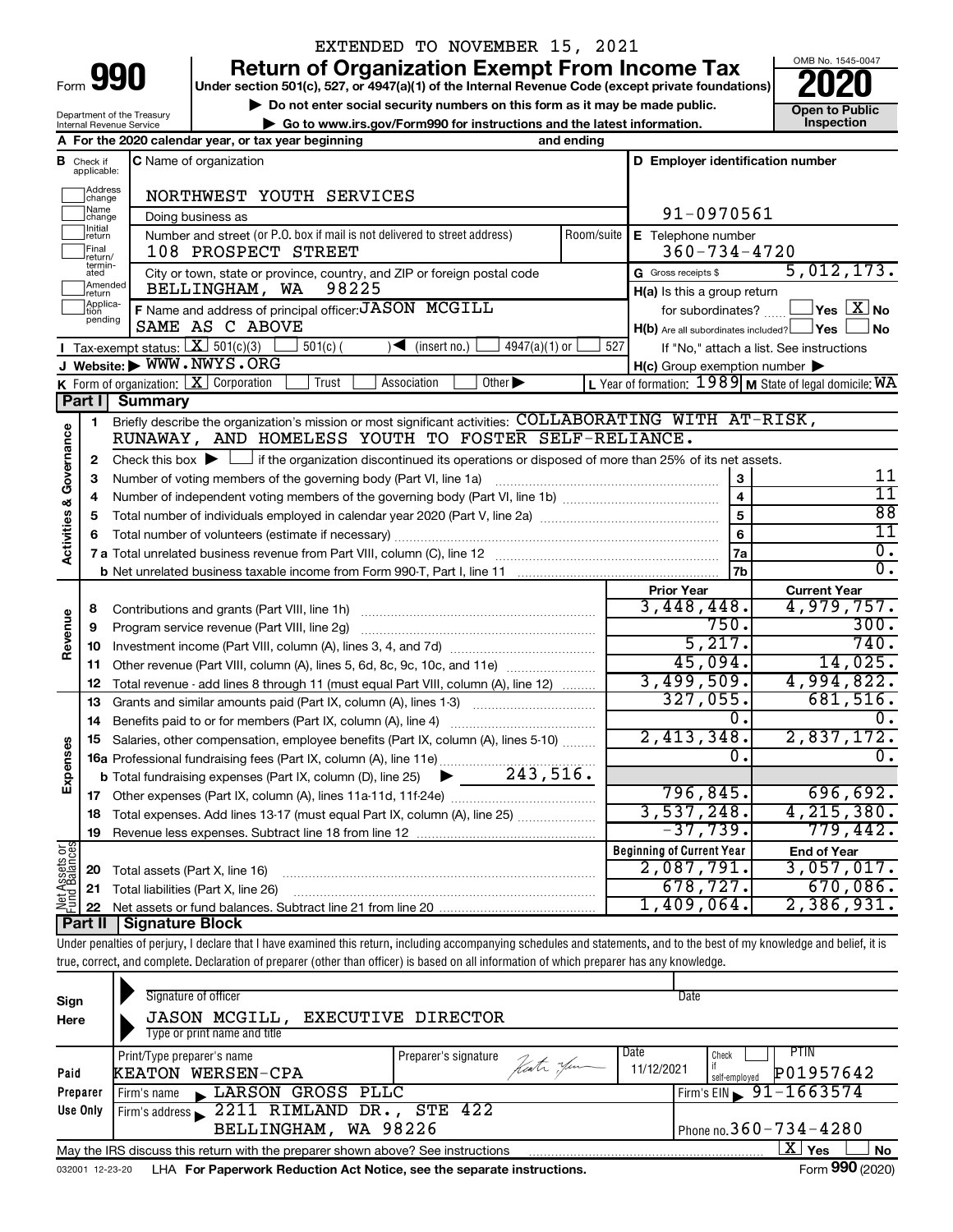|              | 91-0970561<br>NORTHWEST YOUTH SERVICES<br>Page 2<br>Form 990 (2020)<br>Part III   Statement of Program Service Accomplishments                                                             |
|--------------|--------------------------------------------------------------------------------------------------------------------------------------------------------------------------------------------|
|              | $\overline{\mathbf{x}}$<br>Check if Schedule O contains a response or note to any line in this Part III                                                                                    |
| 1            | Briefly describe the organization's mission:                                                                                                                                               |
|              | NORTHWEST YOUTH SERVICES COLLABORATES WITH AT-RISK, RUNAWAY, AND                                                                                                                           |
|              | HOMELESS YOUTH TO FOSTER SELF-RELIANCE. THE ORGANIZATION'S GOAL IS TO                                                                                                                      |
|              | KEEP YOUTH SAFE, HEAL FAMILY RELATIONSHIPS, AND RECONNECT YOUTH TO THE<br>COMMUNITY. THE ORGANIZATION PROVIDES EMERGENCY SHELTER AND OTHER                                                 |
|              | Did the organization undertake any significant program services during the year which were not listed on the                                                                               |
| $\mathbf{2}$ | $Yes \quad X$ No<br>prior Form 990 or 990-EZ?                                                                                                                                              |
|              | If "Yes," describe these new services on Schedule O.                                                                                                                                       |
| 3            | $\left\vert \mathsf{Yes}\right\vert$ $\left\vert \mathsf{X}\right\vert$ No<br>Did the organization cease conducting, or make significant changes in how it conducts, any program services? |
|              | If "Yes," describe these changes on Schedule O.                                                                                                                                            |
| 4            | Describe the organization's program service accomplishments for each of its three largest program services, as measured by expenses.                                                       |
|              | Section 501(c)(3) and 501(c)(4) organizations are required to report the amount of grants and allocations to others, the total expenses, and                                               |
|              | revenue, if any, for each program service reported                                                                                                                                         |
| 4a           | 642,071.<br>300.<br>1,718,413. including grants of \$<br>) (Revenue \$<br>(Expenses \$<br>(Code:<br>HOUSING PROGRAMS - THESE PROGRAMS PROVIDE HOUSING AND SUPPORTIVE                       |
|              | SERVICES TO HOMELESS YOUTH (AGES 18-25)<br>INCLUDING PREGNANT AND                                                                                                                          |
|              | PARENTING YOUTH IN WHATCOM AND SKAGIT COUNTIES. SERVICE PLANS ARE                                                                                                                          |
|              | DEVELOPED WITH EACH PARTICIPANT DEPENDING ON INDIVIDUAL STRENGTHS AND                                                                                                                      |
|              | NEEDS. FOCUS AREAS INCLUDE DEVELOPMENT OF INDEPENDENT LIVING SKILLS,                                                                                                                       |
|              | EMPLOYMENT, VOCATIONAL AND EDUCATIONAL SUPPORT, ACCESS TO COUNSELING,                                                                                                                      |
|              | PARENTING SUPPORT, FINANCIAL LITERACY, AND RENTER EDUCATION. PROGRAM                                                                                                                       |
|              | GOALS ARE AIMED TOWARD PARTICIPANT INDEPENDENCE AND SELF-RELIANCE.                                                                                                                         |
|              |                                                                                                                                                                                            |
|              |                                                                                                                                                                                            |
|              |                                                                                                                                                                                            |
| 4b           | $639,731$ . including grants of \$<br>13,063.<br>) (Revenue \$<br>(Code:<br>(Expenses \$                                                                                                   |
|              | THE POSITIVE ADOLESCENT DEVELOPMENT (PAD) PROGRAM IS AN EMERGENCY                                                                                                                          |
|              | HOUSING PROGRAM PROVIDING HOUSING FOR MINORS (AGES 13-17)<br>IN THIS                                                                                                                       |
|              | PROGRAM, CLIENTS WORK WITH A CASE MANAGER TO CREATE A PLAN FOR                                                                                                                             |
|              | OBTAINING STABLE HOUSING. THE PAD PROGRAM PROVIDES SHELTER, FOOD, FUN                                                                                                                      |
|              | ACTIVITIES, AND SCHOOL ENROLLMENT SERVICES.                                                                                                                                                |
|              |                                                                                                                                                                                            |
|              |                                                                                                                                                                                            |
|              |                                                                                                                                                                                            |
|              |                                                                                                                                                                                            |
|              |                                                                                                                                                                                            |
|              |                                                                                                                                                                                            |
| 4c           | 457, 936. including grants of \$<br>$11, 462.$ (Revenue \$<br>(Expenses \$<br>(Code:                                                                                                       |
|              | THE BEHAVIORAL HEALTH PROGRAM PROVIDES INTEGRATED CLINICAL SERVICES<br>TО                                                                                                                  |
|              | IN OTHER NWYS PROGRAMS.<br>IT PROVIDES PROFESSIONAL<br>CLIENTS INVOLVED                                                                                                                    |
|              | THERAPEUTIC SERVICES, EVALUATION, SCREEN AND ASSESSMENT, AND TREATMENT                                                                                                                     |
|              | AND RECOVERY SUPPORT SERVICES FOR INDIVIDUALS WITH MENTAL AND/OR<br>SUBSTANCE USE DISORDERS.                                                                                               |
|              |                                                                                                                                                                                            |
|              |                                                                                                                                                                                            |
|              |                                                                                                                                                                                            |
|              |                                                                                                                                                                                            |
|              |                                                                                                                                                                                            |
|              |                                                                                                                                                                                            |
|              |                                                                                                                                                                                            |
|              | 4d Other program services (Describe on Schedule O.)                                                                                                                                        |
|              | 14,920.) (Revenue \$<br>416, 957. including grants of \$<br>(Expenses \$                                                                                                                   |
| 4е           | 3, 233, 037.<br>Total program service expenses<br>Form 990 (2020)                                                                                                                          |
|              | 032002 12-23-20                                                                                                                                                                            |
|              | 3                                                                                                                                                                                          |
|              | 10551112 758095 68652<br>2020.04030 NORTHWEST YOUTH SERVICES<br>68652<br>1                                                                                                                 |
|              |                                                                                                                                                                                            |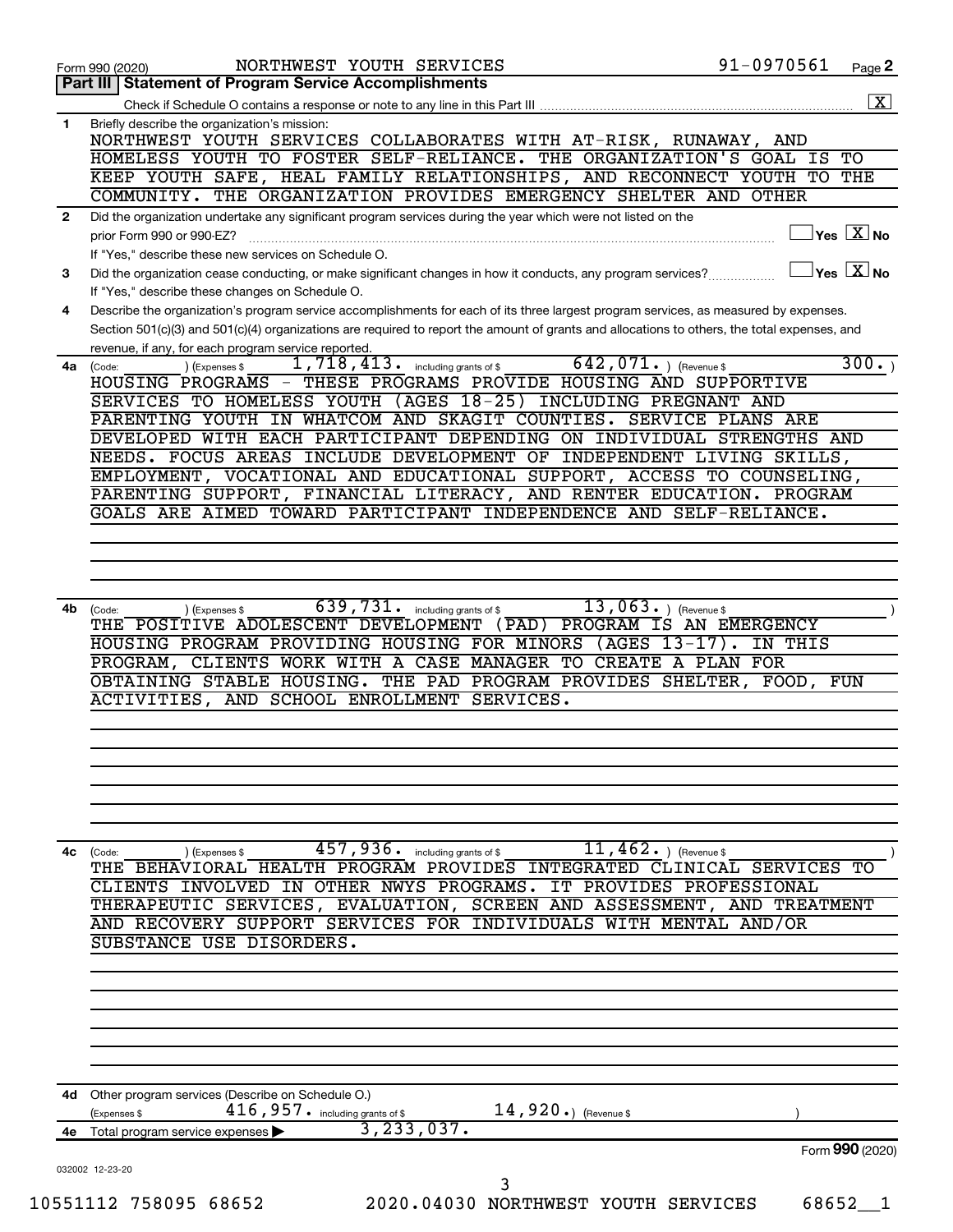|  | Form 990 (2020) |
|--|-----------------|

**Part IV Checklist of Required Schedules**

Form 990 (2020) Page NORTHWEST YOUTH SERVICES 91-0970561

| Is the organization described in section 501(c)(3) or 4947(a)(1) (other than a private foundation)?<br>1.<br>x<br>If "Yes," complete Schedule A<br>1<br>X<br>$\mathbf{2}$<br>2<br>Did the organization engage in direct or indirect political campaign activities on behalf of or in opposition to candidates for<br>3<br>х<br>public office? If "Yes," complete Schedule C, Part I<br>З<br>Section 501(c)(3) organizations. Did the organization engage in lobbying activities, or have a section 501(h) election in effect<br>4<br>х<br>4<br>Is the organization a section 501(c)(4), 501(c)(5), or 501(c)(6) organization that receives membership dues, assessments, or<br>5<br>х<br>5<br>Did the organization maintain any donor advised funds or any similar funds or accounts for which donors have the right to<br>6<br>х<br>provide advice on the distribution or investment of amounts in such funds or accounts? If "Yes," complete Schedule D, Part I<br>6<br>Did the organization receive or hold a conservation easement, including easements to preserve open space,<br>7<br>х<br>$\overline{7}$<br>Did the organization maintain collections of works of art, historical treasures, or other similar assets? If "Yes," complete<br>8<br>х<br>8<br>Did the organization report an amount in Part X, line 21, for escrow or custodial account liability, serve as a custodian for<br>9<br>amounts not listed in Part X; or provide credit counseling, debt management, credit repair, or debt negotiation services?<br>x<br>9<br>Did the organization, directly or through a related organization, hold assets in donor-restricted endowments<br>10<br>x<br>10<br>If the organization's answer to any of the following questions is "Yes," then complete Schedule D, Parts VI, VII, VIII, IX, or X<br>11<br>as applicable.<br>a Did the organization report an amount for land, buildings, and equipment in Part X, line 10? If "Yes," complete Schedule D,<br>х<br>Part VI<br>11a<br><b>b</b> Did the organization report an amount for investments - other securities in Part X, line 12, that is 5% or more of its total<br>x<br>11 <sub>b</sub><br>c Did the organization report an amount for investments - program related in Part X, line 13, that is 5% or more of its total<br>х<br>11c<br>d Did the organization report an amount for other assets in Part X, line 15, that is 5% or more of its total assets reported in<br>х<br>11d<br>х<br>11e<br>Did the organization's separate or consolidated financial statements for the tax year include a footnote that addresses<br>f<br>x<br>the organization's liability for uncertain tax positions under FIN 48 (ASC 740)? If "Yes," complete Schedule D, Part X<br>11f<br>12a Did the organization obtain separate, independent audited financial statements for the tax year? If "Yes," complete<br>х<br>12a<br><b>b</b> Was the organization included in consolidated, independent audited financial statements for the tax year?<br>х<br>12 <sub>b</sub><br>If "Yes," and if the organization answered "No" to line 12a, then completing Schedule D, Parts XI and XII is optional<br>$\overline{\text{x}}$<br>13<br>13<br>x<br>14a<br>14a<br>Did the organization have aggregate revenues or expenses of more than \$10,000 from grantmaking, fundraising, business,<br>b<br>investment, and program service activities outside the United States, or aggregate foreign investments valued at \$100,000<br>х<br>14b<br>Did the organization report on Part IX, column (A), line 3, more than \$5,000 of grants or other assistance to or for any<br>15<br>х<br>15<br>Did the organization report on Part IX, column (A), line 3, more than \$5,000 of aggregate grants or other assistance to<br>16<br>х<br>16<br>Did the organization report a total of more than \$15,000 of expenses for professional fundraising services on Part IX,<br>17<br>x<br>17<br>Did the organization report more than \$15,000 total of fundraising event gross income and contributions on Part VIII, lines<br>18<br>х<br>18<br>Did the organization report more than \$15,000 of gross income from gaming activities on Part VIII, line 9a? If "Yes,"<br>19<br>x<br>19<br>х<br>20a<br>20a<br>20 <sub>b</sub><br>b<br>Did the organization report more than \$5,000 of grants or other assistance to any domestic organization or<br>21<br>х<br>21<br>Form 990 (2020)<br>032003 12-23-20 |  | Yes | No |
|-----------------------------------------------------------------------------------------------------------------------------------------------------------------------------------------------------------------------------------------------------------------------------------------------------------------------------------------------------------------------------------------------------------------------------------------------------------------------------------------------------------------------------------------------------------------------------------------------------------------------------------------------------------------------------------------------------------------------------------------------------------------------------------------------------------------------------------------------------------------------------------------------------------------------------------------------------------------------------------------------------------------------------------------------------------------------------------------------------------------------------------------------------------------------------------------------------------------------------------------------------------------------------------------------------------------------------------------------------------------------------------------------------------------------------------------------------------------------------------------------------------------------------------------------------------------------------------------------------------------------------------------------------------------------------------------------------------------------------------------------------------------------------------------------------------------------------------------------------------------------------------------------------------------------------------------------------------------------------------------------------------------------------------------------------------------------------------------------------------------------------------------------------------------------------------------------------------------------------------------------------------------------------------------------------------------------------------------------------------------------------------------------------------------------------------------------------------------------------------------------------------------------------------------------------------------------------------------------------------------------------------------------------------------------------------------------------------------------------------------------------------------------------------------------------------------------------------------------------------------------------------------------------------------------------------------------------------------------------------------------------------------------------------------------------------------------------------------------------------------------------------------------------------------------------------------------------------------------------------------------------------------------------------------------------------------------------------------------------------------------------------------------------------------------------------------------------------------------------------------------------------------------------------------------------------------------------------------------------------------------------------------------------------------------------------------------------------------------------------------------------------------------------------------------------------------------------------------------------------------------------------------------------------------------------------------------------------------------------------------------------------------------------------------------------------------------------------------------------------------------------------------------------------------------------------------------------------------------------------------------------------------------------------------------------------------------------------------------------------------------------------------------------------------------------------------------------|--|-----|----|
|                                                                                                                                                                                                                                                                                                                                                                                                                                                                                                                                                                                                                                                                                                                                                                                                                                                                                                                                                                                                                                                                                                                                                                                                                                                                                                                                                                                                                                                                                                                                                                                                                                                                                                                                                                                                                                                                                                                                                                                                                                                                                                                                                                                                                                                                                                                                                                                                                                                                                                                                                                                                                                                                                                                                                                                                                                                                                                                                                                                                                                                                                                                                                                                                                                                                                                                                                                                                                                                                                                                                                                                                                                                                                                                                                                                                                                                                                                                                                                                                                                                                                                                                                                                                                                                                                                                                                                                                                                                     |  |     |    |
|                                                                                                                                                                                                                                                                                                                                                                                                                                                                                                                                                                                                                                                                                                                                                                                                                                                                                                                                                                                                                                                                                                                                                                                                                                                                                                                                                                                                                                                                                                                                                                                                                                                                                                                                                                                                                                                                                                                                                                                                                                                                                                                                                                                                                                                                                                                                                                                                                                                                                                                                                                                                                                                                                                                                                                                                                                                                                                                                                                                                                                                                                                                                                                                                                                                                                                                                                                                                                                                                                                                                                                                                                                                                                                                                                                                                                                                                                                                                                                                                                                                                                                                                                                                                                                                                                                                                                                                                                                                     |  |     |    |
|                                                                                                                                                                                                                                                                                                                                                                                                                                                                                                                                                                                                                                                                                                                                                                                                                                                                                                                                                                                                                                                                                                                                                                                                                                                                                                                                                                                                                                                                                                                                                                                                                                                                                                                                                                                                                                                                                                                                                                                                                                                                                                                                                                                                                                                                                                                                                                                                                                                                                                                                                                                                                                                                                                                                                                                                                                                                                                                                                                                                                                                                                                                                                                                                                                                                                                                                                                                                                                                                                                                                                                                                                                                                                                                                                                                                                                                                                                                                                                                                                                                                                                                                                                                                                                                                                                                                                                                                                                                     |  |     |    |
|                                                                                                                                                                                                                                                                                                                                                                                                                                                                                                                                                                                                                                                                                                                                                                                                                                                                                                                                                                                                                                                                                                                                                                                                                                                                                                                                                                                                                                                                                                                                                                                                                                                                                                                                                                                                                                                                                                                                                                                                                                                                                                                                                                                                                                                                                                                                                                                                                                                                                                                                                                                                                                                                                                                                                                                                                                                                                                                                                                                                                                                                                                                                                                                                                                                                                                                                                                                                                                                                                                                                                                                                                                                                                                                                                                                                                                                                                                                                                                                                                                                                                                                                                                                                                                                                                                                                                                                                                                                     |  |     |    |
|                                                                                                                                                                                                                                                                                                                                                                                                                                                                                                                                                                                                                                                                                                                                                                                                                                                                                                                                                                                                                                                                                                                                                                                                                                                                                                                                                                                                                                                                                                                                                                                                                                                                                                                                                                                                                                                                                                                                                                                                                                                                                                                                                                                                                                                                                                                                                                                                                                                                                                                                                                                                                                                                                                                                                                                                                                                                                                                                                                                                                                                                                                                                                                                                                                                                                                                                                                                                                                                                                                                                                                                                                                                                                                                                                                                                                                                                                                                                                                                                                                                                                                                                                                                                                                                                                                                                                                                                                                                     |  |     |    |
|                                                                                                                                                                                                                                                                                                                                                                                                                                                                                                                                                                                                                                                                                                                                                                                                                                                                                                                                                                                                                                                                                                                                                                                                                                                                                                                                                                                                                                                                                                                                                                                                                                                                                                                                                                                                                                                                                                                                                                                                                                                                                                                                                                                                                                                                                                                                                                                                                                                                                                                                                                                                                                                                                                                                                                                                                                                                                                                                                                                                                                                                                                                                                                                                                                                                                                                                                                                                                                                                                                                                                                                                                                                                                                                                                                                                                                                                                                                                                                                                                                                                                                                                                                                                                                                                                                                                                                                                                                                     |  |     |    |
|                                                                                                                                                                                                                                                                                                                                                                                                                                                                                                                                                                                                                                                                                                                                                                                                                                                                                                                                                                                                                                                                                                                                                                                                                                                                                                                                                                                                                                                                                                                                                                                                                                                                                                                                                                                                                                                                                                                                                                                                                                                                                                                                                                                                                                                                                                                                                                                                                                                                                                                                                                                                                                                                                                                                                                                                                                                                                                                                                                                                                                                                                                                                                                                                                                                                                                                                                                                                                                                                                                                                                                                                                                                                                                                                                                                                                                                                                                                                                                                                                                                                                                                                                                                                                                                                                                                                                                                                                                                     |  |     |    |
|                                                                                                                                                                                                                                                                                                                                                                                                                                                                                                                                                                                                                                                                                                                                                                                                                                                                                                                                                                                                                                                                                                                                                                                                                                                                                                                                                                                                                                                                                                                                                                                                                                                                                                                                                                                                                                                                                                                                                                                                                                                                                                                                                                                                                                                                                                                                                                                                                                                                                                                                                                                                                                                                                                                                                                                                                                                                                                                                                                                                                                                                                                                                                                                                                                                                                                                                                                                                                                                                                                                                                                                                                                                                                                                                                                                                                                                                                                                                                                                                                                                                                                                                                                                                                                                                                                                                                                                                                                                     |  |     |    |
|                                                                                                                                                                                                                                                                                                                                                                                                                                                                                                                                                                                                                                                                                                                                                                                                                                                                                                                                                                                                                                                                                                                                                                                                                                                                                                                                                                                                                                                                                                                                                                                                                                                                                                                                                                                                                                                                                                                                                                                                                                                                                                                                                                                                                                                                                                                                                                                                                                                                                                                                                                                                                                                                                                                                                                                                                                                                                                                                                                                                                                                                                                                                                                                                                                                                                                                                                                                                                                                                                                                                                                                                                                                                                                                                                                                                                                                                                                                                                                                                                                                                                                                                                                                                                                                                                                                                                                                                                                                     |  |     |    |
|                                                                                                                                                                                                                                                                                                                                                                                                                                                                                                                                                                                                                                                                                                                                                                                                                                                                                                                                                                                                                                                                                                                                                                                                                                                                                                                                                                                                                                                                                                                                                                                                                                                                                                                                                                                                                                                                                                                                                                                                                                                                                                                                                                                                                                                                                                                                                                                                                                                                                                                                                                                                                                                                                                                                                                                                                                                                                                                                                                                                                                                                                                                                                                                                                                                                                                                                                                                                                                                                                                                                                                                                                                                                                                                                                                                                                                                                                                                                                                                                                                                                                                                                                                                                                                                                                                                                                                                                                                                     |  |     |    |
|                                                                                                                                                                                                                                                                                                                                                                                                                                                                                                                                                                                                                                                                                                                                                                                                                                                                                                                                                                                                                                                                                                                                                                                                                                                                                                                                                                                                                                                                                                                                                                                                                                                                                                                                                                                                                                                                                                                                                                                                                                                                                                                                                                                                                                                                                                                                                                                                                                                                                                                                                                                                                                                                                                                                                                                                                                                                                                                                                                                                                                                                                                                                                                                                                                                                                                                                                                                                                                                                                                                                                                                                                                                                                                                                                                                                                                                                                                                                                                                                                                                                                                                                                                                                                                                                                                                                                                                                                                                     |  |     |    |
|                                                                                                                                                                                                                                                                                                                                                                                                                                                                                                                                                                                                                                                                                                                                                                                                                                                                                                                                                                                                                                                                                                                                                                                                                                                                                                                                                                                                                                                                                                                                                                                                                                                                                                                                                                                                                                                                                                                                                                                                                                                                                                                                                                                                                                                                                                                                                                                                                                                                                                                                                                                                                                                                                                                                                                                                                                                                                                                                                                                                                                                                                                                                                                                                                                                                                                                                                                                                                                                                                                                                                                                                                                                                                                                                                                                                                                                                                                                                                                                                                                                                                                                                                                                                                                                                                                                                                                                                                                                     |  |     |    |
|                                                                                                                                                                                                                                                                                                                                                                                                                                                                                                                                                                                                                                                                                                                                                                                                                                                                                                                                                                                                                                                                                                                                                                                                                                                                                                                                                                                                                                                                                                                                                                                                                                                                                                                                                                                                                                                                                                                                                                                                                                                                                                                                                                                                                                                                                                                                                                                                                                                                                                                                                                                                                                                                                                                                                                                                                                                                                                                                                                                                                                                                                                                                                                                                                                                                                                                                                                                                                                                                                                                                                                                                                                                                                                                                                                                                                                                                                                                                                                                                                                                                                                                                                                                                                                                                                                                                                                                                                                                     |  |     |    |
|                                                                                                                                                                                                                                                                                                                                                                                                                                                                                                                                                                                                                                                                                                                                                                                                                                                                                                                                                                                                                                                                                                                                                                                                                                                                                                                                                                                                                                                                                                                                                                                                                                                                                                                                                                                                                                                                                                                                                                                                                                                                                                                                                                                                                                                                                                                                                                                                                                                                                                                                                                                                                                                                                                                                                                                                                                                                                                                                                                                                                                                                                                                                                                                                                                                                                                                                                                                                                                                                                                                                                                                                                                                                                                                                                                                                                                                                                                                                                                                                                                                                                                                                                                                                                                                                                                                                                                                                                                                     |  |     |    |
|                                                                                                                                                                                                                                                                                                                                                                                                                                                                                                                                                                                                                                                                                                                                                                                                                                                                                                                                                                                                                                                                                                                                                                                                                                                                                                                                                                                                                                                                                                                                                                                                                                                                                                                                                                                                                                                                                                                                                                                                                                                                                                                                                                                                                                                                                                                                                                                                                                                                                                                                                                                                                                                                                                                                                                                                                                                                                                                                                                                                                                                                                                                                                                                                                                                                                                                                                                                                                                                                                                                                                                                                                                                                                                                                                                                                                                                                                                                                                                                                                                                                                                                                                                                                                                                                                                                                                                                                                                                     |  |     |    |
|                                                                                                                                                                                                                                                                                                                                                                                                                                                                                                                                                                                                                                                                                                                                                                                                                                                                                                                                                                                                                                                                                                                                                                                                                                                                                                                                                                                                                                                                                                                                                                                                                                                                                                                                                                                                                                                                                                                                                                                                                                                                                                                                                                                                                                                                                                                                                                                                                                                                                                                                                                                                                                                                                                                                                                                                                                                                                                                                                                                                                                                                                                                                                                                                                                                                                                                                                                                                                                                                                                                                                                                                                                                                                                                                                                                                                                                                                                                                                                                                                                                                                                                                                                                                                                                                                                                                                                                                                                                     |  |     |    |
|                                                                                                                                                                                                                                                                                                                                                                                                                                                                                                                                                                                                                                                                                                                                                                                                                                                                                                                                                                                                                                                                                                                                                                                                                                                                                                                                                                                                                                                                                                                                                                                                                                                                                                                                                                                                                                                                                                                                                                                                                                                                                                                                                                                                                                                                                                                                                                                                                                                                                                                                                                                                                                                                                                                                                                                                                                                                                                                                                                                                                                                                                                                                                                                                                                                                                                                                                                                                                                                                                                                                                                                                                                                                                                                                                                                                                                                                                                                                                                                                                                                                                                                                                                                                                                                                                                                                                                                                                                                     |  |     |    |
|                                                                                                                                                                                                                                                                                                                                                                                                                                                                                                                                                                                                                                                                                                                                                                                                                                                                                                                                                                                                                                                                                                                                                                                                                                                                                                                                                                                                                                                                                                                                                                                                                                                                                                                                                                                                                                                                                                                                                                                                                                                                                                                                                                                                                                                                                                                                                                                                                                                                                                                                                                                                                                                                                                                                                                                                                                                                                                                                                                                                                                                                                                                                                                                                                                                                                                                                                                                                                                                                                                                                                                                                                                                                                                                                                                                                                                                                                                                                                                                                                                                                                                                                                                                                                                                                                                                                                                                                                                                     |  |     |    |
|                                                                                                                                                                                                                                                                                                                                                                                                                                                                                                                                                                                                                                                                                                                                                                                                                                                                                                                                                                                                                                                                                                                                                                                                                                                                                                                                                                                                                                                                                                                                                                                                                                                                                                                                                                                                                                                                                                                                                                                                                                                                                                                                                                                                                                                                                                                                                                                                                                                                                                                                                                                                                                                                                                                                                                                                                                                                                                                                                                                                                                                                                                                                                                                                                                                                                                                                                                                                                                                                                                                                                                                                                                                                                                                                                                                                                                                                                                                                                                                                                                                                                                                                                                                                                                                                                                                                                                                                                                                     |  |     |    |
|                                                                                                                                                                                                                                                                                                                                                                                                                                                                                                                                                                                                                                                                                                                                                                                                                                                                                                                                                                                                                                                                                                                                                                                                                                                                                                                                                                                                                                                                                                                                                                                                                                                                                                                                                                                                                                                                                                                                                                                                                                                                                                                                                                                                                                                                                                                                                                                                                                                                                                                                                                                                                                                                                                                                                                                                                                                                                                                                                                                                                                                                                                                                                                                                                                                                                                                                                                                                                                                                                                                                                                                                                                                                                                                                                                                                                                                                                                                                                                                                                                                                                                                                                                                                                                                                                                                                                                                                                                                     |  |     |    |
|                                                                                                                                                                                                                                                                                                                                                                                                                                                                                                                                                                                                                                                                                                                                                                                                                                                                                                                                                                                                                                                                                                                                                                                                                                                                                                                                                                                                                                                                                                                                                                                                                                                                                                                                                                                                                                                                                                                                                                                                                                                                                                                                                                                                                                                                                                                                                                                                                                                                                                                                                                                                                                                                                                                                                                                                                                                                                                                                                                                                                                                                                                                                                                                                                                                                                                                                                                                                                                                                                                                                                                                                                                                                                                                                                                                                                                                                                                                                                                                                                                                                                                                                                                                                                                                                                                                                                                                                                                                     |  |     |    |
|                                                                                                                                                                                                                                                                                                                                                                                                                                                                                                                                                                                                                                                                                                                                                                                                                                                                                                                                                                                                                                                                                                                                                                                                                                                                                                                                                                                                                                                                                                                                                                                                                                                                                                                                                                                                                                                                                                                                                                                                                                                                                                                                                                                                                                                                                                                                                                                                                                                                                                                                                                                                                                                                                                                                                                                                                                                                                                                                                                                                                                                                                                                                                                                                                                                                                                                                                                                                                                                                                                                                                                                                                                                                                                                                                                                                                                                                                                                                                                                                                                                                                                                                                                                                                                                                                                                                                                                                                                                     |  |     |    |
|                                                                                                                                                                                                                                                                                                                                                                                                                                                                                                                                                                                                                                                                                                                                                                                                                                                                                                                                                                                                                                                                                                                                                                                                                                                                                                                                                                                                                                                                                                                                                                                                                                                                                                                                                                                                                                                                                                                                                                                                                                                                                                                                                                                                                                                                                                                                                                                                                                                                                                                                                                                                                                                                                                                                                                                                                                                                                                                                                                                                                                                                                                                                                                                                                                                                                                                                                                                                                                                                                                                                                                                                                                                                                                                                                                                                                                                                                                                                                                                                                                                                                                                                                                                                                                                                                                                                                                                                                                                     |  |     |    |
|                                                                                                                                                                                                                                                                                                                                                                                                                                                                                                                                                                                                                                                                                                                                                                                                                                                                                                                                                                                                                                                                                                                                                                                                                                                                                                                                                                                                                                                                                                                                                                                                                                                                                                                                                                                                                                                                                                                                                                                                                                                                                                                                                                                                                                                                                                                                                                                                                                                                                                                                                                                                                                                                                                                                                                                                                                                                                                                                                                                                                                                                                                                                                                                                                                                                                                                                                                                                                                                                                                                                                                                                                                                                                                                                                                                                                                                                                                                                                                                                                                                                                                                                                                                                                                                                                                                                                                                                                                                     |  |     |    |
|                                                                                                                                                                                                                                                                                                                                                                                                                                                                                                                                                                                                                                                                                                                                                                                                                                                                                                                                                                                                                                                                                                                                                                                                                                                                                                                                                                                                                                                                                                                                                                                                                                                                                                                                                                                                                                                                                                                                                                                                                                                                                                                                                                                                                                                                                                                                                                                                                                                                                                                                                                                                                                                                                                                                                                                                                                                                                                                                                                                                                                                                                                                                                                                                                                                                                                                                                                                                                                                                                                                                                                                                                                                                                                                                                                                                                                                                                                                                                                                                                                                                                                                                                                                                                                                                                                                                                                                                                                                     |  |     |    |
|                                                                                                                                                                                                                                                                                                                                                                                                                                                                                                                                                                                                                                                                                                                                                                                                                                                                                                                                                                                                                                                                                                                                                                                                                                                                                                                                                                                                                                                                                                                                                                                                                                                                                                                                                                                                                                                                                                                                                                                                                                                                                                                                                                                                                                                                                                                                                                                                                                                                                                                                                                                                                                                                                                                                                                                                                                                                                                                                                                                                                                                                                                                                                                                                                                                                                                                                                                                                                                                                                                                                                                                                                                                                                                                                                                                                                                                                                                                                                                                                                                                                                                                                                                                                                                                                                                                                                                                                                                                     |  |     |    |
|                                                                                                                                                                                                                                                                                                                                                                                                                                                                                                                                                                                                                                                                                                                                                                                                                                                                                                                                                                                                                                                                                                                                                                                                                                                                                                                                                                                                                                                                                                                                                                                                                                                                                                                                                                                                                                                                                                                                                                                                                                                                                                                                                                                                                                                                                                                                                                                                                                                                                                                                                                                                                                                                                                                                                                                                                                                                                                                                                                                                                                                                                                                                                                                                                                                                                                                                                                                                                                                                                                                                                                                                                                                                                                                                                                                                                                                                                                                                                                                                                                                                                                                                                                                                                                                                                                                                                                                                                                                     |  |     |    |
|                                                                                                                                                                                                                                                                                                                                                                                                                                                                                                                                                                                                                                                                                                                                                                                                                                                                                                                                                                                                                                                                                                                                                                                                                                                                                                                                                                                                                                                                                                                                                                                                                                                                                                                                                                                                                                                                                                                                                                                                                                                                                                                                                                                                                                                                                                                                                                                                                                                                                                                                                                                                                                                                                                                                                                                                                                                                                                                                                                                                                                                                                                                                                                                                                                                                                                                                                                                                                                                                                                                                                                                                                                                                                                                                                                                                                                                                                                                                                                                                                                                                                                                                                                                                                                                                                                                                                                                                                                                     |  |     |    |
|                                                                                                                                                                                                                                                                                                                                                                                                                                                                                                                                                                                                                                                                                                                                                                                                                                                                                                                                                                                                                                                                                                                                                                                                                                                                                                                                                                                                                                                                                                                                                                                                                                                                                                                                                                                                                                                                                                                                                                                                                                                                                                                                                                                                                                                                                                                                                                                                                                                                                                                                                                                                                                                                                                                                                                                                                                                                                                                                                                                                                                                                                                                                                                                                                                                                                                                                                                                                                                                                                                                                                                                                                                                                                                                                                                                                                                                                                                                                                                                                                                                                                                                                                                                                                                                                                                                                                                                                                                                     |  |     |    |
|                                                                                                                                                                                                                                                                                                                                                                                                                                                                                                                                                                                                                                                                                                                                                                                                                                                                                                                                                                                                                                                                                                                                                                                                                                                                                                                                                                                                                                                                                                                                                                                                                                                                                                                                                                                                                                                                                                                                                                                                                                                                                                                                                                                                                                                                                                                                                                                                                                                                                                                                                                                                                                                                                                                                                                                                                                                                                                                                                                                                                                                                                                                                                                                                                                                                                                                                                                                                                                                                                                                                                                                                                                                                                                                                                                                                                                                                                                                                                                                                                                                                                                                                                                                                                                                                                                                                                                                                                                                     |  |     |    |
|                                                                                                                                                                                                                                                                                                                                                                                                                                                                                                                                                                                                                                                                                                                                                                                                                                                                                                                                                                                                                                                                                                                                                                                                                                                                                                                                                                                                                                                                                                                                                                                                                                                                                                                                                                                                                                                                                                                                                                                                                                                                                                                                                                                                                                                                                                                                                                                                                                                                                                                                                                                                                                                                                                                                                                                                                                                                                                                                                                                                                                                                                                                                                                                                                                                                                                                                                                                                                                                                                                                                                                                                                                                                                                                                                                                                                                                                                                                                                                                                                                                                                                                                                                                                                                                                                                                                                                                                                                                     |  |     |    |
|                                                                                                                                                                                                                                                                                                                                                                                                                                                                                                                                                                                                                                                                                                                                                                                                                                                                                                                                                                                                                                                                                                                                                                                                                                                                                                                                                                                                                                                                                                                                                                                                                                                                                                                                                                                                                                                                                                                                                                                                                                                                                                                                                                                                                                                                                                                                                                                                                                                                                                                                                                                                                                                                                                                                                                                                                                                                                                                                                                                                                                                                                                                                                                                                                                                                                                                                                                                                                                                                                                                                                                                                                                                                                                                                                                                                                                                                                                                                                                                                                                                                                                                                                                                                                                                                                                                                                                                                                                                     |  |     |    |
|                                                                                                                                                                                                                                                                                                                                                                                                                                                                                                                                                                                                                                                                                                                                                                                                                                                                                                                                                                                                                                                                                                                                                                                                                                                                                                                                                                                                                                                                                                                                                                                                                                                                                                                                                                                                                                                                                                                                                                                                                                                                                                                                                                                                                                                                                                                                                                                                                                                                                                                                                                                                                                                                                                                                                                                                                                                                                                                                                                                                                                                                                                                                                                                                                                                                                                                                                                                                                                                                                                                                                                                                                                                                                                                                                                                                                                                                                                                                                                                                                                                                                                                                                                                                                                                                                                                                                                                                                                                     |  |     |    |
|                                                                                                                                                                                                                                                                                                                                                                                                                                                                                                                                                                                                                                                                                                                                                                                                                                                                                                                                                                                                                                                                                                                                                                                                                                                                                                                                                                                                                                                                                                                                                                                                                                                                                                                                                                                                                                                                                                                                                                                                                                                                                                                                                                                                                                                                                                                                                                                                                                                                                                                                                                                                                                                                                                                                                                                                                                                                                                                                                                                                                                                                                                                                                                                                                                                                                                                                                                                                                                                                                                                                                                                                                                                                                                                                                                                                                                                                                                                                                                                                                                                                                                                                                                                                                                                                                                                                                                                                                                                     |  |     |    |
|                                                                                                                                                                                                                                                                                                                                                                                                                                                                                                                                                                                                                                                                                                                                                                                                                                                                                                                                                                                                                                                                                                                                                                                                                                                                                                                                                                                                                                                                                                                                                                                                                                                                                                                                                                                                                                                                                                                                                                                                                                                                                                                                                                                                                                                                                                                                                                                                                                                                                                                                                                                                                                                                                                                                                                                                                                                                                                                                                                                                                                                                                                                                                                                                                                                                                                                                                                                                                                                                                                                                                                                                                                                                                                                                                                                                                                                                                                                                                                                                                                                                                                                                                                                                                                                                                                                                                                                                                                                     |  |     |    |
|                                                                                                                                                                                                                                                                                                                                                                                                                                                                                                                                                                                                                                                                                                                                                                                                                                                                                                                                                                                                                                                                                                                                                                                                                                                                                                                                                                                                                                                                                                                                                                                                                                                                                                                                                                                                                                                                                                                                                                                                                                                                                                                                                                                                                                                                                                                                                                                                                                                                                                                                                                                                                                                                                                                                                                                                                                                                                                                                                                                                                                                                                                                                                                                                                                                                                                                                                                                                                                                                                                                                                                                                                                                                                                                                                                                                                                                                                                                                                                                                                                                                                                                                                                                                                                                                                                                                                                                                                                                     |  |     |    |
|                                                                                                                                                                                                                                                                                                                                                                                                                                                                                                                                                                                                                                                                                                                                                                                                                                                                                                                                                                                                                                                                                                                                                                                                                                                                                                                                                                                                                                                                                                                                                                                                                                                                                                                                                                                                                                                                                                                                                                                                                                                                                                                                                                                                                                                                                                                                                                                                                                                                                                                                                                                                                                                                                                                                                                                                                                                                                                                                                                                                                                                                                                                                                                                                                                                                                                                                                                                                                                                                                                                                                                                                                                                                                                                                                                                                                                                                                                                                                                                                                                                                                                                                                                                                                                                                                                                                                                                                                                                     |  |     |    |
|                                                                                                                                                                                                                                                                                                                                                                                                                                                                                                                                                                                                                                                                                                                                                                                                                                                                                                                                                                                                                                                                                                                                                                                                                                                                                                                                                                                                                                                                                                                                                                                                                                                                                                                                                                                                                                                                                                                                                                                                                                                                                                                                                                                                                                                                                                                                                                                                                                                                                                                                                                                                                                                                                                                                                                                                                                                                                                                                                                                                                                                                                                                                                                                                                                                                                                                                                                                                                                                                                                                                                                                                                                                                                                                                                                                                                                                                                                                                                                                                                                                                                                                                                                                                                                                                                                                                                                                                                                                     |  |     |    |
|                                                                                                                                                                                                                                                                                                                                                                                                                                                                                                                                                                                                                                                                                                                                                                                                                                                                                                                                                                                                                                                                                                                                                                                                                                                                                                                                                                                                                                                                                                                                                                                                                                                                                                                                                                                                                                                                                                                                                                                                                                                                                                                                                                                                                                                                                                                                                                                                                                                                                                                                                                                                                                                                                                                                                                                                                                                                                                                                                                                                                                                                                                                                                                                                                                                                                                                                                                                                                                                                                                                                                                                                                                                                                                                                                                                                                                                                                                                                                                                                                                                                                                                                                                                                                                                                                                                                                                                                                                                     |  |     |    |
|                                                                                                                                                                                                                                                                                                                                                                                                                                                                                                                                                                                                                                                                                                                                                                                                                                                                                                                                                                                                                                                                                                                                                                                                                                                                                                                                                                                                                                                                                                                                                                                                                                                                                                                                                                                                                                                                                                                                                                                                                                                                                                                                                                                                                                                                                                                                                                                                                                                                                                                                                                                                                                                                                                                                                                                                                                                                                                                                                                                                                                                                                                                                                                                                                                                                                                                                                                                                                                                                                                                                                                                                                                                                                                                                                                                                                                                                                                                                                                                                                                                                                                                                                                                                                                                                                                                                                                                                                                                     |  |     |    |
|                                                                                                                                                                                                                                                                                                                                                                                                                                                                                                                                                                                                                                                                                                                                                                                                                                                                                                                                                                                                                                                                                                                                                                                                                                                                                                                                                                                                                                                                                                                                                                                                                                                                                                                                                                                                                                                                                                                                                                                                                                                                                                                                                                                                                                                                                                                                                                                                                                                                                                                                                                                                                                                                                                                                                                                                                                                                                                                                                                                                                                                                                                                                                                                                                                                                                                                                                                                                                                                                                                                                                                                                                                                                                                                                                                                                                                                                                                                                                                                                                                                                                                                                                                                                                                                                                                                                                                                                                                                     |  |     |    |
|                                                                                                                                                                                                                                                                                                                                                                                                                                                                                                                                                                                                                                                                                                                                                                                                                                                                                                                                                                                                                                                                                                                                                                                                                                                                                                                                                                                                                                                                                                                                                                                                                                                                                                                                                                                                                                                                                                                                                                                                                                                                                                                                                                                                                                                                                                                                                                                                                                                                                                                                                                                                                                                                                                                                                                                                                                                                                                                                                                                                                                                                                                                                                                                                                                                                                                                                                                                                                                                                                                                                                                                                                                                                                                                                                                                                                                                                                                                                                                                                                                                                                                                                                                                                                                                                                                                                                                                                                                                     |  |     |    |
|                                                                                                                                                                                                                                                                                                                                                                                                                                                                                                                                                                                                                                                                                                                                                                                                                                                                                                                                                                                                                                                                                                                                                                                                                                                                                                                                                                                                                                                                                                                                                                                                                                                                                                                                                                                                                                                                                                                                                                                                                                                                                                                                                                                                                                                                                                                                                                                                                                                                                                                                                                                                                                                                                                                                                                                                                                                                                                                                                                                                                                                                                                                                                                                                                                                                                                                                                                                                                                                                                                                                                                                                                                                                                                                                                                                                                                                                                                                                                                                                                                                                                                                                                                                                                                                                                                                                                                                                                                                     |  |     |    |
|                                                                                                                                                                                                                                                                                                                                                                                                                                                                                                                                                                                                                                                                                                                                                                                                                                                                                                                                                                                                                                                                                                                                                                                                                                                                                                                                                                                                                                                                                                                                                                                                                                                                                                                                                                                                                                                                                                                                                                                                                                                                                                                                                                                                                                                                                                                                                                                                                                                                                                                                                                                                                                                                                                                                                                                                                                                                                                                                                                                                                                                                                                                                                                                                                                                                                                                                                                                                                                                                                                                                                                                                                                                                                                                                                                                                                                                                                                                                                                                                                                                                                                                                                                                                                                                                                                                                                                                                                                                     |  |     |    |
|                                                                                                                                                                                                                                                                                                                                                                                                                                                                                                                                                                                                                                                                                                                                                                                                                                                                                                                                                                                                                                                                                                                                                                                                                                                                                                                                                                                                                                                                                                                                                                                                                                                                                                                                                                                                                                                                                                                                                                                                                                                                                                                                                                                                                                                                                                                                                                                                                                                                                                                                                                                                                                                                                                                                                                                                                                                                                                                                                                                                                                                                                                                                                                                                                                                                                                                                                                                                                                                                                                                                                                                                                                                                                                                                                                                                                                                                                                                                                                                                                                                                                                                                                                                                                                                                                                                                                                                                                                                     |  |     |    |
|                                                                                                                                                                                                                                                                                                                                                                                                                                                                                                                                                                                                                                                                                                                                                                                                                                                                                                                                                                                                                                                                                                                                                                                                                                                                                                                                                                                                                                                                                                                                                                                                                                                                                                                                                                                                                                                                                                                                                                                                                                                                                                                                                                                                                                                                                                                                                                                                                                                                                                                                                                                                                                                                                                                                                                                                                                                                                                                                                                                                                                                                                                                                                                                                                                                                                                                                                                                                                                                                                                                                                                                                                                                                                                                                                                                                                                                                                                                                                                                                                                                                                                                                                                                                                                                                                                                                                                                                                                                     |  |     |    |
|                                                                                                                                                                                                                                                                                                                                                                                                                                                                                                                                                                                                                                                                                                                                                                                                                                                                                                                                                                                                                                                                                                                                                                                                                                                                                                                                                                                                                                                                                                                                                                                                                                                                                                                                                                                                                                                                                                                                                                                                                                                                                                                                                                                                                                                                                                                                                                                                                                                                                                                                                                                                                                                                                                                                                                                                                                                                                                                                                                                                                                                                                                                                                                                                                                                                                                                                                                                                                                                                                                                                                                                                                                                                                                                                                                                                                                                                                                                                                                                                                                                                                                                                                                                                                                                                                                                                                                                                                                                     |  |     |    |
|                                                                                                                                                                                                                                                                                                                                                                                                                                                                                                                                                                                                                                                                                                                                                                                                                                                                                                                                                                                                                                                                                                                                                                                                                                                                                                                                                                                                                                                                                                                                                                                                                                                                                                                                                                                                                                                                                                                                                                                                                                                                                                                                                                                                                                                                                                                                                                                                                                                                                                                                                                                                                                                                                                                                                                                                                                                                                                                                                                                                                                                                                                                                                                                                                                                                                                                                                                                                                                                                                                                                                                                                                                                                                                                                                                                                                                                                                                                                                                                                                                                                                                                                                                                                                                                                                                                                                                                                                                                     |  |     |    |
|                                                                                                                                                                                                                                                                                                                                                                                                                                                                                                                                                                                                                                                                                                                                                                                                                                                                                                                                                                                                                                                                                                                                                                                                                                                                                                                                                                                                                                                                                                                                                                                                                                                                                                                                                                                                                                                                                                                                                                                                                                                                                                                                                                                                                                                                                                                                                                                                                                                                                                                                                                                                                                                                                                                                                                                                                                                                                                                                                                                                                                                                                                                                                                                                                                                                                                                                                                                                                                                                                                                                                                                                                                                                                                                                                                                                                                                                                                                                                                                                                                                                                                                                                                                                                                                                                                                                                                                                                                                     |  |     |    |
|                                                                                                                                                                                                                                                                                                                                                                                                                                                                                                                                                                                                                                                                                                                                                                                                                                                                                                                                                                                                                                                                                                                                                                                                                                                                                                                                                                                                                                                                                                                                                                                                                                                                                                                                                                                                                                                                                                                                                                                                                                                                                                                                                                                                                                                                                                                                                                                                                                                                                                                                                                                                                                                                                                                                                                                                                                                                                                                                                                                                                                                                                                                                                                                                                                                                                                                                                                                                                                                                                                                                                                                                                                                                                                                                                                                                                                                                                                                                                                                                                                                                                                                                                                                                                                                                                                                                                                                                                                                     |  |     |    |
|                                                                                                                                                                                                                                                                                                                                                                                                                                                                                                                                                                                                                                                                                                                                                                                                                                                                                                                                                                                                                                                                                                                                                                                                                                                                                                                                                                                                                                                                                                                                                                                                                                                                                                                                                                                                                                                                                                                                                                                                                                                                                                                                                                                                                                                                                                                                                                                                                                                                                                                                                                                                                                                                                                                                                                                                                                                                                                                                                                                                                                                                                                                                                                                                                                                                                                                                                                                                                                                                                                                                                                                                                                                                                                                                                                                                                                                                                                                                                                                                                                                                                                                                                                                                                                                                                                                                                                                                                                                     |  |     |    |
|                                                                                                                                                                                                                                                                                                                                                                                                                                                                                                                                                                                                                                                                                                                                                                                                                                                                                                                                                                                                                                                                                                                                                                                                                                                                                                                                                                                                                                                                                                                                                                                                                                                                                                                                                                                                                                                                                                                                                                                                                                                                                                                                                                                                                                                                                                                                                                                                                                                                                                                                                                                                                                                                                                                                                                                                                                                                                                                                                                                                                                                                                                                                                                                                                                                                                                                                                                                                                                                                                                                                                                                                                                                                                                                                                                                                                                                                                                                                                                                                                                                                                                                                                                                                                                                                                                                                                                                                                                                     |  |     |    |
|                                                                                                                                                                                                                                                                                                                                                                                                                                                                                                                                                                                                                                                                                                                                                                                                                                                                                                                                                                                                                                                                                                                                                                                                                                                                                                                                                                                                                                                                                                                                                                                                                                                                                                                                                                                                                                                                                                                                                                                                                                                                                                                                                                                                                                                                                                                                                                                                                                                                                                                                                                                                                                                                                                                                                                                                                                                                                                                                                                                                                                                                                                                                                                                                                                                                                                                                                                                                                                                                                                                                                                                                                                                                                                                                                                                                                                                                                                                                                                                                                                                                                                                                                                                                                                                                                                                                                                                                                                                     |  |     |    |
|                                                                                                                                                                                                                                                                                                                                                                                                                                                                                                                                                                                                                                                                                                                                                                                                                                                                                                                                                                                                                                                                                                                                                                                                                                                                                                                                                                                                                                                                                                                                                                                                                                                                                                                                                                                                                                                                                                                                                                                                                                                                                                                                                                                                                                                                                                                                                                                                                                                                                                                                                                                                                                                                                                                                                                                                                                                                                                                                                                                                                                                                                                                                                                                                                                                                                                                                                                                                                                                                                                                                                                                                                                                                                                                                                                                                                                                                                                                                                                                                                                                                                                                                                                                                                                                                                                                                                                                                                                                     |  |     |    |

10551112 758095 68652 2020.04030 NORTHWEST YOUTH SERVICES 68652\_\_1

4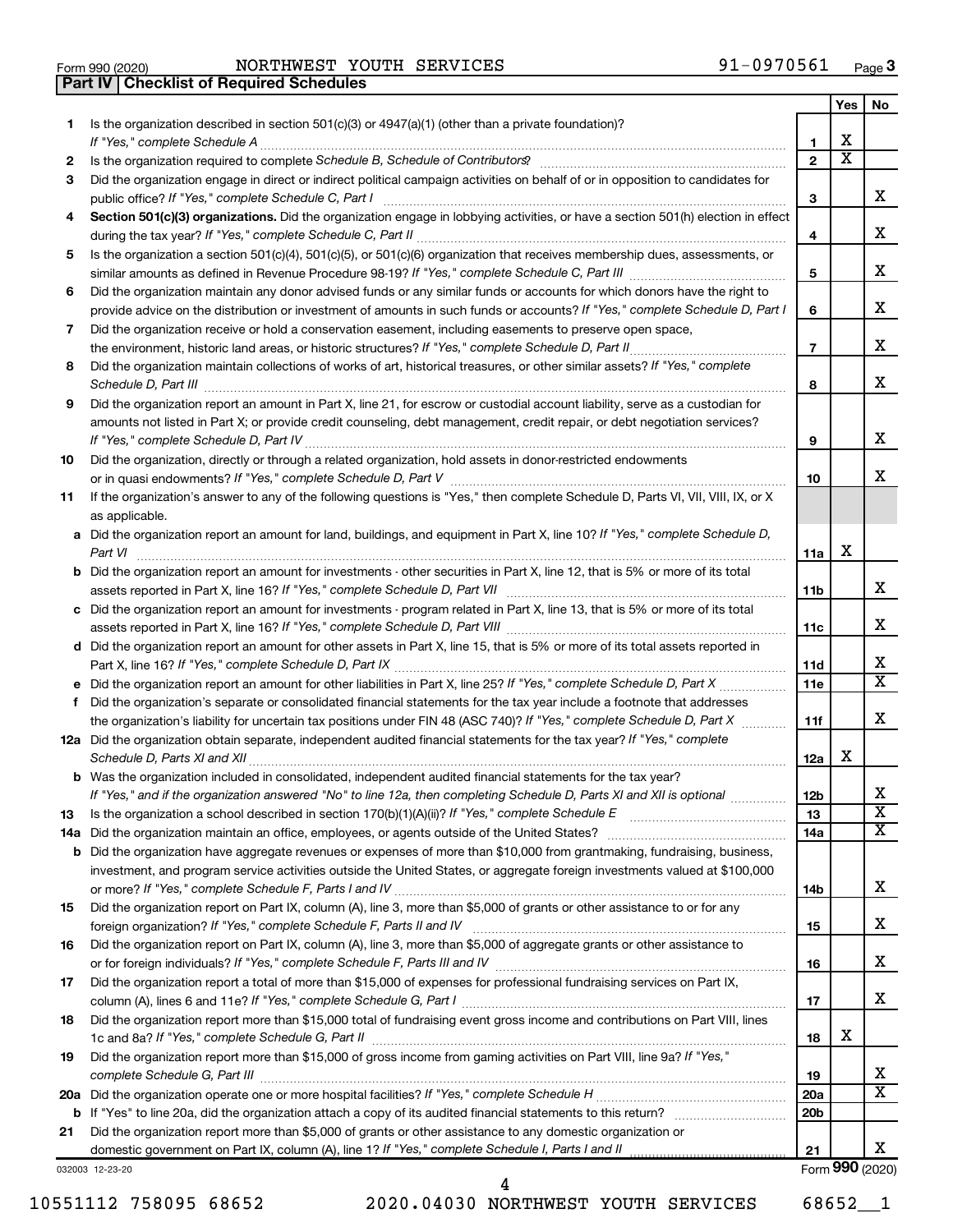|  | Form 990 (2020) |
|--|-----------------|
|  |                 |

*(continued)* **Part IV Checklist of Required Schedules**

|        |                                                                                                                                                                                                   |                        | Yes        | No                      |
|--------|---------------------------------------------------------------------------------------------------------------------------------------------------------------------------------------------------|------------------------|------------|-------------------------|
| 22     | Did the organization report more than \$5,000 of grants or other assistance to or for domestic individuals on                                                                                     |                        |            |                         |
|        |                                                                                                                                                                                                   | 22                     | x          |                         |
| 23     | Did the organization answer "Yes" to Part VII, Section A, line 3, 4, or 5 about compensation of the organization's current                                                                        |                        |            |                         |
|        | and former officers, directors, trustees, key employees, and highest compensated employees? If "Yes," complete                                                                                    |                        |            |                         |
|        | Schedule J <b>Execute Schedule J Execute Schedule J</b>                                                                                                                                           | 23                     |            | x                       |
|        | 24a Did the organization have a tax-exempt bond issue with an outstanding principal amount of more than \$100,000 as of the                                                                       |                        |            |                         |
|        | last day of the year, that was issued after December 31, 2002? If "Yes," answer lines 24b through 24d and complete                                                                                |                        |            | x                       |
|        |                                                                                                                                                                                                   | 24a<br>24 <sub>b</sub> |            |                         |
|        | c Did the organization maintain an escrow account other than a refunding escrow at any time during the year to defease                                                                            |                        |            |                         |
|        |                                                                                                                                                                                                   | 24c                    |            |                         |
|        |                                                                                                                                                                                                   | 24d                    |            |                         |
|        | 25a Section 501(c)(3), 501(c)(4), and 501(c)(29) organizations. Did the organization engage in an excess benefit                                                                                  |                        |            |                         |
|        |                                                                                                                                                                                                   | 25a                    |            | x                       |
|        | <b>b</b> Is the organization aware that it engaged in an excess benefit transaction with a disqualified person in a prior year, and                                                               |                        |            |                         |
|        | that the transaction has not been reported on any of the organization's prior Forms 990 or 990-EZ? If "Yes," complete                                                                             |                        |            |                         |
|        | Schedule L, Part I                                                                                                                                                                                | 25 <sub>b</sub>        |            | x                       |
| 26     | Did the organization report any amount on Part X, line 5 or 22, for receivables from or payables to any current                                                                                   |                        |            |                         |
|        | or former officer, director, trustee, key employee, creator or founder, substantial contributor, or 35%                                                                                           |                        |            |                         |
|        |                                                                                                                                                                                                   | 26                     |            | x                       |
| 27     | Did the organization provide a grant or other assistance to any current or former officer, director, trustee, key employee,                                                                       |                        |            |                         |
|        | creator or founder, substantial contributor or employee thereof, a grant selection committee member, or to a 35% controlled                                                                       |                        |            | x                       |
|        | entity (including an employee thereof) or family member of any of these persons? If "Yes," complete Schedule L, Part III                                                                          | 27                     |            |                         |
| 28     | Was the organization a party to a business transaction with one of the following parties (see Schedule L, Part IV<br>instructions, for applicable filing thresholds, conditions, and exceptions): |                        |            |                         |
|        | a A current or former officer, director, trustee, key employee, creator or founder, or substantial contributor? If                                                                                |                        |            |                         |
|        |                                                                                                                                                                                                   | 28a                    |            | х                       |
|        |                                                                                                                                                                                                   | 28b                    |            | $\overline{\mathtt{x}}$ |
|        | c A 35% controlled entity of one or more individuals and/or organizations described in lines 28a or 28b?If                                                                                        |                        |            |                         |
|        |                                                                                                                                                                                                   | 28c                    |            | X                       |
| 29     |                                                                                                                                                                                                   | 29                     | х          |                         |
| 30     | Did the organization receive contributions of art, historical treasures, or other similar assets, or qualified conservation                                                                       |                        |            |                         |
|        |                                                                                                                                                                                                   | 30                     |            | x                       |
| 31     |                                                                                                                                                                                                   | 31                     |            | $\overline{\mathtt{x}}$ |
| 32     | Did the organization sell, exchange, dispose of, or transfer more than 25% of its net assets? If "Yes," complete                                                                                  |                        |            |                         |
|        |                                                                                                                                                                                                   | 32                     |            | x                       |
| 33     | Did the organization own 100% of an entity disregarded as separate from the organization under Regulations                                                                                        |                        |            | X                       |
| 34     | Was the organization related to any tax-exempt or taxable entity? If "Yes," complete Schedule R, Part II, III, or IV, and                                                                         | 33                     |            |                         |
|        | Part V, line 1                                                                                                                                                                                    | 34                     |            | х                       |
|        | 35a Did the organization have a controlled entity within the meaning of section 512(b)(13)?                                                                                                       | 35a                    |            | $\overline{\mathtt{x}}$ |
|        | b If "Yes" to line 35a, did the organization receive any payment from or engage in any transaction with a controlled entity                                                                       |                        |            |                         |
|        |                                                                                                                                                                                                   | 35 <sub>b</sub>        |            |                         |
| 36     | Section 501(c)(3) organizations. Did the organization make any transfers to an exempt non-charitable related organization?                                                                        |                        |            |                         |
|        |                                                                                                                                                                                                   | 36                     |            | X                       |
| 37     | Did the organization conduct more than 5% of its activities through an entity that is not a related organization                                                                                  |                        |            |                         |
|        |                                                                                                                                                                                                   | 37                     |            | x                       |
| 38     | Did the organization complete Schedule O and provide explanations in Schedule O for Part VI, lines 11b and 19?                                                                                    |                        |            |                         |
|        |                                                                                                                                                                                                   | 38                     | X          |                         |
| Part V |                                                                                                                                                                                                   |                        |            |                         |
|        |                                                                                                                                                                                                   |                        |            | No.                     |
|        | 50<br>1a                                                                                                                                                                                          |                        | <b>Yes</b> |                         |
|        | 1b                                                                                                                                                                                                |                        |            |                         |
|        | c Did the organization comply with backup withholding rules for reportable payments to vendors and reportable gaming                                                                              |                        |            |                         |
|        |                                                                                                                                                                                                   | 1c                     | х          |                         |
|        | 032004 12-23-20                                                                                                                                                                                   |                        |            | Form 990 (2020)         |
|        | 5                                                                                                                                                                                                 |                        |            |                         |

10551112 758095 68652 2020.04030 NORTHWEST YOUTH SERVICES 68652\_\_1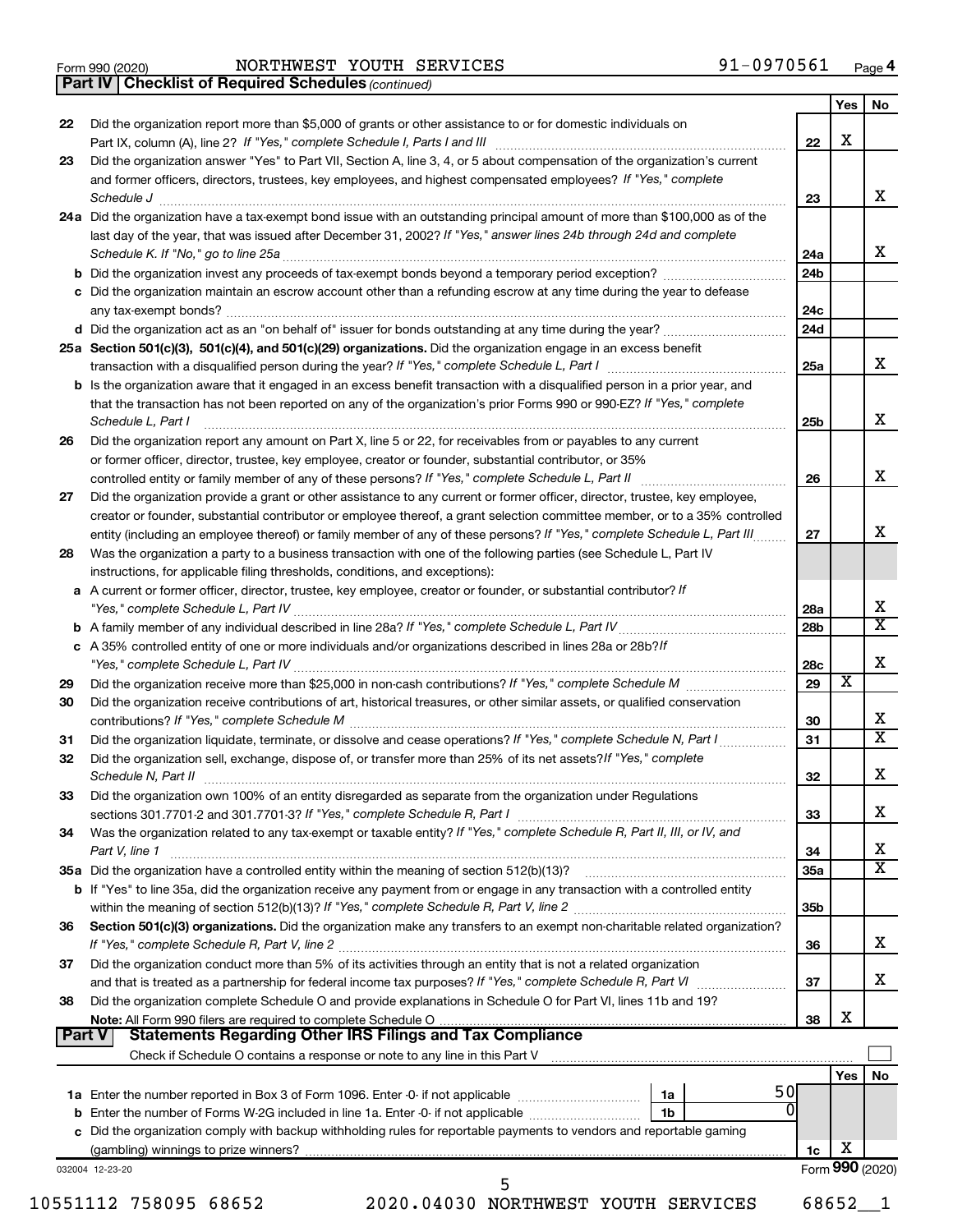| Form 990 (2020) | NORTHWEST YOUTH SERVICES |  | $-0970561$ | Page |
|-----------------|--------------------------|--|------------|------|
|-----------------|--------------------------|--|------------|------|

**Part V** Statements Regarding Other IRS Filings and Tax Compliance (continued)

**5**

|        |                                                                                                                                                                                                                                  |           | Yes                   | No                      |
|--------|----------------------------------------------------------------------------------------------------------------------------------------------------------------------------------------------------------------------------------|-----------|-----------------------|-------------------------|
|        | 2a Enter the number of employees reported on Form W-3, Transmittal of Wage and Tax Statements,                                                                                                                                   |           |                       |                         |
|        | 88<br>filed for the calendar year ending with or within the year covered by this return<br>2a                                                                                                                                    |           |                       |                         |
| b      | If at least one is reported on line 2a, did the organization file all required federal employment tax returns?                                                                                                                   | 2b        | X                     |                         |
|        | Note: If the sum of lines 1a and 2a is greater than 250, you may be required to e-file (see instructions) <i>marroummann</i>                                                                                                     |           |                       |                         |
|        | 3a Did the organization have unrelated business gross income of \$1,000 or more during the year?                                                                                                                                 | За        |                       | x                       |
| b      |                                                                                                                                                                                                                                  | 3b        |                       |                         |
|        | 4a At any time during the calendar year, did the organization have an interest in, or a signature or other authority over, a                                                                                                     |           |                       |                         |
|        | financial account in a foreign country (such as a bank account, securities account, or other financial account)?                                                                                                                 | 4a        |                       | х                       |
|        | <b>b</b> If "Yes," enter the name of the foreign country $\blacktriangleright$                                                                                                                                                   |           |                       |                         |
|        | See instructions for filing requirements for FinCEN Form 114, Report of Foreign Bank and Financial Accounts (FBAR).                                                                                                              |           |                       |                         |
| 5a     |                                                                                                                                                                                                                                  | 5a        |                       | x                       |
| b      |                                                                                                                                                                                                                                  | 5b        |                       | $\overline{\mathbf{X}}$ |
|        |                                                                                                                                                                                                                                  | 5с        |                       |                         |
|        | 6a Does the organization have annual gross receipts that are normally greater than \$100,000, and did the organization solicit                                                                                                   |           |                       | х                       |
|        |                                                                                                                                                                                                                                  | 6a        |                       |                         |
| b      | If "Yes," did the organization include with every solicitation an express statement that such contributions or gifts                                                                                                             |           |                       |                         |
|        | were not tax deductible?                                                                                                                                                                                                         | 6b        |                       |                         |
| 7      | Organizations that may receive deductible contributions under section 170(c).<br>Did the organization receive a payment in excess of \$75 made partly as a contribution and partly for goods and services provided to the payor? | 7a        | х                     |                         |
| a<br>b |                                                                                                                                                                                                                                  | 7b        | $\overline{\text{X}}$ |                         |
|        | Did the organization sell, exchange, or otherwise dispose of tangible personal property for which it was required                                                                                                                |           |                       |                         |
|        | to file Form 8282?                                                                                                                                                                                                               | 7c        |                       | х                       |
| d      | 7d                                                                                                                                                                                                                               |           |                       |                         |
|        | Did the organization receive any funds, directly or indirectly, to pay premiums on a personal benefit contract?                                                                                                                  | 7е        |                       | х                       |
| f      |                                                                                                                                                                                                                                  | 7f        |                       | $\overline{\mathbf{X}}$ |
| g      | If the organization received a contribution of qualified intellectual property, did the organization file Form 8899 as required?                                                                                                 | 7g        |                       |                         |
| h      | If the organization received a contribution of cars, boats, airplanes, or other vehicles, did the organization file a Form 1098-C?                                                                                               | 7h        |                       |                         |
| 8      | Sponsoring organizations maintaining donor advised funds. Did a donor advised fund maintained by the                                                                                                                             |           |                       |                         |
|        |                                                                                                                                                                                                                                  | 8         |                       |                         |
| 9      | Sponsoring organizations maintaining donor advised funds.                                                                                                                                                                        |           |                       |                         |
| а      | Did the sponsoring organization make any taxable distributions under section 4966?                                                                                                                                               | <b>9a</b> |                       |                         |
| b      |                                                                                                                                                                                                                                  | 9b        |                       |                         |
| 10     | Section 501(c)(7) organizations. Enter:                                                                                                                                                                                          |           |                       |                         |
| а      | 10a                                                                                                                                                                                                                              |           |                       |                         |
| b      | 10 <sub>b</sub><br>Gross receipts, included on Form 990, Part VIII, line 12, for public use of club facilities                                                                                                                   |           |                       |                         |
| 11     | Section 501(c)(12) organizations. Enter:                                                                                                                                                                                         |           |                       |                         |
|        | 11a                                                                                                                                                                                                                              |           |                       |                         |
|        | Gross income from other sources (Do not net amounts due or paid to other sources against                                                                                                                                         |           |                       |                         |
|        | 11b                                                                                                                                                                                                                              |           |                       |                         |
|        | 12a Section 4947(a)(1) non-exempt charitable trusts. Is the organization filing Form 990 in lieu of Form 1041?                                                                                                                   | 12a       |                       |                         |
|        | 12b<br><b>b</b> If "Yes," enter the amount of tax-exempt interest received or accrued during the year                                                                                                                            |           |                       |                         |
| 13     | Section 501(c)(29) qualified nonprofit health insurance issuers.                                                                                                                                                                 |           |                       |                         |
|        | a Is the organization licensed to issue qualified health plans in more than one state?                                                                                                                                           | 13a       |                       |                         |
|        | Note: See the instructions for additional information the organization must report on Schedule O.                                                                                                                                |           |                       |                         |
| b      | Enter the amount of reserves the organization is required to maintain by the states in which the<br>13b                                                                                                                          |           |                       |                         |
|        | 13c                                                                                                                                                                                                                              |           |                       |                         |
| с      | 14a Did the organization receive any payments for indoor tanning services during the tax year?                                                                                                                                   | 14a       |                       | x                       |
|        | <b>b</b> If "Yes," has it filed a Form 720 to report these payments? If "No," provide an explanation on Schedule O                                                                                                               | 14b       |                       |                         |
| 15     | Is the organization subject to the section 4960 tax on payment(s) of more than \$1,000,000 in remuneration or                                                                                                                    |           |                       |                         |
|        |                                                                                                                                                                                                                                  | 15        |                       | х                       |
|        | If "Yes," see instructions and file Form 4720, Schedule N.                                                                                                                                                                       |           |                       |                         |
| 16     | Is the organization an educational institution subject to the section 4968 excise tax on net investment income?                                                                                                                  | 16        |                       | x                       |
|        | If "Yes," complete Form 4720, Schedule O.                                                                                                                                                                                        |           |                       |                         |
|        |                                                                                                                                                                                                                                  |           |                       |                         |

Form (2020) **990**

032005 12-23-20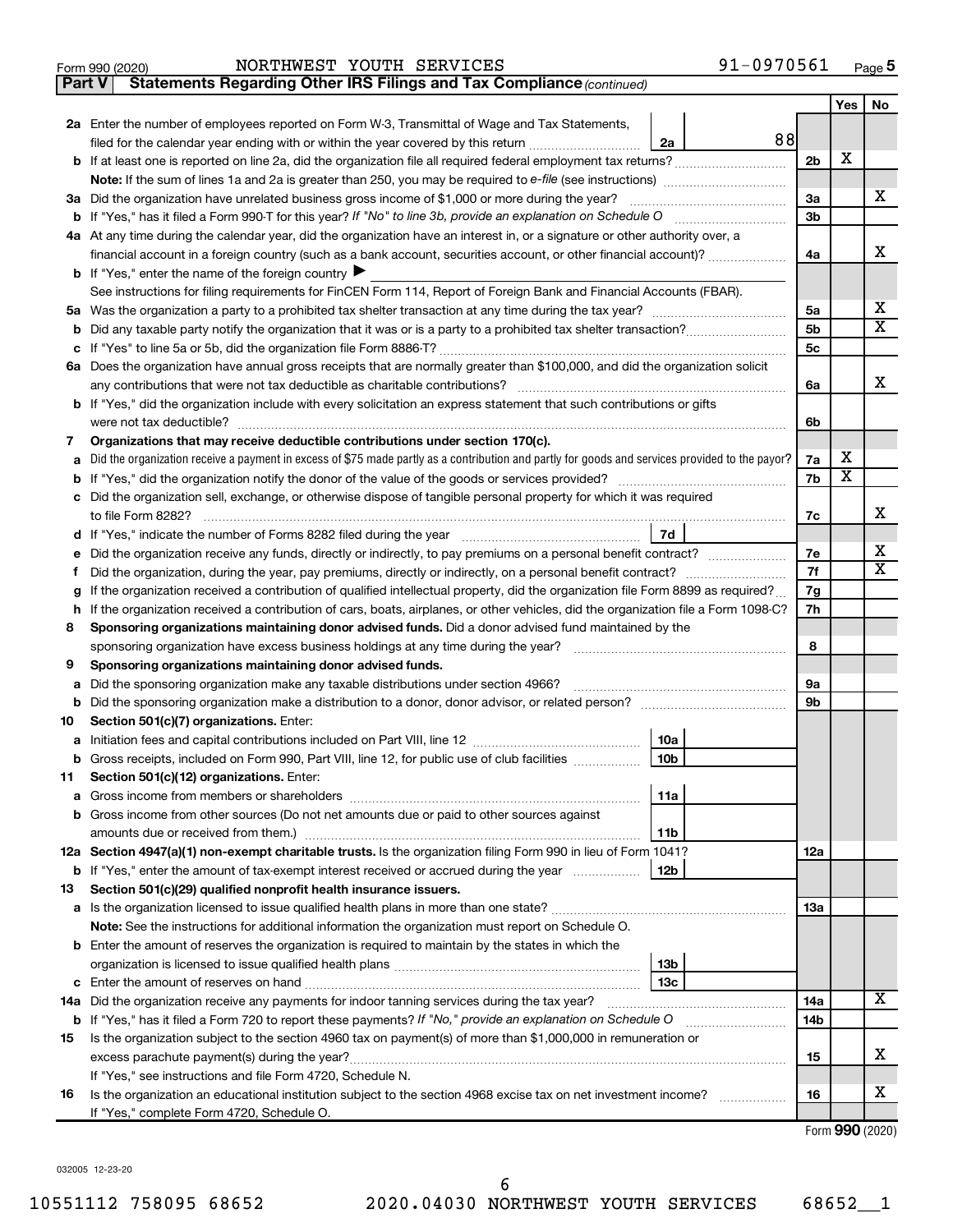## Form 990 (2020) Page NORTHWEST YOUTH SERVICES 91-0970561

**Part VI** Governance, Management, and Disclosure For each "Yes" response to lines 2 through 7b below, and for a "No" response *to line 8a, 8b, or 10b below, describe the circumstances, processes, or changes on Schedule O. See instructions.*

|     | Check if Schedule O contains a response or note to any line in this Part VI [11] [12] [12] Check if Schedule O contains a response or note to any line in this Part VI |                               |                         |                              | $\overline{\mathbf{X}}$ |
|-----|------------------------------------------------------------------------------------------------------------------------------------------------------------------------|-------------------------------|-------------------------|------------------------------|-------------------------|
|     | <b>Section A. Governing Body and Management</b>                                                                                                                        |                               |                         |                              |                         |
|     |                                                                                                                                                                        |                               |                         | Yes                          | No                      |
|     | 1a Enter the number of voting members of the governing body at the end of the tax year                                                                                 | 1a                            | 11                      |                              |                         |
|     | If there are material differences in voting rights among members of the governing body, or if the governing                                                            |                               |                         |                              |                         |
|     | body delegated broad authority to an executive committee or similar committee, explain on Schedule O.                                                                  |                               |                         |                              |                         |
|     | <b>b</b> Enter the number of voting members included on line 1a, above, who are independent <i></i>                                                                    | 1b                            | 11                      |                              |                         |
| 2   | Did any officer, director, trustee, or key employee have a family relationship or a business relationship with any other                                               |                               |                         |                              |                         |
|     | officer, director, trustee, or key employee?                                                                                                                           |                               | $\mathbf{2}$            |                              |                         |
| 3   | Did the organization delegate control over management duties customarily performed by or under the direct supervision                                                  |                               |                         |                              |                         |
|     |                                                                                                                                                                        |                               | 3                       |                              |                         |
| 4   | Did the organization make any significant changes to its governing documents since the prior Form 990 was filed?                                                       |                               | 4                       |                              |                         |
| 5   |                                                                                                                                                                        |                               | $\overline{\mathbf{5}}$ |                              |                         |
| 6   |                                                                                                                                                                        |                               | 6                       |                              |                         |
| 7a  | Did the organization have members, stockholders, or other persons who had the power to elect or appoint one or                                                         |                               |                         |                              |                         |
|     |                                                                                                                                                                        |                               | 7a                      |                              |                         |
|     | <b>b</b> Are any governance decisions of the organization reserved to (or subject to approval by) members, stockholders, or                                            |                               |                         |                              |                         |
|     | persons other than the governing body?                                                                                                                                 |                               | 7b                      |                              |                         |
| 8   | Did the organization contemporaneously document the meetings held or written actions undertaken during the year by the following:                                      |                               |                         |                              |                         |
|     |                                                                                                                                                                        |                               | 8a                      | x                            |                         |
| b   |                                                                                                                                                                        |                               | 8b                      | $\overline{\mathbf{x}}$      |                         |
| 9   | Is there any officer, director, trustee, or key employee listed in Part VII, Section A, who cannot be reached at the                                                   |                               |                         |                              |                         |
|     |                                                                                                                                                                        |                               | 9                       |                              |                         |
|     | Section B. Policies (This Section B requests information about policies not required by the Internal Revenue Code.)                                                    |                               |                         |                              |                         |
|     |                                                                                                                                                                        |                               |                         | Yes                          |                         |
|     |                                                                                                                                                                        |                               | 10a                     |                              |                         |
|     | <b>b</b> If "Yes," did the organization have written policies and procedures governing the activities of such chapters, affiliates,                                    |                               |                         |                              |                         |
|     |                                                                                                                                                                        |                               | 10 <sub>b</sub>         |                              |                         |
|     |                                                                                                                                                                        |                               | 11a                     | X                            |                         |
|     | 11a Has the organization provided a complete copy of this Form 990 to all members of its governing body before filing the form?                                        |                               |                         |                              |                         |
|     | <b>b</b> Describe in Schedule O the process, if any, used by the organization to review this Form 990.                                                                 |                               |                         | x                            |                         |
| 12a |                                                                                                                                                                        |                               | 12a                     | $\overline{\textbf{x}}$      |                         |
| b   | Were officers, directors, or trustees, and key employees required to disclose annually interests that could give rise to conflicts?                                    |                               | 12 <sub>b</sub>         |                              |                         |
|     | c Did the organization regularly and consistently monitor and enforce compliance with the policy? If "Yes," describe                                                   |                               |                         |                              |                         |
|     | in Schedule O how this was done manufactured and continuum and contact the way to the set of the set of the schedule O how this was done                               |                               | 12c                     | х<br>$\overline{\textbf{x}}$ |                         |
| 13  |                                                                                                                                                                        |                               | 13                      |                              |                         |
| 14  | Did the organization have a written document retention and destruction policy? [11] manufaction manufaction in                                                         |                               | 14                      | $\overline{\textbf{x}}$      |                         |
| 15  | Did the process for determining compensation of the following persons include a review and approval by independent                                                     |                               |                         |                              |                         |
|     | persons, comparability data, and contemporaneous substantiation of the deliberation and decision?                                                                      |                               |                         |                              |                         |
|     |                                                                                                                                                                        |                               | 15a                     | x                            |                         |
|     |                                                                                                                                                                        |                               | 15b                     | $\overline{\textbf{x}}$      |                         |
|     | If "Yes" to line 15a or 15b, describe the process in Schedule O (see instructions).                                                                                    |                               |                         |                              |                         |
|     | 16a Did the organization invest in, contribute assets to, or participate in a joint venture or similar arrangement with a                                              |                               |                         |                              |                         |
|     | taxable entity during the year?                                                                                                                                        |                               | 16a                     |                              |                         |
|     | <b>b</b> If "Yes," did the organization follow a written policy or procedure requiring the organization to evaluate its participation                                  |                               |                         |                              |                         |
|     | in joint venture arrangements under applicable federal tax law, and take steps to safeguard the organization's                                                         |                               |                         |                              |                         |
|     | exempt status with respect to such arrangements?                                                                                                                       |                               | 16b                     |                              |                         |
|     | <b>Section C. Disclosure</b>                                                                                                                                           |                               |                         |                              |                         |
| 17  | List the states with which a copy of this Form 990 is required to be filed $\blacktriangleright\text{WA}$                                                              |                               |                         |                              |                         |
| 18  | Section 6104 requires an organization to make its Forms 1023 (1024 or 1024-A, if applicable), 990, and 990-T (Section 501(c)(3)s only) available                       |                               |                         |                              |                         |
|     | for public inspection. Indicate how you made these available. Check all that apply.                                                                                    |                               |                         |                              |                         |
|     | $\lfloor x \rfloor$ Upon request<br>Own website<br>Another's website                                                                                                   | Other (explain on Schedule O) |                         |                              |                         |
| 19  | Describe on Schedule O whether (and if so, how) the organization made its governing documents, conflict of interest policy, and financial                              |                               |                         |                              |                         |
|     | statements available to the public during the tax year.                                                                                                                |                               |                         |                              |                         |
|     | State the name, address, and telephone number of the person who possesses the organization's books and records                                                         |                               |                         |                              |                         |
|     | STEPHANIE WAGNER - 360-734-4720                                                                                                                                        |                               |                         |                              |                         |
|     |                                                                                                                                                                        |                               |                         |                              |                         |
|     |                                                                                                                                                                        |                               |                         |                              |                         |
|     | 108 PROSPECT STREET, BELLINGHAM, WA<br>98225                                                                                                                           |                               |                         |                              |                         |
| 20  | 032006 12-23-20<br>7                                                                                                                                                   |                               |                         | Form 990 (2020)              |                         |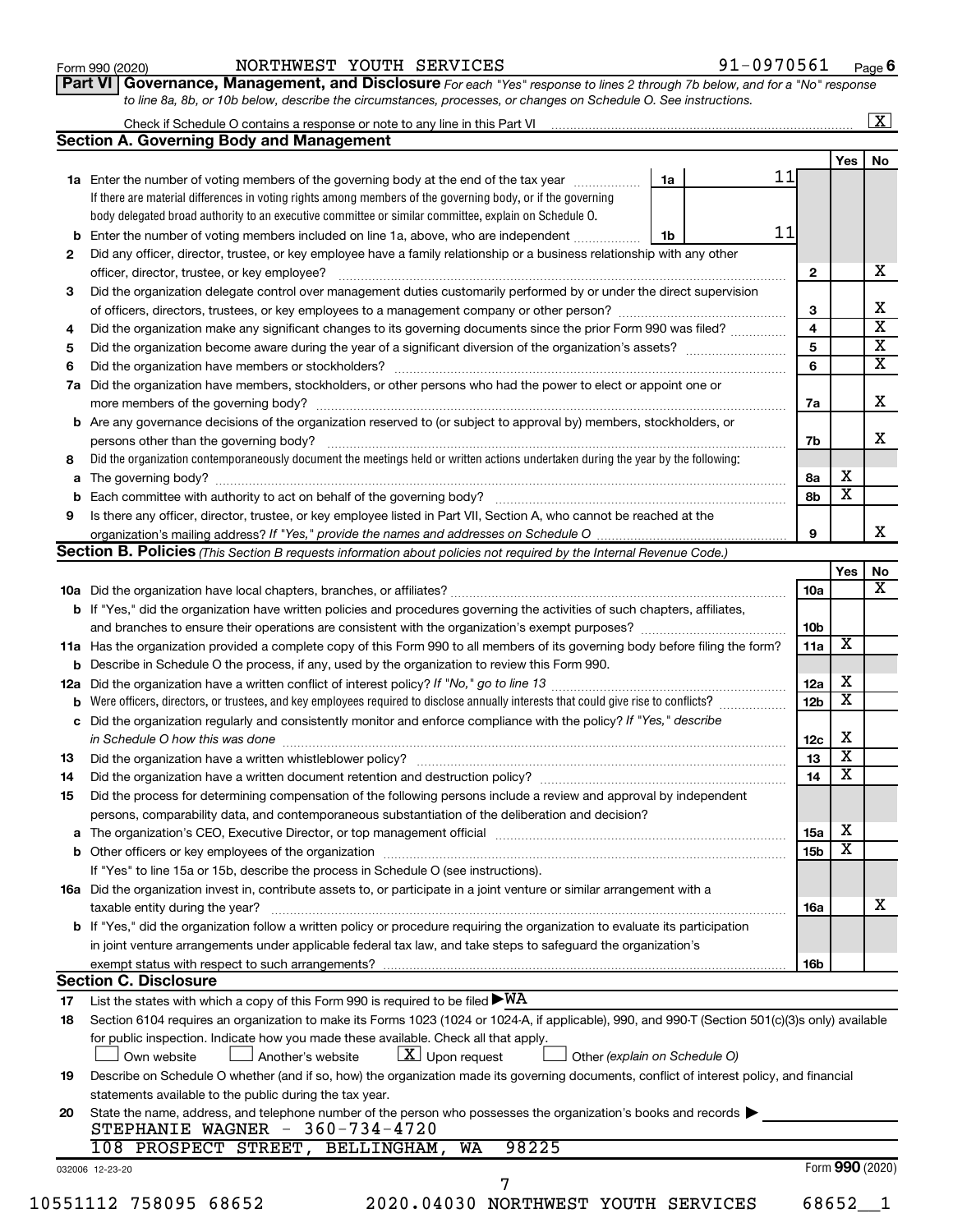$\Box$ 

| Part VII Compensation of Officers, Directors, Trustees, Key Employees, Highest Compensated |  |  |
|--------------------------------------------------------------------------------------------|--|--|
| <b>Employees, and Independent Contractors</b>                                              |  |  |

Check if Schedule O contains a response or note to any line in this Part VII

**Section A. Officers, Directors, Trustees, Key Employees, and Highest Compensated Employees**

**1a**  Complete this table for all persons required to be listed. Report compensation for the calendar year ending with or within the organization's tax year.  $\bullet$  List all of the organization's current officers, directors, trustees (whether individuals or organizations), regardless of amount of compensation.

Enter -0- in columns (D), (E), and (F) if no compensation was paid.

**•** List all of the organization's current key employees, if any. See instructions for definition of "key employee."

• List the organization's five *current* highest compensated employees (other than an officer, director, trustee, or key employee) who received reportable compensation (Box 5 of Form W-2 and/or Box 7 of Form 1099-MISC) of more than \$100,000 from the organization and any related organizations.

 $\bullet$  List all of the organization's former officers, key employees, and highest compensated employees who received more than \$100,000 of reportable compensation from the organization and any related organizations.

**•** List all of the organization's former directors or trustees that received, in the capacity as a former director or trustee of the organization, more than \$10,000 of reportable compensation from the organization and any related organizations.

See instructions for the order in which to list the persons above.

Check this box if neither the organization nor any related organization compensated any current officer, director, or trustee.  $\Box$ 

| Position<br>Name and title<br>Reportable<br>Reportable<br>Average<br>Estimated<br>(do not check more than one<br>compensation<br>compensation<br>hours per<br>box, unless person is both an<br>amount of<br>officer and a director/trustee)<br>week<br>from<br>from related<br>other<br>Individual trustee or director<br>the<br>organizations<br>(list any<br>compensation<br>(W-2/1099-MISC)<br>from the<br>hours for<br>organization<br>Highest compensated<br>employee<br>Institutional trustee<br>(W-2/1099-MISC)<br>related<br>organization<br>Key employee<br>organizations<br>and related<br>below<br>organizations<br>Former<br>Officer<br>line)<br>40.00<br>DEAN WIGHT<br>(1)<br>$\mathbf X$<br>82,165.<br>0.<br>$\mathbf 0$ .<br>INTERIM EXECUTIVE DIRECTOR<br>5.00<br>LORI NICHOLS<br>(2)<br>$\mathbf X$<br>$\mathbf X$<br>0.<br>$\mathbf 0$ .<br>$\mathbf 0$ .<br>PRESIDENT<br>3.00<br>CANDY GALINDO<br>(3)<br>$\mathbf 0$ .<br>X<br>$\mathbf X$<br>$\mathbf 0$ .<br>$\mathbf 0$ .<br>VICE-PRESEIDENT<br>2.00<br>WALTER HUDSICK<br>(4)<br>$\mathbf X$<br>$\mathbf 0$ .<br>$\mathbf 0$ .<br>$\mathbf X$<br>$\mathbf 0$ .<br>TREASURER<br>2.00<br>(5) HOLLIE BROWN<br>$\mathbf 0$ .<br>$\mathbf X$<br>$\mathbf X$<br>$\mathbf 0$ .<br>$\mathbf 0$ .<br><b>SECRETARY</b><br>1.00<br>LK LANGLEY<br>(6)<br>$\mathbf X$<br>0<br>$\mathbf 0$ .<br>$0$ .<br><b>BOARD MEMBER</b><br>2.00<br>JODI WALLACE<br>(7)<br>$\mathbf X$<br>$\mathbf 0$<br>0.<br>$\mathbf 0$ .<br><b>BOARD MEMBER</b><br>2.00<br>ALEXANDER BRUNER<br>(8)<br>$\mathbf X$<br>0.<br>$\mathbf 0$ .<br>$\mathbf 0$ .<br>1.00<br>AMY KENDI<br>(9)<br>$\mathbf X$<br>$\mathbf 0$<br>$\mathbf 0$ .<br>$\mathbf 0$ .<br><b>BOARD MEMBER</b><br>1.00<br>(10) DAIJA HEYWARD<br>$\mathbf X$<br>$\mathbf 0$<br>$\mathbf 0$ .<br>$\mathbf 0$ .<br><b>BOARD MEMBER</b><br>1.00<br>(11) NICOLE HEMENWAY BRATZ<br>$\mathbf X$<br>$\mathbf 0$<br>$\mathbf 0$ .<br>0.<br><b>BOARD MEMBER</b><br>1.00<br>(12) ANDY DUGAN<br>$\mathbf X$<br>$\mathbf 0$<br>$\mathbf 0$ .<br>$0$ .<br><b>BOARD MEMBER</b> | (A)                 | (B) | (C) |  |  |  |  |  | (D) | (E) | (F) |
|---------------------------------------------------------------------------------------------------------------------------------------------------------------------------------------------------------------------------------------------------------------------------------------------------------------------------------------------------------------------------------------------------------------------------------------------------------------------------------------------------------------------------------------------------------------------------------------------------------------------------------------------------------------------------------------------------------------------------------------------------------------------------------------------------------------------------------------------------------------------------------------------------------------------------------------------------------------------------------------------------------------------------------------------------------------------------------------------------------------------------------------------------------------------------------------------------------------------------------------------------------------------------------------------------------------------------------------------------------------------------------------------------------------------------------------------------------------------------------------------------------------------------------------------------------------------------------------------------------------------------------------------------------------------------------------------------------------------------------------------------------------------------------------------------------------------------------------------------------------------------------------------------------------------------------------------------------------------------------------------------------------------------------------------------------------|---------------------|-----|-----|--|--|--|--|--|-----|-----|-----|
|                                                                                                                                                                                                                                                                                                                                                                                                                                                                                                                                                                                                                                                                                                                                                                                                                                                                                                                                                                                                                                                                                                                                                                                                                                                                                                                                                                                                                                                                                                                                                                                                                                                                                                                                                                                                                                                                                                                                                                                                                                                               |                     |     |     |  |  |  |  |  |     |     |     |
|                                                                                                                                                                                                                                                                                                                                                                                                                                                                                                                                                                                                                                                                                                                                                                                                                                                                                                                                                                                                                                                                                                                                                                                                                                                                                                                                                                                                                                                                                                                                                                                                                                                                                                                                                                                                                                                                                                                                                                                                                                                               |                     |     |     |  |  |  |  |  |     |     |     |
|                                                                                                                                                                                                                                                                                                                                                                                                                                                                                                                                                                                                                                                                                                                                                                                                                                                                                                                                                                                                                                                                                                                                                                                                                                                                                                                                                                                                                                                                                                                                                                                                                                                                                                                                                                                                                                                                                                                                                                                                                                                               |                     |     |     |  |  |  |  |  |     |     |     |
|                                                                                                                                                                                                                                                                                                                                                                                                                                                                                                                                                                                                                                                                                                                                                                                                                                                                                                                                                                                                                                                                                                                                                                                                                                                                                                                                                                                                                                                                                                                                                                                                                                                                                                                                                                                                                                                                                                                                                                                                                                                               |                     |     |     |  |  |  |  |  |     |     |     |
|                                                                                                                                                                                                                                                                                                                                                                                                                                                                                                                                                                                                                                                                                                                                                                                                                                                                                                                                                                                                                                                                                                                                                                                                                                                                                                                                                                                                                                                                                                                                                                                                                                                                                                                                                                                                                                                                                                                                                                                                                                                               |                     |     |     |  |  |  |  |  |     |     |     |
|                                                                                                                                                                                                                                                                                                                                                                                                                                                                                                                                                                                                                                                                                                                                                                                                                                                                                                                                                                                                                                                                                                                                                                                                                                                                                                                                                                                                                                                                                                                                                                                                                                                                                                                                                                                                                                                                                                                                                                                                                                                               |                     |     |     |  |  |  |  |  |     |     |     |
|                                                                                                                                                                                                                                                                                                                                                                                                                                                                                                                                                                                                                                                                                                                                                                                                                                                                                                                                                                                                                                                                                                                                                                                                                                                                                                                                                                                                                                                                                                                                                                                                                                                                                                                                                                                                                                                                                                                                                                                                                                                               |                     |     |     |  |  |  |  |  |     |     |     |
|                                                                                                                                                                                                                                                                                                                                                                                                                                                                                                                                                                                                                                                                                                                                                                                                                                                                                                                                                                                                                                                                                                                                                                                                                                                                                                                                                                                                                                                                                                                                                                                                                                                                                                                                                                                                                                                                                                                                                                                                                                                               |                     |     |     |  |  |  |  |  |     |     |     |
|                                                                                                                                                                                                                                                                                                                                                                                                                                                                                                                                                                                                                                                                                                                                                                                                                                                                                                                                                                                                                                                                                                                                                                                                                                                                                                                                                                                                                                                                                                                                                                                                                                                                                                                                                                                                                                                                                                                                                                                                                                                               |                     |     |     |  |  |  |  |  |     |     |     |
|                                                                                                                                                                                                                                                                                                                                                                                                                                                                                                                                                                                                                                                                                                                                                                                                                                                                                                                                                                                                                                                                                                                                                                                                                                                                                                                                                                                                                                                                                                                                                                                                                                                                                                                                                                                                                                                                                                                                                                                                                                                               |                     |     |     |  |  |  |  |  |     |     |     |
|                                                                                                                                                                                                                                                                                                                                                                                                                                                                                                                                                                                                                                                                                                                                                                                                                                                                                                                                                                                                                                                                                                                                                                                                                                                                                                                                                                                                                                                                                                                                                                                                                                                                                                                                                                                                                                                                                                                                                                                                                                                               |                     |     |     |  |  |  |  |  |     |     |     |
|                                                                                                                                                                                                                                                                                                                                                                                                                                                                                                                                                                                                                                                                                                                                                                                                                                                                                                                                                                                                                                                                                                                                                                                                                                                                                                                                                                                                                                                                                                                                                                                                                                                                                                                                                                                                                                                                                                                                                                                                                                                               |                     |     |     |  |  |  |  |  |     |     |     |
|                                                                                                                                                                                                                                                                                                                                                                                                                                                                                                                                                                                                                                                                                                                                                                                                                                                                                                                                                                                                                                                                                                                                                                                                                                                                                                                                                                                                                                                                                                                                                                                                                                                                                                                                                                                                                                                                                                                                                                                                                                                               |                     |     |     |  |  |  |  |  |     |     |     |
|                                                                                                                                                                                                                                                                                                                                                                                                                                                                                                                                                                                                                                                                                                                                                                                                                                                                                                                                                                                                                                                                                                                                                                                                                                                                                                                                                                                                                                                                                                                                                                                                                                                                                                                                                                                                                                                                                                                                                                                                                                                               |                     |     |     |  |  |  |  |  |     |     |     |
|                                                                                                                                                                                                                                                                                                                                                                                                                                                                                                                                                                                                                                                                                                                                                                                                                                                                                                                                                                                                                                                                                                                                                                                                                                                                                                                                                                                                                                                                                                                                                                                                                                                                                                                                                                                                                                                                                                                                                                                                                                                               |                     |     |     |  |  |  |  |  |     |     |     |
|                                                                                                                                                                                                                                                                                                                                                                                                                                                                                                                                                                                                                                                                                                                                                                                                                                                                                                                                                                                                                                                                                                                                                                                                                                                                                                                                                                                                                                                                                                                                                                                                                                                                                                                                                                                                                                                                                                                                                                                                                                                               |                     |     |     |  |  |  |  |  |     |     |     |
|                                                                                                                                                                                                                                                                                                                                                                                                                                                                                                                                                                                                                                                                                                                                                                                                                                                                                                                                                                                                                                                                                                                                                                                                                                                                                                                                                                                                                                                                                                                                                                                                                                                                                                                                                                                                                                                                                                                                                                                                                                                               |                     |     |     |  |  |  |  |  |     |     |     |
|                                                                                                                                                                                                                                                                                                                                                                                                                                                                                                                                                                                                                                                                                                                                                                                                                                                                                                                                                                                                                                                                                                                                                                                                                                                                                                                                                                                                                                                                                                                                                                                                                                                                                                                                                                                                                                                                                                                                                                                                                                                               |                     |     |     |  |  |  |  |  |     |     |     |
|                                                                                                                                                                                                                                                                                                                                                                                                                                                                                                                                                                                                                                                                                                                                                                                                                                                                                                                                                                                                                                                                                                                                                                                                                                                                                                                                                                                                                                                                                                                                                                                                                                                                                                                                                                                                                                                                                                                                                                                                                                                               |                     |     |     |  |  |  |  |  |     |     |     |
|                                                                                                                                                                                                                                                                                                                                                                                                                                                                                                                                                                                                                                                                                                                                                                                                                                                                                                                                                                                                                                                                                                                                                                                                                                                                                                                                                                                                                                                                                                                                                                                                                                                                                                                                                                                                                                                                                                                                                                                                                                                               |                     |     |     |  |  |  |  |  |     |     |     |
|                                                                                                                                                                                                                                                                                                                                                                                                                                                                                                                                                                                                                                                                                                                                                                                                                                                                                                                                                                                                                                                                                                                                                                                                                                                                                                                                                                                                                                                                                                                                                                                                                                                                                                                                                                                                                                                                                                                                                                                                                                                               |                     |     |     |  |  |  |  |  |     |     |     |
|                                                                                                                                                                                                                                                                                                                                                                                                                                                                                                                                                                                                                                                                                                                                                                                                                                                                                                                                                                                                                                                                                                                                                                                                                                                                                                                                                                                                                                                                                                                                                                                                                                                                                                                                                                                                                                                                                                                                                                                                                                                               |                     |     |     |  |  |  |  |  |     |     |     |
|                                                                                                                                                                                                                                                                                                                                                                                                                                                                                                                                                                                                                                                                                                                                                                                                                                                                                                                                                                                                                                                                                                                                                                                                                                                                                                                                                                                                                                                                                                                                                                                                                                                                                                                                                                                                                                                                                                                                                                                                                                                               |                     |     |     |  |  |  |  |  |     |     |     |
|                                                                                                                                                                                                                                                                                                                                                                                                                                                                                                                                                                                                                                                                                                                                                                                                                                                                                                                                                                                                                                                                                                                                                                                                                                                                                                                                                                                                                                                                                                                                                                                                                                                                                                                                                                                                                                                                                                                                                                                                                                                               | <b>BOARD MEMBER</b> |     |     |  |  |  |  |  |     |     |     |
|                                                                                                                                                                                                                                                                                                                                                                                                                                                                                                                                                                                                                                                                                                                                                                                                                                                                                                                                                                                                                                                                                                                                                                                                                                                                                                                                                                                                                                                                                                                                                                                                                                                                                                                                                                                                                                                                                                                                                                                                                                                               |                     |     |     |  |  |  |  |  |     |     |     |
|                                                                                                                                                                                                                                                                                                                                                                                                                                                                                                                                                                                                                                                                                                                                                                                                                                                                                                                                                                                                                                                                                                                                                                                                                                                                                                                                                                                                                                                                                                                                                                                                                                                                                                                                                                                                                                                                                                                                                                                                                                                               |                     |     |     |  |  |  |  |  |     |     |     |
|                                                                                                                                                                                                                                                                                                                                                                                                                                                                                                                                                                                                                                                                                                                                                                                                                                                                                                                                                                                                                                                                                                                                                                                                                                                                                                                                                                                                                                                                                                                                                                                                                                                                                                                                                                                                                                                                                                                                                                                                                                                               |                     |     |     |  |  |  |  |  |     |     |     |
|                                                                                                                                                                                                                                                                                                                                                                                                                                                                                                                                                                                                                                                                                                                                                                                                                                                                                                                                                                                                                                                                                                                                                                                                                                                                                                                                                                                                                                                                                                                                                                                                                                                                                                                                                                                                                                                                                                                                                                                                                                                               |                     |     |     |  |  |  |  |  |     |     |     |
|                                                                                                                                                                                                                                                                                                                                                                                                                                                                                                                                                                                                                                                                                                                                                                                                                                                                                                                                                                                                                                                                                                                                                                                                                                                                                                                                                                                                                                                                                                                                                                                                                                                                                                                                                                                                                                                                                                                                                                                                                                                               |                     |     |     |  |  |  |  |  |     |     |     |
|                                                                                                                                                                                                                                                                                                                                                                                                                                                                                                                                                                                                                                                                                                                                                                                                                                                                                                                                                                                                                                                                                                                                                                                                                                                                                                                                                                                                                                                                                                                                                                                                                                                                                                                                                                                                                                                                                                                                                                                                                                                               |                     |     |     |  |  |  |  |  |     |     |     |
|                                                                                                                                                                                                                                                                                                                                                                                                                                                                                                                                                                                                                                                                                                                                                                                                                                                                                                                                                                                                                                                                                                                                                                                                                                                                                                                                                                                                                                                                                                                                                                                                                                                                                                                                                                                                                                                                                                                                                                                                                                                               |                     |     |     |  |  |  |  |  |     |     |     |
|                                                                                                                                                                                                                                                                                                                                                                                                                                                                                                                                                                                                                                                                                                                                                                                                                                                                                                                                                                                                                                                                                                                                                                                                                                                                                                                                                                                                                                                                                                                                                                                                                                                                                                                                                                                                                                                                                                                                                                                                                                                               |                     |     |     |  |  |  |  |  |     |     |     |
|                                                                                                                                                                                                                                                                                                                                                                                                                                                                                                                                                                                                                                                                                                                                                                                                                                                                                                                                                                                                                                                                                                                                                                                                                                                                                                                                                                                                                                                                                                                                                                                                                                                                                                                                                                                                                                                                                                                                                                                                                                                               |                     |     |     |  |  |  |  |  |     |     |     |
|                                                                                                                                                                                                                                                                                                                                                                                                                                                                                                                                                                                                                                                                                                                                                                                                                                                                                                                                                                                                                                                                                                                                                                                                                                                                                                                                                                                                                                                                                                                                                                                                                                                                                                                                                                                                                                                                                                                                                                                                                                                               |                     |     |     |  |  |  |  |  |     |     |     |
|                                                                                                                                                                                                                                                                                                                                                                                                                                                                                                                                                                                                                                                                                                                                                                                                                                                                                                                                                                                                                                                                                                                                                                                                                                                                                                                                                                                                                                                                                                                                                                                                                                                                                                                                                                                                                                                                                                                                                                                                                                                               |                     |     |     |  |  |  |  |  |     |     |     |
|                                                                                                                                                                                                                                                                                                                                                                                                                                                                                                                                                                                                                                                                                                                                                                                                                                                                                                                                                                                                                                                                                                                                                                                                                                                                                                                                                                                                                                                                                                                                                                                                                                                                                                                                                                                                                                                                                                                                                                                                                                                               |                     |     |     |  |  |  |  |  |     |     |     |
|                                                                                                                                                                                                                                                                                                                                                                                                                                                                                                                                                                                                                                                                                                                                                                                                                                                                                                                                                                                                                                                                                                                                                                                                                                                                                                                                                                                                                                                                                                                                                                                                                                                                                                                                                                                                                                                                                                                                                                                                                                                               |                     |     |     |  |  |  |  |  |     |     |     |
|                                                                                                                                                                                                                                                                                                                                                                                                                                                                                                                                                                                                                                                                                                                                                                                                                                                                                                                                                                                                                                                                                                                                                                                                                                                                                                                                                                                                                                                                                                                                                                                                                                                                                                                                                                                                                                                                                                                                                                                                                                                               |                     |     |     |  |  |  |  |  |     |     |     |
|                                                                                                                                                                                                                                                                                                                                                                                                                                                                                                                                                                                                                                                                                                                                                                                                                                                                                                                                                                                                                                                                                                                                                                                                                                                                                                                                                                                                                                                                                                                                                                                                                                                                                                                                                                                                                                                                                                                                                                                                                                                               |                     |     |     |  |  |  |  |  |     |     |     |
|                                                                                                                                                                                                                                                                                                                                                                                                                                                                                                                                                                                                                                                                                                                                                                                                                                                                                                                                                                                                                                                                                                                                                                                                                                                                                                                                                                                                                                                                                                                                                                                                                                                                                                                                                                                                                                                                                                                                                                                                                                                               |                     |     |     |  |  |  |  |  |     |     |     |
|                                                                                                                                                                                                                                                                                                                                                                                                                                                                                                                                                                                                                                                                                                                                                                                                                                                                                                                                                                                                                                                                                                                                                                                                                                                                                                                                                                                                                                                                                                                                                                                                                                                                                                                                                                                                                                                                                                                                                                                                                                                               |                     |     |     |  |  |  |  |  |     |     |     |
|                                                                                                                                                                                                                                                                                                                                                                                                                                                                                                                                                                                                                                                                                                                                                                                                                                                                                                                                                                                                                                                                                                                                                                                                                                                                                                                                                                                                                                                                                                                                                                                                                                                                                                                                                                                                                                                                                                                                                                                                                                                               |                     |     |     |  |  |  |  |  |     |     |     |

032007 12-23-20

Form (2020) **990**

8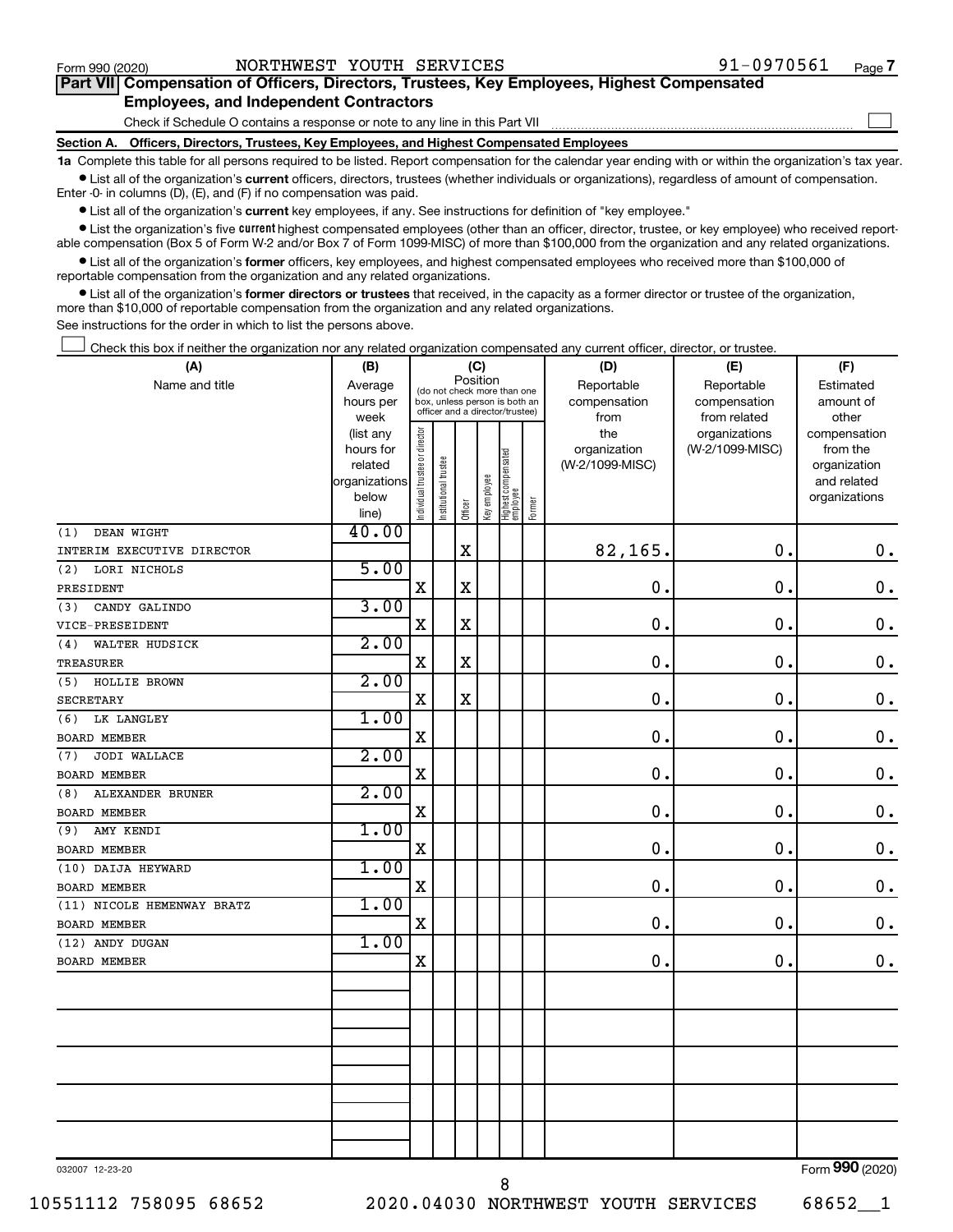|                 | NORTHWEST YOUTH SERVICES<br>Form 990 (2020)                                                                                                                                                                                                                                                                                                                      |                                                                         |                                |                       |          |              |                                                                                                         |        |                                                                | 91-0970561                                                       |          |     |                                                                               | Page 8                               |
|-----------------|------------------------------------------------------------------------------------------------------------------------------------------------------------------------------------------------------------------------------------------------------------------------------------------------------------------------------------------------------------------|-------------------------------------------------------------------------|--------------------------------|-----------------------|----------|--------------|---------------------------------------------------------------------------------------------------------|--------|----------------------------------------------------------------|------------------------------------------------------------------|----------|-----|-------------------------------------------------------------------------------|--------------------------------------|
| <b>Part VII</b> | Section A. Officers, Directors, Trustees, Key Employees, and Highest Compensated Employees (continued)                                                                                                                                                                                                                                                           |                                                                         |                                |                       |          |              |                                                                                                         |        |                                                                |                                                                  |          |     |                                                                               |                                      |
|                 | (A)<br>Name and title                                                                                                                                                                                                                                                                                                                                            | (B)<br>Average                                                          |                                |                       | Position | (C)          | (do not check more than one                                                                             |        | (D)<br>Reportable                                              | (E)<br>Reportable                                                |          |     | (F)<br>Estimated                                                              |                                      |
|                 |                                                                                                                                                                                                                                                                                                                                                                  | hours per<br>week<br>(list any<br>hours for<br>related<br>organizations | Individual trustee or director | Institutional trustee |          |              | box, unless person is both an<br>officer and a director/trustee)<br>  Highest compensated<br>  employee |        | compensation<br>from<br>the<br>organization<br>(W-2/1099-MISC) | compensation<br>from related<br>organizations<br>(W-2/1099-MISC) |          |     | amount of<br>other<br>compensation<br>from the<br>organization<br>and related |                                      |
|                 |                                                                                                                                                                                                                                                                                                                                                                  | below<br>line)                                                          |                                |                       | Officer  | Key employee |                                                                                                         | Former |                                                                |                                                                  |          |     | organizations                                                                 |                                      |
|                 |                                                                                                                                                                                                                                                                                                                                                                  |                                                                         |                                |                       |          |              |                                                                                                         |        |                                                                |                                                                  |          |     |                                                                               |                                      |
|                 |                                                                                                                                                                                                                                                                                                                                                                  |                                                                         |                                |                       |          |              |                                                                                                         |        |                                                                |                                                                  |          |     |                                                                               |                                      |
|                 |                                                                                                                                                                                                                                                                                                                                                                  |                                                                         |                                |                       |          |              |                                                                                                         |        |                                                                |                                                                  |          |     |                                                                               |                                      |
|                 |                                                                                                                                                                                                                                                                                                                                                                  |                                                                         |                                |                       |          |              |                                                                                                         |        |                                                                |                                                                  |          |     |                                                                               |                                      |
|                 |                                                                                                                                                                                                                                                                                                                                                                  |                                                                         |                                |                       |          |              |                                                                                                         |        |                                                                |                                                                  |          |     |                                                                               |                                      |
|                 |                                                                                                                                                                                                                                                                                                                                                                  |                                                                         |                                |                       |          |              |                                                                                                         |        |                                                                |                                                                  |          |     |                                                                               |                                      |
|                 | 1b Subtotal                                                                                                                                                                                                                                                                                                                                                      |                                                                         |                                |                       |          |              |                                                                                                         |        | 82, 165.                                                       |                                                                  | 0.       |     |                                                                               | $0$ .                                |
| 2               | c Total from continuation sheets to Part VII, Section A manufactured by<br>Total number of individuals (including but not limited to those listed above) who received more than \$100,000 of reportable                                                                                                                                                          |                                                                         |                                |                       |          |              |                                                                                                         |        | $\mathbf 0$ .<br>82,165.                                       |                                                                  | σ.<br>σ. |     |                                                                               | $\overline{0}$ .<br>$\overline{0}$ . |
|                 | compensation from the organization $\blacktriangleright$                                                                                                                                                                                                                                                                                                         |                                                                         |                                |                       |          |              |                                                                                                         |        |                                                                |                                                                  |          |     | Yes                                                                           | 0<br>No                              |
| 3               | Did the organization list any former officer, director, trustee, key employee, or highest compensated employee on<br>line 1a? If "Yes," complete Schedule J for such individual [11] manufacture manufacture in the set of the set o<br>For any individual listed on line 1a, is the sum of reportable compensation and other compensation from the organization |                                                                         |                                |                       |          |              |                                                                                                         |        |                                                                |                                                                  |          | 3   |                                                                               | х                                    |
| 5               | and related organizations greater than \$150,000? If "Yes," complete Schedule J for such individual<br>Did any person listed on line 1a receive or accrue compensation from any unrelated organization or individual for services                                                                                                                                |                                                                         |                                |                       |          |              |                                                                                                         |        |                                                                |                                                                  |          | 4   |                                                                               | х                                    |
|                 | rendered to the organization? If "Yes," complete Schedule J for such person.<br><b>Section B. Independent Contractors</b>                                                                                                                                                                                                                                        |                                                                         |                                |                       |          |              |                                                                                                         |        |                                                                |                                                                  |          | 5   |                                                                               | х                                    |
| 1.              | Complete this table for your five highest compensated independent contractors that received more than \$100,000 of compensation from<br>the organization. Report compensation for the calendar year ending with or within the organization's tax year.                                                                                                           |                                                                         |                                |                       |          |              |                                                                                                         |        |                                                                |                                                                  |          |     |                                                                               |                                      |
|                 | (A)<br>Name and business address                                                                                                                                                                                                                                                                                                                                 |                                                                         |                                | <b>NONE</b>           |          |              |                                                                                                         |        | (B)<br>Description of services                                 |                                                                  |          | (C) | Compensation                                                                  |                                      |
|                 |                                                                                                                                                                                                                                                                                                                                                                  |                                                                         |                                |                       |          |              |                                                                                                         |        |                                                                |                                                                  |          |     |                                                                               |                                      |
|                 |                                                                                                                                                                                                                                                                                                                                                                  |                                                                         |                                |                       |          |              |                                                                                                         |        |                                                                |                                                                  |          |     |                                                                               |                                      |
|                 |                                                                                                                                                                                                                                                                                                                                                                  |                                                                         |                                |                       |          |              |                                                                                                         |        |                                                                |                                                                  |          |     |                                                                               |                                      |
| 2               | Total number of independent contractors (including but not limited to those listed above) who received more than                                                                                                                                                                                                                                                 |                                                                         |                                |                       |          |              |                                                                                                         |        |                                                                |                                                                  |          |     |                                                                               |                                      |
|                 | \$100,000 of compensation from the organization                                                                                                                                                                                                                                                                                                                  |                                                                         |                                |                       |          |              | U                                                                                                       |        |                                                                |                                                                  |          |     | Form 990 (2020)                                                               |                                      |

032008 12-23-20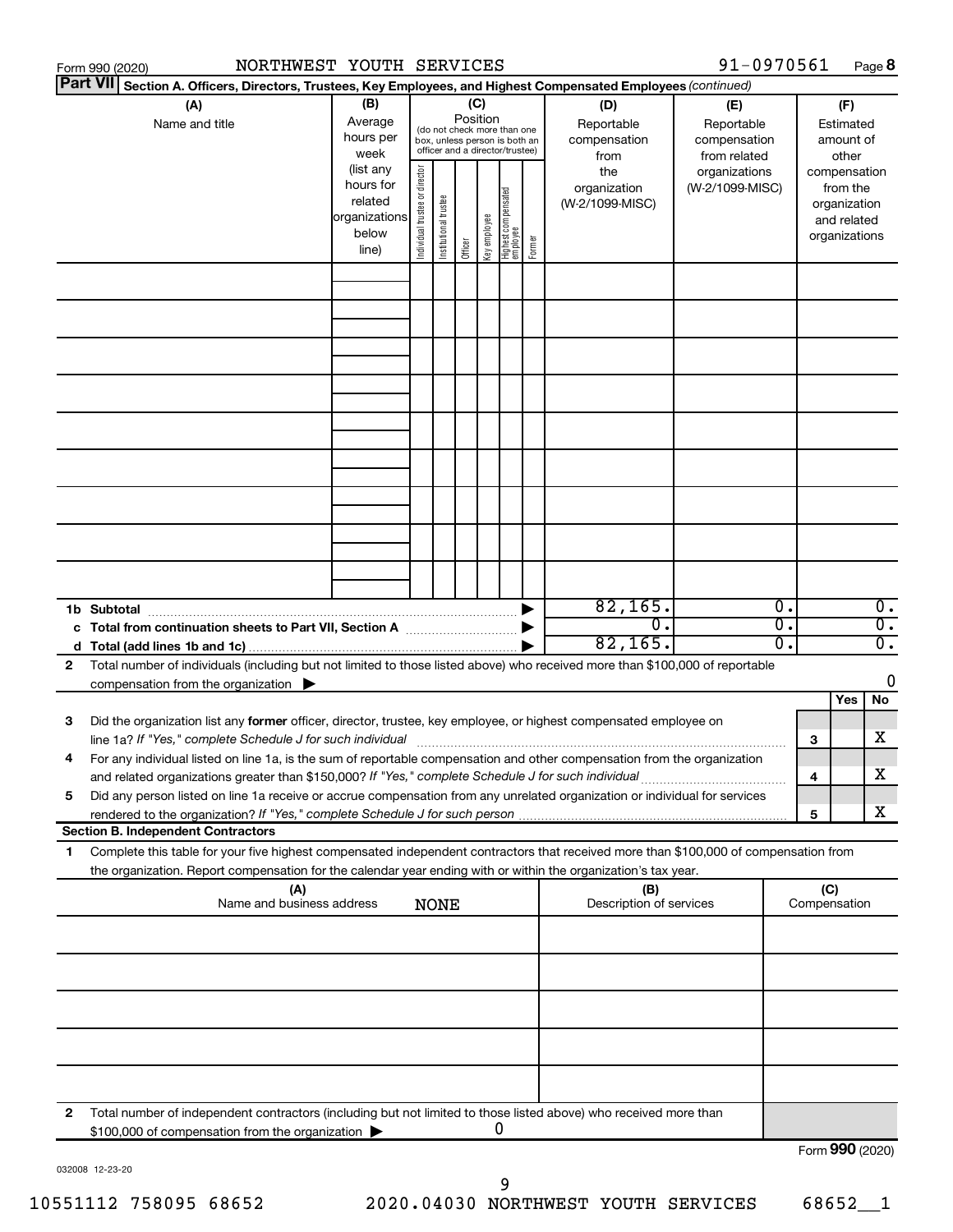|                                                           | <b>Part VIII</b> | <b>Statement of Revenue</b>                                                                                                                                                                                                                                               |                                                                             |                                                         |                              |                                                        |           |                                                                 |
|-----------------------------------------------------------|------------------|---------------------------------------------------------------------------------------------------------------------------------------------------------------------------------------------------------------------------------------------------------------------------|-----------------------------------------------------------------------------|---------------------------------------------------------|------------------------------|--------------------------------------------------------|-----------|-----------------------------------------------------------------|
|                                                           |                  |                                                                                                                                                                                                                                                                           |                                                                             |                                                         |                              |                                                        |           |                                                                 |
|                                                           |                  |                                                                                                                                                                                                                                                                           |                                                                             |                                                         | Total revenue                | Related or exempt<br>function revenue business revenue | Unrelated | (D)<br>Revenue excluded<br>from tax under<br>sections 512 - 514 |
| Contributions, Gifts, Grants<br>and Other Similar Amounts | b<br>с<br>d<br>f | 1 a Federated campaigns<br>Membership dues<br>Fundraising events<br>Related organizations<br>.<br>Government grants (contributions)<br>All other contributions, gifts, grants, and<br>similar amounts not included above<br>Noncash contributions included in lines 1a-1f | 1a<br>1 <sub>b</sub><br>1 <sub>c</sub><br>1 <sub>d</sub><br>1e<br>1f<br> 1g | 73,501.<br>3,550.<br>3,385,800.<br>1,516,906.<br>7,798. | $\left[4\, , 979 \, , 757$ . |                                                        |           |                                                                 |
|                                                           | h                |                                                                                                                                                                                                                                                                           |                                                                             | <b>Business Code</b>                                    |                              |                                                        |           |                                                                 |
|                                                           | 2a               | PROGRAM SERVICE FEES                                                                                                                                                                                                                                                      |                                                                             | 624200                                                  | 300.                         | 300.                                                   |           |                                                                 |
|                                                           | b                |                                                                                                                                                                                                                                                                           |                                                                             |                                                         |                              |                                                        |           |                                                                 |
| Program Service<br>Revenue                                | c                | the control of the control of the control of the control of the control of                                                                                                                                                                                                |                                                                             |                                                         |                              |                                                        |           |                                                                 |
|                                                           | d                | the control of the control of the control of the control of the control of                                                                                                                                                                                                |                                                                             |                                                         |                              |                                                        |           |                                                                 |
|                                                           | е                |                                                                                                                                                                                                                                                                           |                                                                             |                                                         |                              |                                                        |           |                                                                 |
|                                                           | f                |                                                                                                                                                                                                                                                                           |                                                                             |                                                         |                              |                                                        |           |                                                                 |
|                                                           |                  |                                                                                                                                                                                                                                                                           |                                                                             | $\blacktriangleright$                                   | 300.                         |                                                        |           |                                                                 |
|                                                           | 3<br>4           | Investment income (including dividends, interest, and<br>Income from investment of tax-exempt bond proceeds                                                                                                                                                               |                                                                             |                                                         | 740.                         |                                                        |           | 740.                                                            |
|                                                           | 5                |                                                                                                                                                                                                                                                                           |                                                                             |                                                         |                              |                                                        |           |                                                                 |
|                                                           |                  |                                                                                                                                                                                                                                                                           | (i) Real                                                                    | (ii) Personal                                           |                              |                                                        |           |                                                                 |
|                                                           | 6а               | Gross rents<br>  6a                                                                                                                                                                                                                                                       |                                                                             |                                                         |                              |                                                        |           |                                                                 |
|                                                           | b                | 6b<br>Less: rental expenses                                                                                                                                                                                                                                               |                                                                             |                                                         |                              |                                                        |           |                                                                 |
|                                                           | с                | 6c<br>Rental income or (loss)                                                                                                                                                                                                                                             |                                                                             |                                                         |                              |                                                        |           |                                                                 |
|                                                           |                  | d Net rental income or (loss)                                                                                                                                                                                                                                             |                                                                             |                                                         |                              |                                                        |           |                                                                 |
|                                                           |                  | 7 a Gross amount from sales of                                                                                                                                                                                                                                            | (i) Securities                                                              | (ii) Other                                              |                              |                                                        |           |                                                                 |
|                                                           |                  | assets other than inventory<br>7a                                                                                                                                                                                                                                         |                                                                             |                                                         |                              |                                                        |           |                                                                 |
|                                                           |                  | <b>b</b> Less: cost or other basis                                                                                                                                                                                                                                        |                                                                             |                                                         |                              |                                                        |           |                                                                 |
|                                                           |                  | and sales expenses<br>7b                                                                                                                                                                                                                                                  |                                                                             |                                                         |                              |                                                        |           |                                                                 |
| Revenue                                                   |                  | 7c<br>Gain or (loss)                                                                                                                                                                                                                                                      |                                                                             |                                                         |                              |                                                        |           |                                                                 |
|                                                           |                  |                                                                                                                                                                                                                                                                           |                                                                             |                                                         |                              |                                                        |           |                                                                 |
| ৯<br>$\tilde{\vec{b}}$                                    |                  | 8 a Gross income from fundraising events (not  <br>$3,550$ of<br>including \$<br>contributions reported on line 1c). See                                                                                                                                                  | 8a                                                                          | 26,400.                                                 |                              |                                                        |           |                                                                 |
|                                                           |                  | b Less: direct expenses                                                                                                                                                                                                                                                   | <b>8h</b>                                                                   | 17,351.                                                 |                              |                                                        |           |                                                                 |
|                                                           |                  | c Net income or (loss) from fundraising events                                                                                                                                                                                                                            |                                                                             | .                                                       | 9,049.                       |                                                        |           | 9,049.                                                          |
|                                                           |                  | 9 a Gross income from gaming activities. See                                                                                                                                                                                                                              |                                                                             |                                                         |                              |                                                        |           |                                                                 |
|                                                           |                  |                                                                                                                                                                                                                                                                           | 9a                                                                          |                                                         |                              |                                                        |           |                                                                 |
|                                                           |                  | <b>b</b> Less: direct expenses <b>manually</b>                                                                                                                                                                                                                            | 9 <sub>b</sub>                                                              |                                                         |                              |                                                        |           |                                                                 |
|                                                           |                  | c Net income or (loss) from gaming activities                                                                                                                                                                                                                             |                                                                             |                                                         |                              |                                                        |           |                                                                 |
|                                                           |                  | 10 a Gross sales of inventory, less returns                                                                                                                                                                                                                               |                                                                             |                                                         |                              |                                                        |           |                                                                 |
|                                                           |                  |                                                                                                                                                                                                                                                                           | 10a                                                                         |                                                         |                              |                                                        |           |                                                                 |
|                                                           |                  | <b>b</b> Less: cost of goods sold                                                                                                                                                                                                                                         | l10b                                                                        |                                                         |                              |                                                        |           |                                                                 |
|                                                           |                  | c Net income or (loss) from sales of inventory                                                                                                                                                                                                                            |                                                                             |                                                         |                              |                                                        |           |                                                                 |
|                                                           |                  |                                                                                                                                                                                                                                                                           |                                                                             | <b>Business Code</b>                                    |                              |                                                        |           |                                                                 |
| Miscellaneous<br>Revenue                                  | 11 a             | OTHER INCOME                                                                                                                                                                                                                                                              |                                                                             | 624200                                                  | 4,976.                       |                                                        |           | 4,976.                                                          |
|                                                           | b                |                                                                                                                                                                                                                                                                           |                                                                             |                                                         |                              |                                                        |           |                                                                 |
|                                                           | c                |                                                                                                                                                                                                                                                                           |                                                                             |                                                         |                              |                                                        |           |                                                                 |
|                                                           | d                |                                                                                                                                                                                                                                                                           |                                                                             |                                                         |                              |                                                        |           |                                                                 |
|                                                           |                  |                                                                                                                                                                                                                                                                           |                                                                             |                                                         | 4,976.                       |                                                        |           |                                                                 |
|                                                           | 12               |                                                                                                                                                                                                                                                                           |                                                                             |                                                         | 4,994,822.                   | 300.                                                   | 0.        | 14,765.                                                         |
|                                                           | 032009 12-23-20  |                                                                                                                                                                                                                                                                           |                                                                             |                                                         |                              |                                                        |           | Form 990 (2020)                                                 |

Form 990 (2020) NORTHWEST YOUTH SERVICES 91-0970561 Page

10

10551112 758095 68652 2020.04030 NORTHWEST YOUTH SERVICES 68652\_\_1

91-0970561 Page 9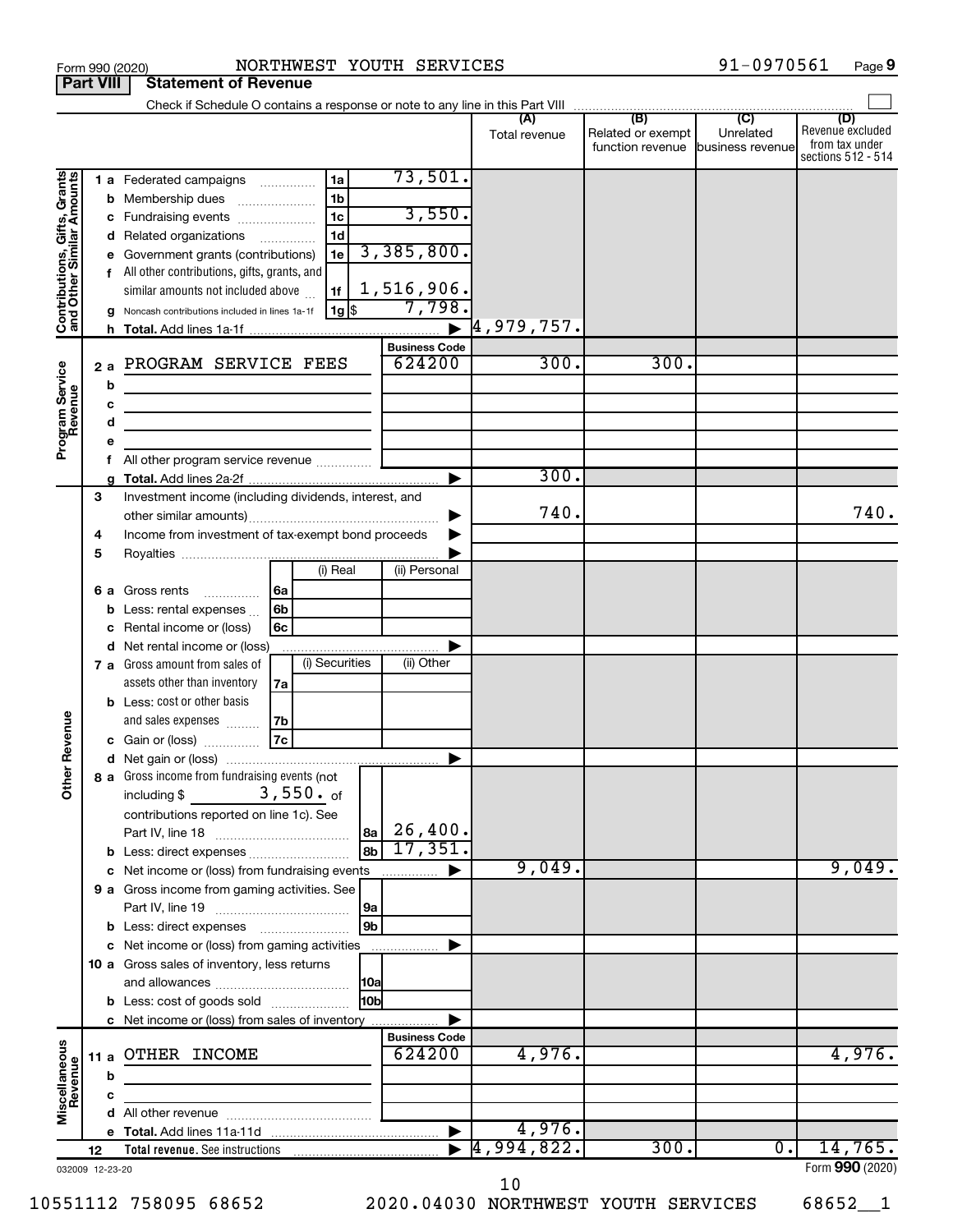Form 990 (2020) Page NORTHWEST YOUTH SERVICES 91-0970561 **Part IX Statement of Functional Expenses**

*Section 501(c)(3) and 501(c)(4) organizations must complete all columns. All other organizations must complete column (A).*

| Check if Schedule O contains a response or note to any line in this Part IX |                                                                                                                                                                                                            |                       |                                    |                                    |                                |  |  |  |  |
|-----------------------------------------------------------------------------|------------------------------------------------------------------------------------------------------------------------------------------------------------------------------------------------------------|-----------------------|------------------------------------|------------------------------------|--------------------------------|--|--|--|--|
|                                                                             | Do not include amounts reported on lines 6b,<br>7b, 8b, 9b, and 10b of Part VIII.                                                                                                                          | (A)<br>Total expenses | (B)<br>Program service<br>expenses | Management and<br>general expenses | (D)<br>Fundraising<br>expenses |  |  |  |  |
| 1                                                                           | Grants and other assistance to domestic organizations                                                                                                                                                      |                       |                                    |                                    |                                |  |  |  |  |
|                                                                             | and domestic governments. See Part IV, line 21                                                                                                                                                             |                       |                                    |                                    |                                |  |  |  |  |
| 2                                                                           | Grants and other assistance to domestic                                                                                                                                                                    |                       |                                    |                                    |                                |  |  |  |  |
|                                                                             | individuals. See Part IV, line 22                                                                                                                                                                          | 681,516.              | 681,516.                           |                                    |                                |  |  |  |  |
| 3                                                                           | Grants and other assistance to foreign                                                                                                                                                                     |                       |                                    |                                    |                                |  |  |  |  |
|                                                                             | organizations, foreign governments, and foreign                                                                                                                                                            |                       |                                    |                                    |                                |  |  |  |  |
|                                                                             | individuals. See Part IV, lines 15 and 16                                                                                                                                                                  |                       |                                    |                                    |                                |  |  |  |  |
| 4                                                                           | Benefits paid to or for members                                                                                                                                                                            |                       |                                    |                                    |                                |  |  |  |  |
| 5                                                                           | Compensation of current officers, directors,                                                                                                                                                               |                       |                                    |                                    |                                |  |  |  |  |
|                                                                             | trustees, and key employees                                                                                                                                                                                | 82,164.               | 61,300.                            | 14,624.                            | 6, 240.                        |  |  |  |  |
| 6                                                                           | Compensation not included above to disqualified                                                                                                                                                            |                       |                                    |                                    |                                |  |  |  |  |
|                                                                             | persons (as defined under section 4958(f)(1)) and                                                                                                                                                          |                       |                                    |                                    |                                |  |  |  |  |
|                                                                             | persons described in section 4958(c)(3)(B)                                                                                                                                                                 |                       |                                    |                                    |                                |  |  |  |  |
| 7                                                                           | Other salaries and wages                                                                                                                                                                                   | 2,325,861.            | 1,735,256.                         | 413,980.                           | 176,625.                       |  |  |  |  |
| 8                                                                           | Pension plan accruals and contributions (include                                                                                                                                                           |                       |                                    |                                    |                                |  |  |  |  |
|                                                                             | section 401(k) and 403(b) employer contributions)                                                                                                                                                          | 17,533.               |                                    |                                    |                                |  |  |  |  |
| 9                                                                           | Other employee benefits                                                                                                                                                                                    | 191,027.              | $\frac{12,462}{150,647}$ .         | $\frac{5,071}{27,758}$             | 12,622.                        |  |  |  |  |
| 10                                                                          |                                                                                                                                                                                                            | 220,587.              | 170,744.                           | 33,098.                            | 16, 745.                       |  |  |  |  |
| 11                                                                          | Fees for services (nonemployees):                                                                                                                                                                          |                       |                                    |                                    |                                |  |  |  |  |
| a                                                                           |                                                                                                                                                                                                            |                       |                                    |                                    |                                |  |  |  |  |
|                                                                             |                                                                                                                                                                                                            | 33,543.               | 10,483.                            | 23,060.                            |                                |  |  |  |  |
|                                                                             |                                                                                                                                                                                                            | 144,583.              | 107,743.                           | 34,754.                            | 2,086.                         |  |  |  |  |
|                                                                             |                                                                                                                                                                                                            |                       |                                    |                                    |                                |  |  |  |  |
|                                                                             | Professional fundraising services. See Part IV, line 17                                                                                                                                                    |                       |                                    |                                    |                                |  |  |  |  |
|                                                                             | Investment management fees                                                                                                                                                                                 |                       |                                    |                                    |                                |  |  |  |  |
| g                                                                           | Other. (If line 11g amount exceeds 10% of line 25,                                                                                                                                                         |                       |                                    |                                    |                                |  |  |  |  |
|                                                                             | column (A) amount, list line 11g expenses on Sch O.)                                                                                                                                                       |                       |                                    |                                    |                                |  |  |  |  |
| 12                                                                          |                                                                                                                                                                                                            |                       |                                    |                                    |                                |  |  |  |  |
| 13                                                                          |                                                                                                                                                                                                            | 58, 736.              | 41,473.                            | 7,247.                             | 10,016.                        |  |  |  |  |
| 14                                                                          |                                                                                                                                                                                                            | 134,031.              | 20,980.                            | 111,788.                           | 1,263.                         |  |  |  |  |
| 15                                                                          |                                                                                                                                                                                                            |                       |                                    |                                    |                                |  |  |  |  |
| 16                                                                          |                                                                                                                                                                                                            | 159, 433.             | 121,516.                           | 28,525.                            | 9,392.                         |  |  |  |  |
| 17                                                                          | Travel                                                                                                                                                                                                     | 12,047.               | 11,805.                            | $\overline{125}$                   | 117.                           |  |  |  |  |
| 18                                                                          | Payments of travel or entertainment expenses                                                                                                                                                               |                       |                                    |                                    |                                |  |  |  |  |
|                                                                             | for any federal, state, or local public officials                                                                                                                                                          |                       |                                    |                                    |                                |  |  |  |  |
| 19                                                                          | Conferences, conventions, and meetings                                                                                                                                                                     | 18,422.               | 16,067.                            | 2,022.                             | 333.                           |  |  |  |  |
| 20                                                                          | Interest                                                                                                                                                                                                   | 16, 152.              |                                    | 16, 152.                           |                                |  |  |  |  |
| 21                                                                          |                                                                                                                                                                                                            |                       |                                    |                                    |                                |  |  |  |  |
| 22                                                                          | Depreciation, depletion, and amortization                                                                                                                                                                  | 57,009.               | 45,607.                            | 11,402.                            |                                |  |  |  |  |
| 23                                                                          | Insurance                                                                                                                                                                                                  | 13,603.               | 9,107.                             | 1,423.                             | 3,073.                         |  |  |  |  |
| 24                                                                          | Other expenses. Itemize expenses not covered<br>above (List miscellaneous expenses on line 24e. If<br>line 24e amount exceeds 10% of line 25, column (A)<br>amount, list line 24e expenses on Schedule O.) |                       |                                    |                                    |                                |  |  |  |  |
| a                                                                           | <b>SUPPLIES</b>                                                                                                                                                                                            | 13,842.               | 12,780.                            | 392.                               | 670.                           |  |  |  |  |
|                                                                             | EQUIPMENT AND REPAIRS                                                                                                                                                                                      | 11,983.               | 11,558.                            | 425.                               |                                |  |  |  |  |
| C                                                                           | IN-KIND                                                                                                                                                                                                    | 7,799.                | 4,026.                             | 2,321.                             | 1,452.                         |  |  |  |  |
| d                                                                           |                                                                                                                                                                                                            |                       |                                    |                                    |                                |  |  |  |  |
| е                                                                           | All other expenses                                                                                                                                                                                         | 15,509.               | 7,967.                             | 4,660.                             | 2,882.                         |  |  |  |  |
| 25                                                                          | Total functional expenses. Add lines 1 through 24e                                                                                                                                                         | 4, 215, 380.          | 3, 233, 037.                       | 738,827.                           | 243,516.                       |  |  |  |  |
| 26                                                                          | Joint costs. Complete this line only if the organization                                                                                                                                                   |                       |                                    |                                    |                                |  |  |  |  |
|                                                                             | reported in column (B) joint costs from a combined                                                                                                                                                         |                       |                                    |                                    |                                |  |  |  |  |
|                                                                             | educational campaign and fundraising solicitation.                                                                                                                                                         |                       |                                    |                                    |                                |  |  |  |  |

032010 12-23-20

Check here

Form (2020) **990**

Check here  $\begin{array}{c} \begin{array}{|c} \hline \end{array} \end{array}$  if following SOP 98-2 (ASC 958-720)

10551112 758095 68652 2020.04030 NORTHWEST YOUTH SERVICES 68652\_\_1

11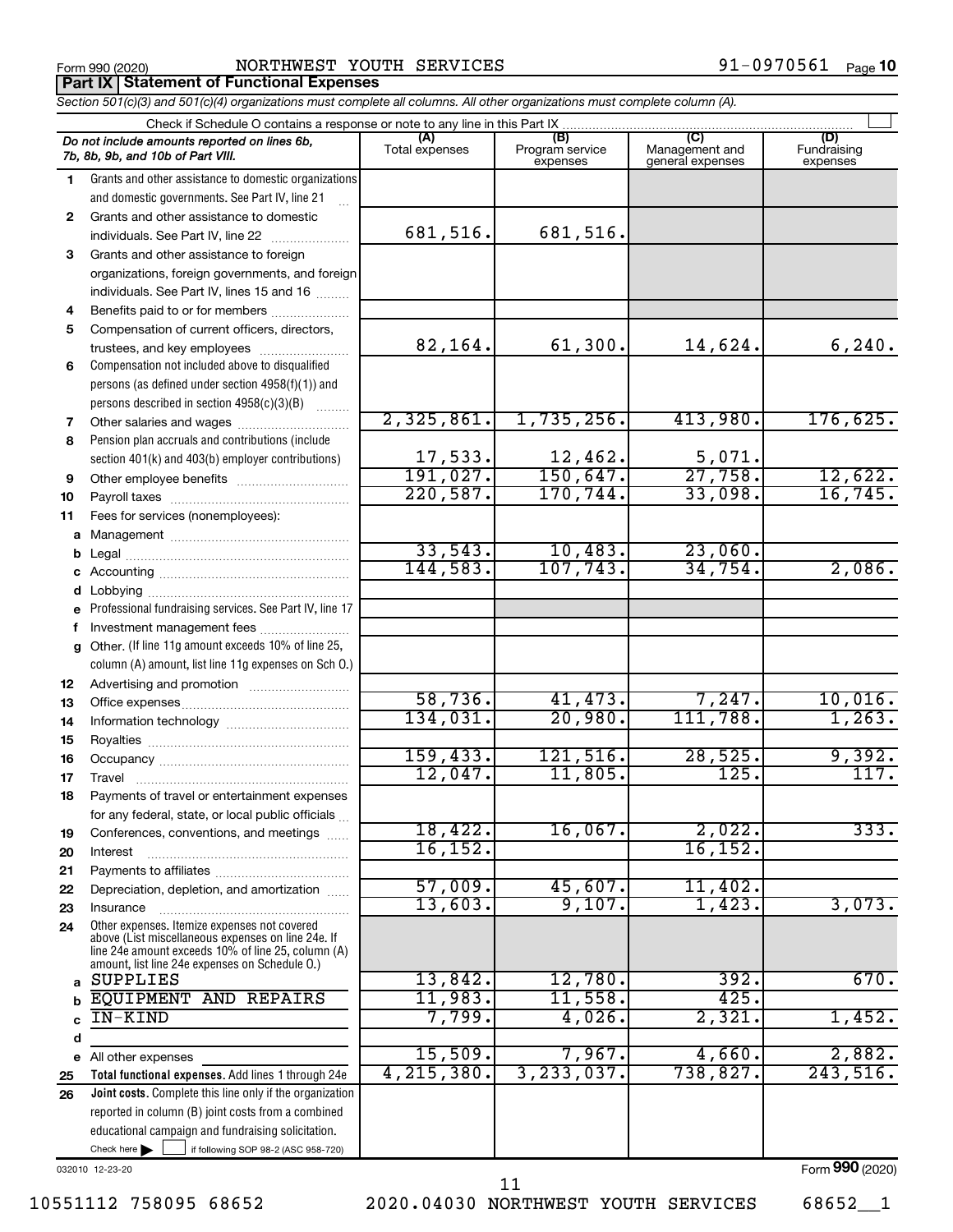$\overline{\phantom{a}}$ 

Check if Schedule O contains a response or note to any line in this Part X

Form 990 (2020) Page NORTHWEST YOUTH SERVICES 91-0970561 **Part X** | Balance Sheet

|                             |              | Crieck in Scriedule O contains a response or note to any line in this rail $\wedge$                                                                                                                                           |                          |                  |                    |
|-----------------------------|--------------|-------------------------------------------------------------------------------------------------------------------------------------------------------------------------------------------------------------------------------|--------------------------|------------------|--------------------|
|                             |              |                                                                                                                                                                                                                               | (A)<br>Beginning of year |                  | (B)<br>End of year |
|                             | 1            |                                                                                                                                                                                                                               | 699,206.                 | $\mathbf{1}$     | 429, 118.          |
|                             | $\mathbf{2}$ |                                                                                                                                                                                                                               | 170,590.                 | $\mathbf{2}$     | 494,765.           |
|                             | з            |                                                                                                                                                                                                                               | 355, 152.                | $\mathbf{3}$     | 1, 241, 951.       |
|                             | 4            |                                                                                                                                                                                                                               | 40, 757.                 | 4                | 0.                 |
|                             | 5            | Loans and other receivables from any current or former officer, director,                                                                                                                                                     |                          |                  |                    |
|                             |              | trustee, key employee, creator or founder, substantial contributor, or 35%                                                                                                                                                    |                          |                  |                    |
|                             |              | controlled entity or family member of any of these persons                                                                                                                                                                    |                          | 5                |                    |
|                             | 6            | Loans and other receivables from other disqualified persons (as defined                                                                                                                                                       |                          |                  |                    |
|                             |              | under section $4958(f)(1)$ , and persons described in section $4958(c)(3)(B)$                                                                                                                                                 |                          | 6                |                    |
|                             | 7            | <b>Carlos</b>                                                                                                                                                                                                                 |                          | $\overline{7}$   |                    |
| Assets                      | 8            |                                                                                                                                                                                                                               |                          | 8                |                    |
|                             | 9            | Prepaid expenses and deferred charges [11] [11] Prepaid expenses and deferred charges [11] [11] Martin Marian Marian Marian Marian Marian Marian Marian Marian Marian Marian Marian Marian Marian Marian Marian Marian Marian | 45,317.                  | $\boldsymbol{9}$ | 48,961.            |
|                             |              | <b>10a</b> Land, buildings, and equipment: cost or other                                                                                                                                                                      |                          |                  |                    |
|                             |              | Land, buildings, and equipment. Cost of Other Corner (10a 1, 507, 173.)<br>basis. Complete Part VI of Schedule D  10a 1690, 115.                                                                                              |                          |                  |                    |
|                             |              | <b>b</b> Less: accumulated depreciation <i>minimum</i>                                                                                                                                                                        | 756,988.                 | 10 <sub>c</sub>  | 817,058.           |
|                             | 11           |                                                                                                                                                                                                                               |                          | 11               |                    |
|                             | 12           |                                                                                                                                                                                                                               |                          | 12               |                    |
|                             | 13           |                                                                                                                                                                                                                               |                          | 13               |                    |
|                             | 14           |                                                                                                                                                                                                                               |                          | 14               |                    |
|                             | 15           |                                                                                                                                                                                                                               | 19,781.                  | 15               | 25, 164.           |
|                             | 16           |                                                                                                                                                                                                                               | 2,087,791.               | 16               | 3,057,017.         |
|                             | 17           |                                                                                                                                                                                                                               | 218, 323.                | 17               | 321,530.           |
|                             | 18           |                                                                                                                                                                                                                               |                          | 18               |                    |
|                             | 19           |                                                                                                                                                                                                                               |                          | 19               |                    |
|                             | 20           |                                                                                                                                                                                                                               |                          | 20               |                    |
|                             | 21           | Escrow or custodial account liability. Complete Part IV of Schedule D                                                                                                                                                         |                          | 21               |                    |
|                             | 22           | Loans and other payables to any current or former officer, director,                                                                                                                                                          |                          |                  |                    |
| Liabilities                 |              | trustee, key employee, creator or founder, substantial contributor, or 35%                                                                                                                                                    |                          |                  |                    |
|                             |              | controlled entity or family member of any of these persons                                                                                                                                                                    |                          | 22               |                    |
|                             | 23           | Secured mortgages and notes payable to unrelated third parties                                                                                                                                                                | 305,851.                 | 23               | 295, 424.          |
|                             | 24           |                                                                                                                                                                                                                               | 53, 132.                 | 24               | 53,132.            |
|                             | 25           | Other liabilities (including federal income tax, payables to related third                                                                                                                                                    |                          |                  |                    |
|                             |              | parties, and other liabilities not included on lines 17-24). Complete Part X                                                                                                                                                  |                          |                  |                    |
|                             |              | of Schedule D                                                                                                                                                                                                                 | 101,421.                 | 25               | υ.                 |
|                             | 26           |                                                                                                                                                                                                                               | 678,727.                 | 26               | 670,086.           |
|                             |              | Organizations that follow FASB ASC 958, check here $\blacktriangleright \lfloor \underline{X} \rfloor$                                                                                                                        |                          |                  |                    |
|                             |              | and complete lines 27, 28, 32, and 33.                                                                                                                                                                                        |                          |                  |                    |
|                             | 27           |                                                                                                                                                                                                                               | 935,393.                 | 27               | 1,401,463.         |
|                             | 28           |                                                                                                                                                                                                                               | 473,671.                 | 28               | 985,468.           |
|                             |              | Organizations that do not follow FASB ASC 958, check here $\blacktriangleright$                                                                                                                                               |                          |                  |                    |
|                             |              | and complete lines 29 through 33.                                                                                                                                                                                             |                          |                  |                    |
| Net Assets or Fund Balances | 29           |                                                                                                                                                                                                                               |                          | 29               |                    |
|                             | 30           | Paid-in or capital surplus, or land, building, or equipment fund                                                                                                                                                              |                          | 30               |                    |
|                             | 31           | Retained earnings, endowment, accumulated income, or other funds                                                                                                                                                              |                          | 31               |                    |
|                             | 32           |                                                                                                                                                                                                                               | 1,409,064.               | 32               | 2,386,931.         |
|                             | 33           |                                                                                                                                                                                                                               | 2,087,791.               | 33               | 3,057,017.         |

 $\overline{\phantom{0}}$ 

Form (2020) **990**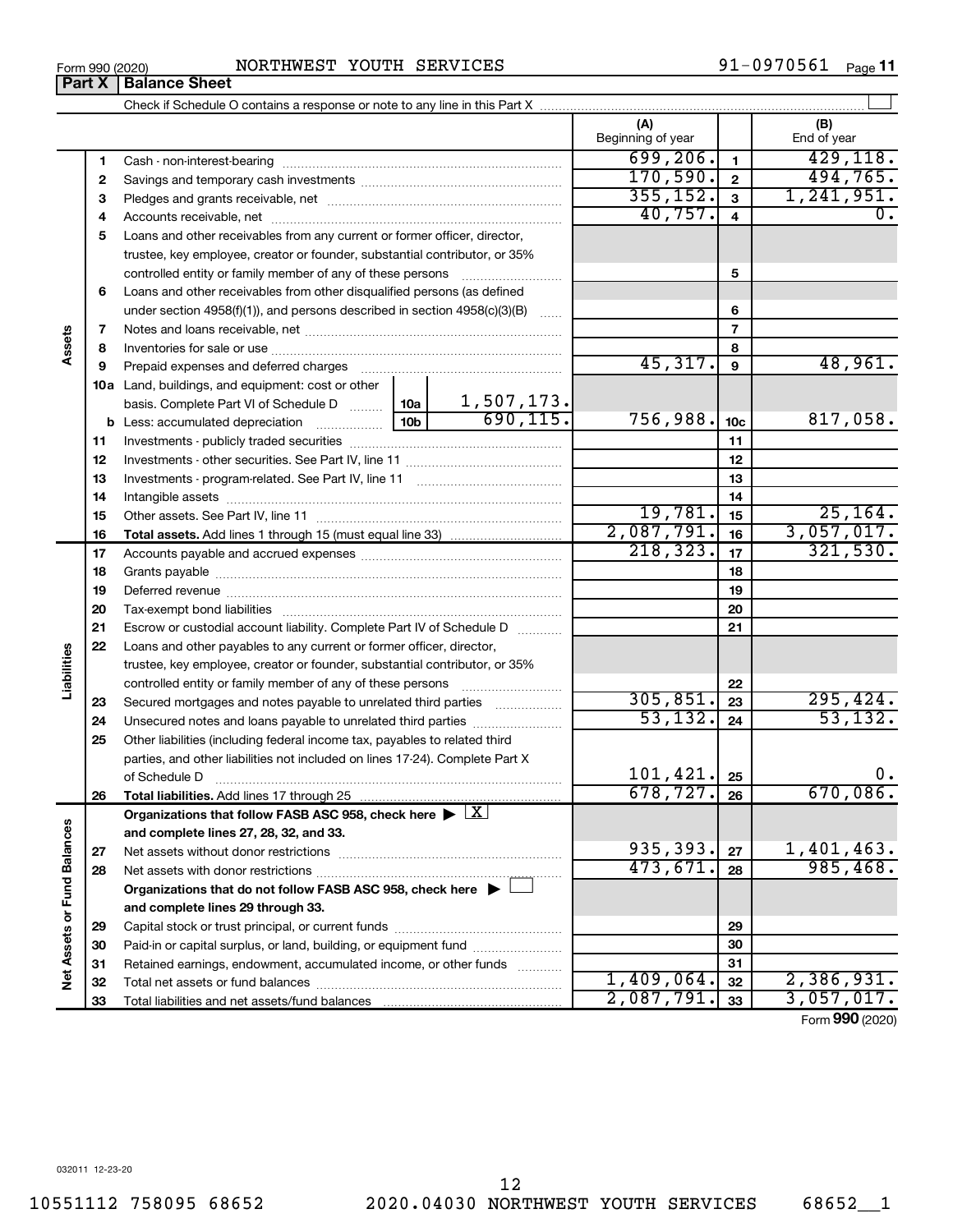|    | NORTHWEST YOUTH SERVICES<br>Form 990 (2020)                                                                                     |                         | 91-0970561     |     | Page 12          |
|----|---------------------------------------------------------------------------------------------------------------------------------|-------------------------|----------------|-----|------------------|
|    | Part XI<br><b>Reconciliation of Net Assets</b>                                                                                  |                         |                |     |                  |
|    |                                                                                                                                 |                         |                |     |                  |
|    |                                                                                                                                 |                         |                |     |                  |
| 1  |                                                                                                                                 | 1.                      | 4,994,822.     |     |                  |
| 2  |                                                                                                                                 | $\overline{2}$          | 4, 215, 380.   |     |                  |
| 3  | Revenue less expenses. Subtract line 2 from line 1                                                                              | 3                       |                |     | 779,442.         |
| 4  |                                                                                                                                 | $\overline{\mathbf{4}}$ | 1,409,064.     |     |                  |
| 5  |                                                                                                                                 | 5                       |                |     |                  |
| 6  |                                                                                                                                 | 6                       |                |     | $-29,588.$       |
| 7  | Investment expenses www.communication.com/www.communication.com/www.communication.com/www.com                                   | $\overline{7}$          |                |     |                  |
| 8  | Prior period adjustments www.communication.communication.communication.com/                                                     | 8                       |                |     | 228,013.         |
| 9  | Other changes in net assets or fund balances (explain on Schedule O)                                                            | 9                       |                |     | $\overline{0}$ . |
| 10 | Net assets or fund balances at end of year. Combine lines 3 through 9 (must equal Part X, line 32,                              |                         |                |     |                  |
|    |                                                                                                                                 | 10                      | 2,386,931.     |     |                  |
|    | Part XII Financial Statements and Reporting                                                                                     |                         |                |     |                  |
|    |                                                                                                                                 |                         |                |     |                  |
|    |                                                                                                                                 |                         |                | Yes | <b>No</b>        |
| 1  | Accounting method used to prepare the Form 990: $\Box$ Cash $\Box X$ Accrual<br>$\Box$ Other                                    |                         |                |     |                  |
|    | If the organization changed its method of accounting from a prior year or checked "Other," explain in Schedule O.               |                         |                |     |                  |
|    |                                                                                                                                 |                         | 2a             |     | х                |
|    | If "Yes," check a box below to indicate whether the financial statements for the year were compiled or reviewed on a            |                         |                |     |                  |
|    | separate basis, consolidated basis, or both:                                                                                    |                         |                |     |                  |
|    | Both consolidated and separate basis<br>Separate basis<br>Consolidated basis                                                    |                         |                |     |                  |
|    | <b>b</b> Were the organization's financial statements audited by an independent accountant?                                     |                         | 2 <sub>b</sub> | х   |                  |
|    | If "Yes," check a box below to indicate whether the financial statements for the year were audited on a separate basis,         |                         |                |     |                  |
|    | consolidated basis, or both:                                                                                                    |                         |                |     |                  |
|    | $\lfloor \underline{X} \rfloor$ Separate basis<br><b>Consolidated basis</b><br>Both consolidated and separate basis             |                         |                |     |                  |
|    | c If "Yes" to line 2a or 2b, does the organization have a committee that assumes responsibility for oversight of the audit,     |                         |                |     |                  |
|    |                                                                                                                                 |                         | 2c             | х   |                  |
|    | If the organization changed either its oversight process or selection process during the tax year, explain on Schedule O.       |                         |                |     |                  |
|    | 3a As a result of a federal award, was the organization required to undergo an audit or audits as set forth in the Single Audit |                         |                |     |                  |
|    |                                                                                                                                 |                         | За             | х   |                  |
|    | b If "Yes," did the organization undergo the required audit or audits? If the organization did not undergo the required audit   |                         |                |     |                  |
|    |                                                                                                                                 |                         | 3 <sub>b</sub> | х   |                  |

Form (2020) **990**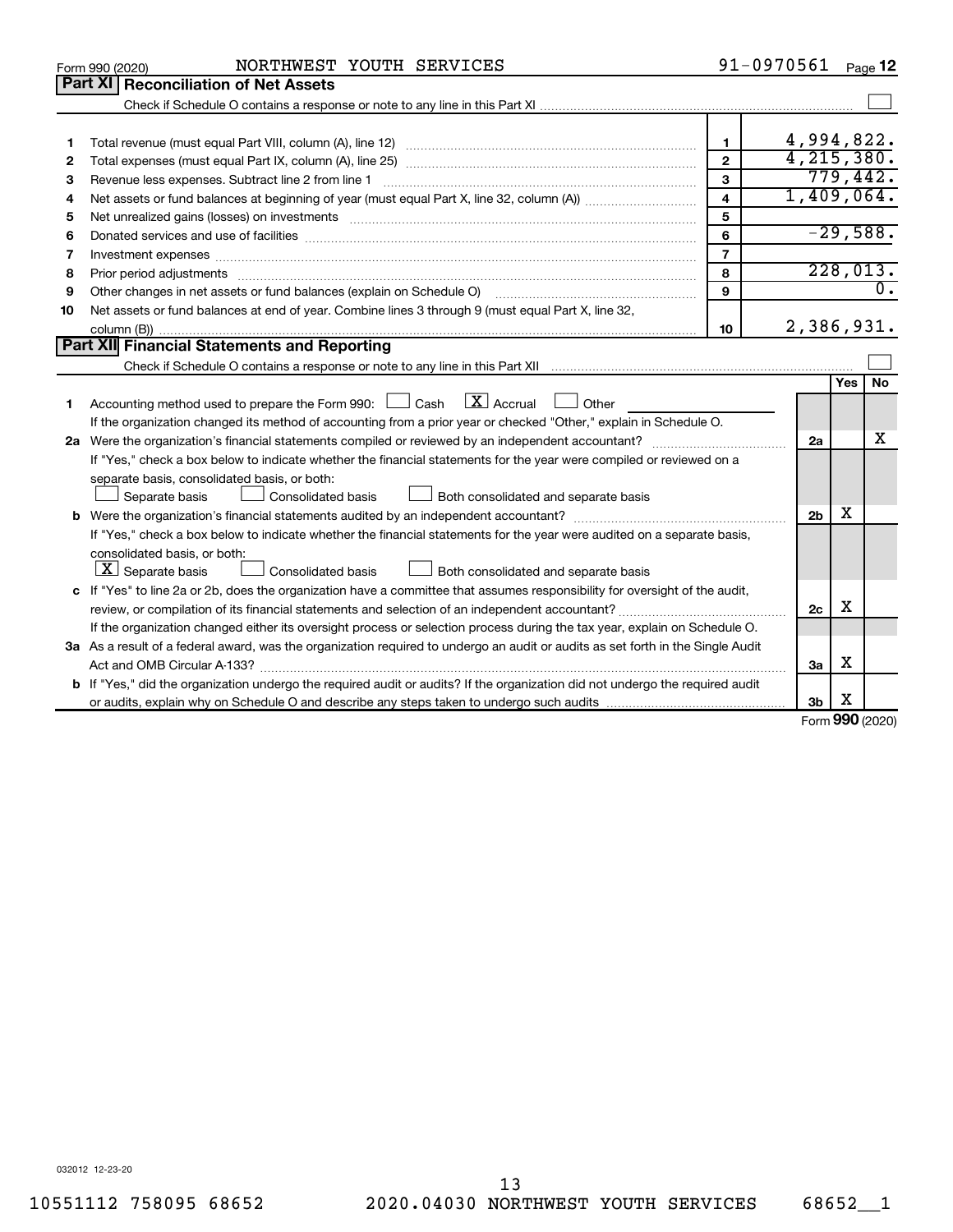**SCHEDULE A**

Department of the Treasury

# Form 990 or 990-EZ) **Public Charity Status and Public Support**<br>
Complete if the organization is a section 501(c)(3) organization or a section<br> **2020**

**4947(a)(1) nonexempt charitable trust.**

**| Attach to Form 990 or Form 990-EZ.** 

| OMB No. 1545-0047                   |
|-------------------------------------|
| U2                                  |
| <b>Open to Public</b><br>Inspection |
| entification num                    |

|       |        | opartmont or tho mododi<br>Internal Revenue Service |                                                                        | ► Go to www.irs.gov/Form990 for instructions and the latest information.                                                                                                                                      |     |                                                                |                            |            | Inspection                            |
|-------|--------|-----------------------------------------------------|------------------------------------------------------------------------|---------------------------------------------------------------------------------------------------------------------------------------------------------------------------------------------------------------|-----|----------------------------------------------------------------|----------------------------|------------|---------------------------------------|
|       |        | Name of the organization                            |                                                                        |                                                                                                                                                                                                               |     |                                                                |                            |            | <b>Employer identification number</b> |
|       |        |                                                     |                                                                        | NORTHWEST YOUTH SERVICES                                                                                                                                                                                      |     |                                                                |                            | 91-0970561 |                                       |
|       | Part I |                                                     |                                                                        | Reason for Public Charity Status. (All organizations must complete this part.) See instructions.                                                                                                              |     |                                                                |                            |            |                                       |
|       |        |                                                     |                                                                        | The organization is not a private foundation because it is: (For lines 1 through 12, check only one box.)                                                                                                     |     |                                                                |                            |            |                                       |
| 1.    |        |                                                     |                                                                        | A church, convention of churches, or association of churches described in section 170(b)(1)(A)(i).                                                                                                            |     |                                                                |                            |            |                                       |
| 2     |        |                                                     |                                                                        | A school described in section 170(b)(1)(A)(ii). (Attach Schedule E (Form 990 or 990-EZ).)                                                                                                                     |     |                                                                |                            |            |                                       |
| 3     |        |                                                     |                                                                        | A hospital or a cooperative hospital service organization described in section 170(b)(1)(A)(iii).                                                                                                             |     |                                                                |                            |            |                                       |
| 4     |        |                                                     |                                                                        | A medical research organization operated in conjunction with a hospital described in section 170(b)(1)(A)(iii). Enter the hospital's name,                                                                    |     |                                                                |                            |            |                                       |
|       |        | city, and state:                                    |                                                                        |                                                                                                                                                                                                               |     |                                                                |                            |            |                                       |
| 5     |        |                                                     |                                                                        | An organization operated for the benefit of a college or university owned or operated by a governmental unit described in                                                                                     |     |                                                                |                            |            |                                       |
|       |        |                                                     | section 170(b)(1)(A)(iv). (Complete Part II.)                          |                                                                                                                                                                                                               |     |                                                                |                            |            |                                       |
| 6     | 7   X  |                                                     |                                                                        | A federal, state, or local government or governmental unit described in section 170(b)(1)(A)(v).                                                                                                              |     |                                                                |                            |            |                                       |
|       |        |                                                     |                                                                        | An organization that normally receives a substantial part of its support from a governmental unit or from the general public described in                                                                     |     |                                                                |                            |            |                                       |
| 8     |        |                                                     | section 170(b)(1)(A)(vi). (Complete Part II.)                          |                                                                                                                                                                                                               |     |                                                                |                            |            |                                       |
| 9     |        |                                                     |                                                                        | A community trust described in section 170(b)(1)(A)(vi). (Complete Part II.)<br>An agricultural research organization described in section 170(b)(1)(A)(ix) operated in conjunction with a land-grant college |     |                                                                |                            |            |                                       |
|       |        |                                                     |                                                                        | or university or a non-land-grant college of agriculture (see instructions). Enter the name, city, and state of the college or                                                                                |     |                                                                |                            |            |                                       |
|       |        | university:                                         |                                                                        |                                                                                                                                                                                                               |     |                                                                |                            |            |                                       |
| 10    |        |                                                     |                                                                        | An organization that normally receives (1) more than 33 1/3% of its support from contributions, membership fees, and gross receipts from                                                                      |     |                                                                |                            |            |                                       |
|       |        |                                                     |                                                                        | activities related to its exempt functions, subject to certain exceptions; and (2) no more than 33 1/3% of its support from gross investment                                                                  |     |                                                                |                            |            |                                       |
|       |        |                                                     |                                                                        | income and unrelated business taxable income (less section 511 tax) from businesses acquired by the organization after June 30, 1975.                                                                         |     |                                                                |                            |            |                                       |
|       |        |                                                     | See section 509(a)(2). (Complete Part III.)                            |                                                                                                                                                                                                               |     |                                                                |                            |            |                                       |
| 11    |        |                                                     |                                                                        | An organization organized and operated exclusively to test for public safety. See section 509(a)(4).                                                                                                          |     |                                                                |                            |            |                                       |
| 12    |        |                                                     |                                                                        | An organization organized and operated exclusively for the benefit of, to perform the functions of, or to carry out the purposes of one or                                                                    |     |                                                                |                            |            |                                       |
|       |        |                                                     |                                                                        | more publicly supported organizations described in section 509(a)(1) or section 509(a)(2). See section 509(a)(3). Check the box in                                                                            |     |                                                                |                            |            |                                       |
|       |        |                                                     |                                                                        | lines 12a through 12d that describes the type of supporting organization and complete lines 12e, 12f, and 12g.                                                                                                |     |                                                                |                            |            |                                       |
| а     |        |                                                     |                                                                        | Type I. A supporting organization operated, supervised, or controlled by its supported organization(s), typically by giving                                                                                   |     |                                                                |                            |            |                                       |
|       |        |                                                     |                                                                        | the supported organization(s) the power to regularly appoint or elect a majority of the directors or trustees of the supporting                                                                               |     |                                                                |                            |            |                                       |
|       |        |                                                     | organization. You must complete Part IV, Sections A and B.             |                                                                                                                                                                                                               |     |                                                                |                            |            |                                       |
| b     |        |                                                     |                                                                        | Type II. A supporting organization supervised or controlled in connection with its supported organization(s), by having                                                                                       |     |                                                                |                            |            |                                       |
|       |        |                                                     |                                                                        | control or management of the supporting organization vested in the same persons that control or manage the supported                                                                                          |     |                                                                |                            |            |                                       |
| c     |        |                                                     |                                                                        | organization(s). You must complete Part IV, Sections A and C.<br>Type III functionally integrated. A supporting organization operated in connection with, and functionally integrated with,                   |     |                                                                |                            |            |                                       |
|       |        |                                                     |                                                                        | its supported organization(s) (see instructions). You must complete Part IV, Sections A, D, and E.                                                                                                            |     |                                                                |                            |            |                                       |
| d     |        |                                                     |                                                                        | Type III non-functionally integrated. A supporting organization operated in connection with its supported organization(s)                                                                                     |     |                                                                |                            |            |                                       |
|       |        |                                                     |                                                                        | that is not functionally integrated. The organization generally must satisfy a distribution requirement and an attentiveness                                                                                  |     |                                                                |                            |            |                                       |
|       |        |                                                     |                                                                        | requirement (see instructions). You must complete Part IV, Sections A and D, and Part V.                                                                                                                      |     |                                                                |                            |            |                                       |
| е     |        |                                                     |                                                                        | Check this box if the organization received a written determination from the IRS that it is a Type I, Type II, Type III                                                                                       |     |                                                                |                            |            |                                       |
|       |        |                                                     |                                                                        | functionally integrated, or Type III non-functionally integrated supporting organization.                                                                                                                     |     |                                                                |                            |            |                                       |
|       |        | f Enter the number of supported organizations       |                                                                        |                                                                                                                                                                                                               |     |                                                                |                            |            |                                       |
| g     |        |                                                     | Provide the following information about the supported organization(s). |                                                                                                                                                                                                               |     |                                                                |                            |            |                                       |
|       |        | (i) Name of supported                               | (ii) EIN                                                               | (iii) Type of organization<br>(described on lines 1-10                                                                                                                                                        |     | (iv) Is the organization listed<br>in your governing document? | (v) Amount of monetary     |            | (vi) Amount of other                  |
|       |        | organization                                        |                                                                        | above (see instructions))                                                                                                                                                                                     | Yes | No                                                             | support (see instructions) |            | support (see instructions)            |
|       |        |                                                     |                                                                        |                                                                                                                                                                                                               |     |                                                                |                            |            |                                       |
|       |        |                                                     |                                                                        |                                                                                                                                                                                                               |     |                                                                |                            |            |                                       |
|       |        |                                                     |                                                                        |                                                                                                                                                                                                               |     |                                                                |                            |            |                                       |
|       |        |                                                     |                                                                        |                                                                                                                                                                                                               |     |                                                                |                            |            |                                       |
|       |        |                                                     |                                                                        |                                                                                                                                                                                                               |     |                                                                |                            |            |                                       |
|       |        |                                                     |                                                                        |                                                                                                                                                                                                               |     |                                                                |                            |            |                                       |
|       |        |                                                     |                                                                        |                                                                                                                                                                                                               |     |                                                                |                            |            |                                       |
|       |        |                                                     |                                                                        |                                                                                                                                                                                                               |     |                                                                |                            |            |                                       |
|       |        |                                                     |                                                                        |                                                                                                                                                                                                               |     |                                                                |                            |            |                                       |
| Total |        |                                                     |                                                                        |                                                                                                                                                                                                               |     |                                                                |                            |            |                                       |

LHA For Paperwork Reduction Act Notice, see the Instructions for Form 990 or 990-EZ. 032021 01-25-21 Schedule A (Form 990 or 990-EZ) 2020 14

10551112 758095 68652 2020.04030 NORTHWEST YOUTH SERVICES 68652\_\_1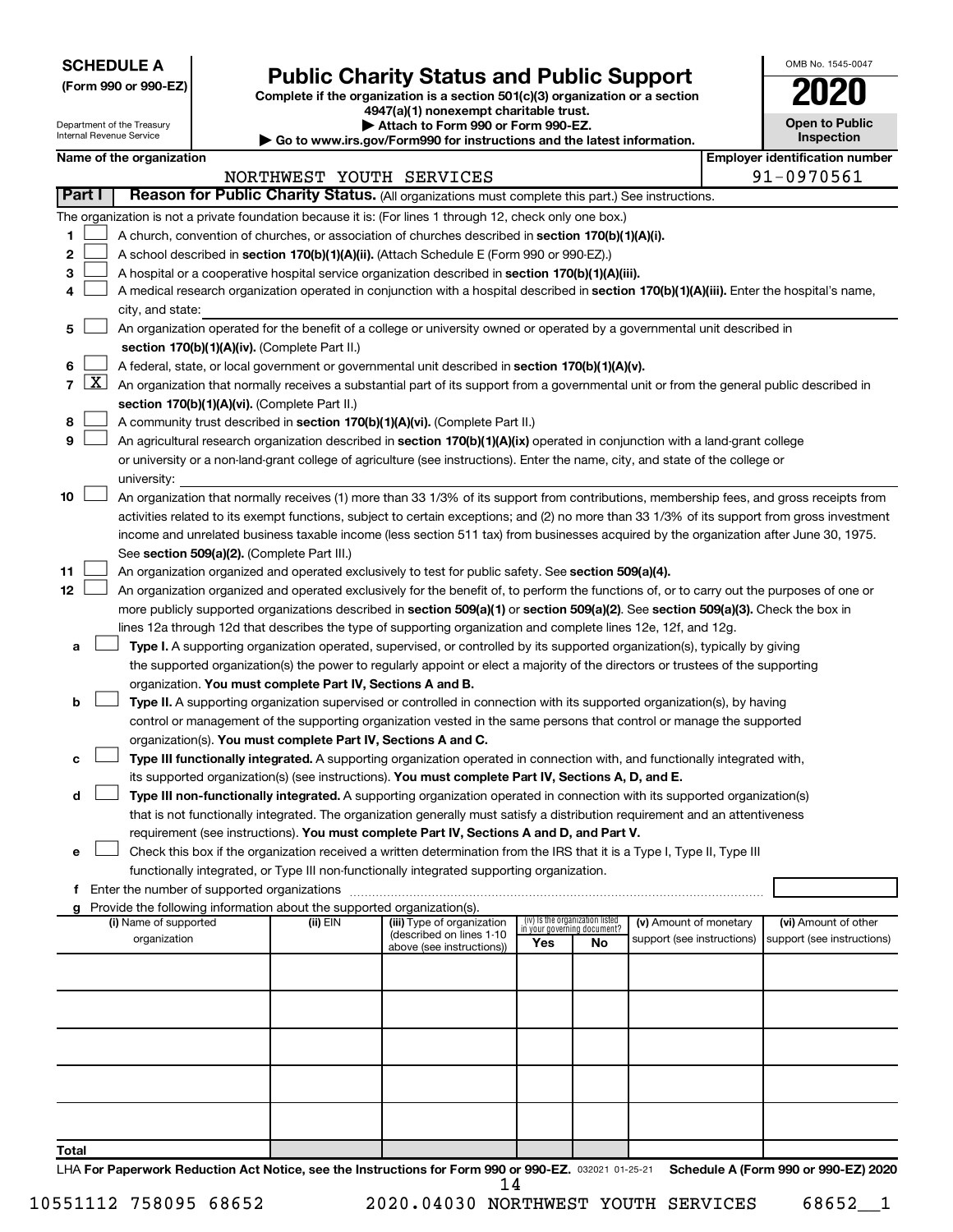## Schedule A (Form 990 or 990-EZ) 2020 Page NORTHWEST YOUTH SERVICES 91-0970561

## **Part II Support Schedule for Organizations Described in Sections 170(b)(1)(A)(iv) and 170(b)(1)(A)(vi)**

(Complete only if you checked the box on line 5, 7, or 8 of Part I or if the organization failed to qualify under Part III. If the organization fails to qualify under the tests listed below, please complete Part III.)

|    | <b>Section A. Public Support</b>                                                                                                                                                                                                                   |            |            |            |              |                                      |                                          |  |  |  |
|----|----------------------------------------------------------------------------------------------------------------------------------------------------------------------------------------------------------------------------------------------------|------------|------------|------------|--------------|--------------------------------------|------------------------------------------|--|--|--|
|    | Calendar year (or fiscal year beginning in)                                                                                                                                                                                                        | (a) 2016   | (b) 2017   | $(c)$ 2018 | $(d)$ 2019   | (e) 2020                             | (f) Total                                |  |  |  |
|    | 1 Gifts, grants, contributions, and                                                                                                                                                                                                                |            |            |            |              |                                      |                                          |  |  |  |
|    | membership fees received. (Do not                                                                                                                                                                                                                  |            |            |            |              |                                      |                                          |  |  |  |
|    | include any "unusual grants.")                                                                                                                                                                                                                     | 2,278,961. | 2,787,082. | 3,551,067. | 3, 448, 448. | 4,979,757.                           | 17,045,315.                              |  |  |  |
|    | 2 Tax revenues levied for the organ-                                                                                                                                                                                                               |            |            |            |              |                                      |                                          |  |  |  |
|    | ization's benefit and either paid to                                                                                                                                                                                                               |            |            |            |              |                                      |                                          |  |  |  |
|    | or expended on its behalf                                                                                                                                                                                                                          |            |            |            |              |                                      |                                          |  |  |  |
|    | 3 The value of services or facilities                                                                                                                                                                                                              |            |            |            |              |                                      |                                          |  |  |  |
|    | furnished by a governmental unit to                                                                                                                                                                                                                |            |            |            |              |                                      |                                          |  |  |  |
|    | the organization without charge                                                                                                                                                                                                                    |            | 19,200.    | 19,632.    | 20,221.      | 20,828.                              | 79,881.                                  |  |  |  |
|    | 4 Total. Add lines 1 through 3                                                                                                                                                                                                                     | 2,278,961. | 2,806,282. | 3,570,699  | 3,468,669.   | 5,000,585.                           | 17, 125, 196.                            |  |  |  |
|    | 5 The portion of total contributions                                                                                                                                                                                                               |            |            |            |              |                                      |                                          |  |  |  |
|    | by each person (other than a                                                                                                                                                                                                                       |            |            |            |              |                                      |                                          |  |  |  |
|    | governmental unit or publicly                                                                                                                                                                                                                      |            |            |            |              |                                      |                                          |  |  |  |
|    | supported organization) included                                                                                                                                                                                                                   |            |            |            |              |                                      |                                          |  |  |  |
|    | on line 1 that exceeds 2% of the                                                                                                                                                                                                                   |            |            |            |              |                                      |                                          |  |  |  |
|    | amount shown on line 11,                                                                                                                                                                                                                           |            |            |            |              |                                      |                                          |  |  |  |
|    | column (f)                                                                                                                                                                                                                                         |            |            |            |              |                                      | 209,024.                                 |  |  |  |
|    | 6 Public support. Subtract line 5 from line 4.                                                                                                                                                                                                     |            |            |            |              |                                      | 16, 916, 172.                            |  |  |  |
|    | <b>Section B. Total Support</b>                                                                                                                                                                                                                    |            |            |            |              |                                      |                                          |  |  |  |
|    | Calendar year (or fiscal year beginning in)                                                                                                                                                                                                        | (a) 2016   | (b) 2017   | $(c)$ 2018 | $(d)$ 2019   | (e) 2020                             | (f) Total                                |  |  |  |
|    | <b>7</b> Amounts from line 4                                                                                                                                                                                                                       | 2,278,961  | 2,806,282  | 3,570,699  | 3,468,669    | 5,000,585                            | 17, 125, 196.                            |  |  |  |
|    | 8 Gross income from interest,                                                                                                                                                                                                                      |            |            |            |              |                                      |                                          |  |  |  |
|    | dividends, payments received on                                                                                                                                                                                                                    |            |            |            |              |                                      |                                          |  |  |  |
|    | securities loans, rents, royalties,                                                                                                                                                                                                                |            |            |            |              |                                      |                                          |  |  |  |
|    | and income from similar sources                                                                                                                                                                                                                    | 48.        | 39.        | 22.        | 987.         | 740.                                 | 1,836.                                   |  |  |  |
|    | 9 Net income from unrelated business                                                                                                                                                                                                               |            |            |            |              |                                      |                                          |  |  |  |
|    | activities, whether or not the                                                                                                                                                                                                                     |            |            |            |              |                                      |                                          |  |  |  |
|    | business is regularly carried on                                                                                                                                                                                                                   |            |            |            |              |                                      |                                          |  |  |  |
|    | 10 Other income. Do not include gain                                                                                                                                                                                                               |            |            |            |              |                                      |                                          |  |  |  |
|    | or loss from the sale of capital                                                                                                                                                                                                                   |            |            |            |              |                                      |                                          |  |  |  |
|    | assets (Explain in Part VI.)                                                                                                                                                                                                                       |            |            | 454.       | 4,997.       | 4,976.                               | 10,427.                                  |  |  |  |
|    | 11 Total support. Add lines 7 through 10                                                                                                                                                                                                           |            |            |            |              |                                      | 17, 137, 459.                            |  |  |  |
|    | <b>12</b> Gross receipts from related activities, etc. (see instructions)                                                                                                                                                                          |            |            |            |              | 12                                   | 183,099.                                 |  |  |  |
|    | 13 First 5 years. If the Form 990 is for the organization's first, second, third, fourth, or fifth tax year as a section 501(c)(3)                                                                                                                 |            |            |            |              |                                      |                                          |  |  |  |
|    | <b>Section C. Computation of Public Support Percentage</b>                                                                                                                                                                                         |            |            |            |              |                                      |                                          |  |  |  |
|    |                                                                                                                                                                                                                                                    |            |            |            |              |                                      | 98.71                                    |  |  |  |
|    |                                                                                                                                                                                                                                                    |            |            |            |              | 14<br>15                             | %<br>97.84                               |  |  |  |
|    |                                                                                                                                                                                                                                                    |            |            |            |              |                                      | $\%$                                     |  |  |  |
|    | 16a 33 1/3% support test - 2020. If the organization did not check the box on line 13, and line 14 is 33 1/3% or more, check this box and                                                                                                          |            |            |            |              |                                      | $\blacktriangleright$ $\boxed{\text{X}}$ |  |  |  |
|    | stop here. The organization qualifies as a publicly supported organization manufactured content and the organization of the state of the state of the state of the state of the state of the state of the state of the state o                     |            |            |            |              |                                      |                                          |  |  |  |
|    | b 33 1/3% support test - 2019. If the organization did not check a box on line 13 or 16a, and line 15 is 33 1/3% or more, check this box                                                                                                           |            |            |            |              |                                      |                                          |  |  |  |
|    |                                                                                                                                                                                                                                                    |            |            |            |              |                                      |                                          |  |  |  |
|    | 17a 10% -facts-and-circumstances test - 2020. If the organization did not check a box on line 13, 16a, or 16b, and line 14 is 10% or more,                                                                                                         |            |            |            |              |                                      |                                          |  |  |  |
|    | and if the organization meets the facts-and-circumstances test, check this box and stop here. Explain in Part VI how the organization                                                                                                              |            |            |            |              |                                      |                                          |  |  |  |
|    | meets the facts-and-circumstances test. The organization qualifies as a publicly supported organization<br>b 10% -facts-and-circumstances test - 2019. If the organization did not check a box on line 13, 16a, 16b, or 17a, and line 15 is 10% or |            |            |            |              |                                      |                                          |  |  |  |
|    |                                                                                                                                                                                                                                                    |            |            |            |              |                                      |                                          |  |  |  |
|    | more, and if the organization meets the facts-and-circumstances test, check this box and stop here. Explain in Part VI how the                                                                                                                     |            |            |            |              |                                      |                                          |  |  |  |
|    | organization meets the facts-and-circumstances test. The organization qualifies as a publicly supported organization                                                                                                                               |            |            |            |              |                                      |                                          |  |  |  |
| 18 | Private foundation. If the organization did not check a box on line 13, 16a, 16b, 17a, or 17b, check this box and see instructions                                                                                                                 |            |            |            |              | Schedule A (Form 990 or 990-F7) 2020 |                                          |  |  |  |

**Schedule A (Form 990 or 990-EZ) 2020**

032022 01-25-21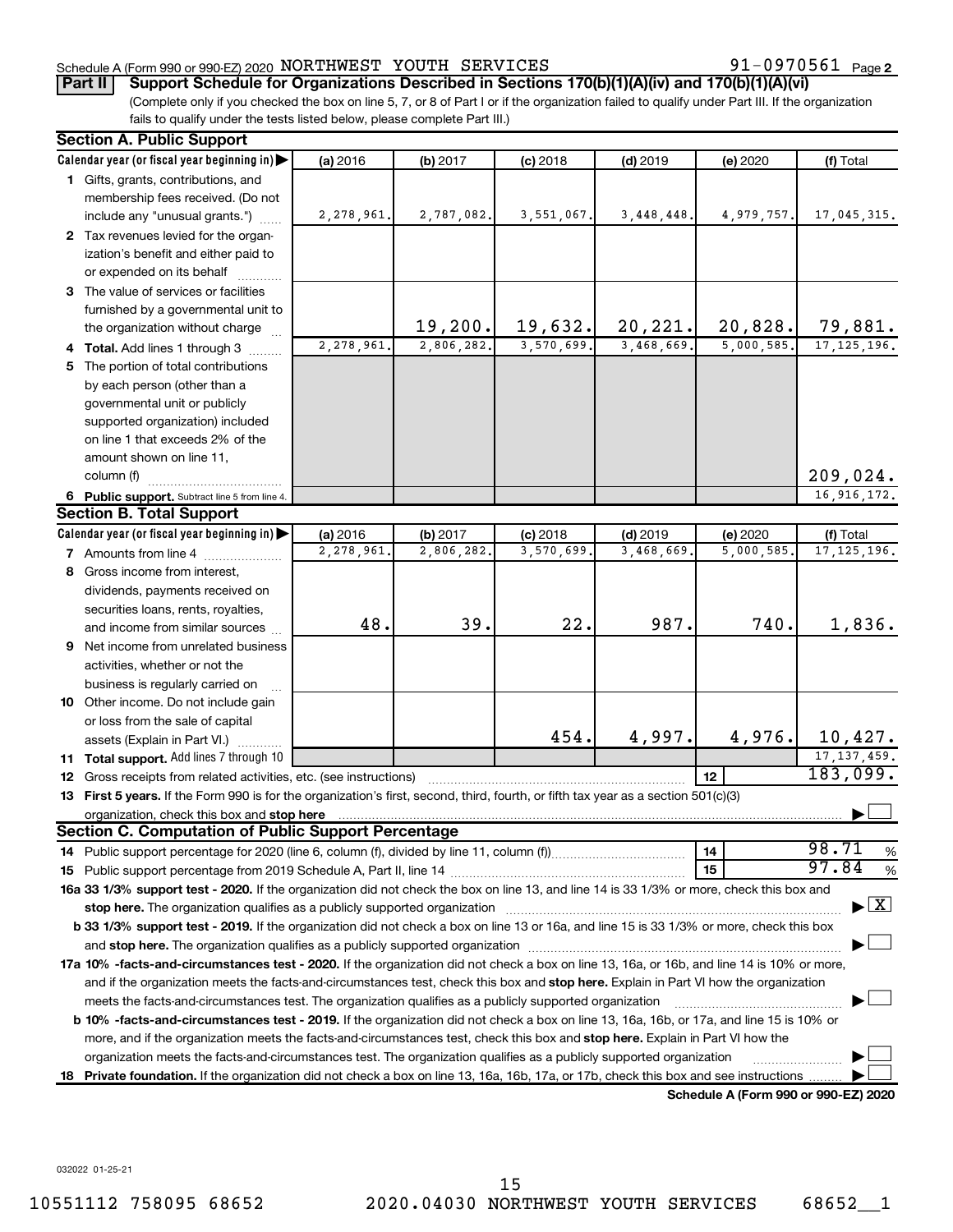## Schedule A (Form 990 or 990-EZ) 2020 Page NORTHWEST YOUTH SERVICES 91-0970561

**Part III Support Schedule for Organizations Described in Section 509(a)(2)** 

(Complete only if you checked the box on line 10 of Part I or if the organization failed to qualify under Part II. If the organization fails to qualify under the tests listed below, please complete Part II.)

|    | Calendar year (or fiscal year beginning in)                                                                                                                                                                                    | (a) 2016 | (b) 2017                            | $(c)$ 2018 | $(d)$ 2019 |    | (e) 2020 | (f) Total                            |   |
|----|--------------------------------------------------------------------------------------------------------------------------------------------------------------------------------------------------------------------------------|----------|-------------------------------------|------------|------------|----|----------|--------------------------------------|---|
|    | 1 Gifts, grants, contributions, and                                                                                                                                                                                            |          |                                     |            |            |    |          |                                      |   |
|    | membership fees received. (Do not                                                                                                                                                                                              |          |                                     |            |            |    |          |                                      |   |
|    | include any "unusual grants.")                                                                                                                                                                                                 |          |                                     |            |            |    |          |                                      |   |
|    | 2 Gross receipts from admissions,<br>merchandise sold or services per-<br>formed, or facilities furnished in<br>any activity that is related to the                                                                            |          |                                     |            |            |    |          |                                      |   |
|    | organization's tax-exempt purpose                                                                                                                                                                                              |          |                                     |            |            |    |          |                                      |   |
| 3. | Gross receipts from activities that                                                                                                                                                                                            |          |                                     |            |            |    |          |                                      |   |
|    | are not an unrelated trade or bus-                                                                                                                                                                                             |          |                                     |            |            |    |          |                                      |   |
|    | iness under section 513                                                                                                                                                                                                        |          |                                     |            |            |    |          |                                      |   |
| 4  | Tax revenues levied for the organ-                                                                                                                                                                                             |          |                                     |            |            |    |          |                                      |   |
|    | ization's benefit and either paid to<br>or expended on its behalf<br>.                                                                                                                                                         |          |                                     |            |            |    |          |                                      |   |
| 5. | The value of services or facilities                                                                                                                                                                                            |          |                                     |            |            |    |          |                                      |   |
|    | furnished by a governmental unit to<br>the organization without charge                                                                                                                                                         |          |                                     |            |            |    |          |                                      |   |
|    |                                                                                                                                                                                                                                |          |                                     |            |            |    |          |                                      |   |
| 6  | Total. Add lines 1 through 5<br>7a Amounts included on lines 1, 2, and                                                                                                                                                         |          |                                     |            |            |    |          |                                      |   |
|    |                                                                                                                                                                                                                                |          |                                     |            |            |    |          |                                      |   |
|    | 3 received from disqualified persons<br><b>b</b> Amounts included on lines 2 and 3 received                                                                                                                                    |          |                                     |            |            |    |          |                                      |   |
|    | from other than disqualified persons that<br>exceed the greater of \$5,000 or 1% of the<br>amount on line 13 for the year                                                                                                      |          |                                     |            |            |    |          |                                      |   |
|    | c Add lines 7a and 7b                                                                                                                                                                                                          |          |                                     |            |            |    |          |                                      |   |
|    | 8 Public support. (Subtract line 7c from line 6.)                                                                                                                                                                              |          |                                     |            |            |    |          |                                      |   |
|    | <b>Section B. Total Support</b>                                                                                                                                                                                                |          |                                     |            |            |    |          |                                      |   |
|    | Calendar year (or fiscal year beginning in)                                                                                                                                                                                    | (a) 2016 | (b) 2017                            | $(c)$ 2018 | $(d)$ 2019 |    | (e) 2020 | (f) Total                            |   |
|    | 9 Amounts from line 6                                                                                                                                                                                                          |          |                                     |            |            |    |          |                                      |   |
|    | <b>10a</b> Gross income from interest,<br>dividends, payments received on<br>securities loans, rents, royalties,<br>and income from similar sources                                                                            |          |                                     |            |            |    |          |                                      |   |
|    | <b>b</b> Unrelated business taxable income                                                                                                                                                                                     |          |                                     |            |            |    |          |                                      |   |
|    | (less section 511 taxes) from businesses<br>acquired after June 30, 1975                                                                                                                                                       |          |                                     |            |            |    |          |                                      |   |
|    | c Add lines 10a and 10b                                                                                                                                                                                                        |          |                                     |            |            |    |          |                                      |   |
| 11 | Net income from unrelated business<br>activities not included in line 10b.<br>whether or not the business is<br>regularly carried on                                                                                           |          |                                     |            |            |    |          |                                      |   |
|    | <b>12</b> Other income. Do not include gain<br>or loss from the sale of capital                                                                                                                                                |          |                                     |            |            |    |          |                                      |   |
|    | assets (Explain in Part VI.)<br><b>13</b> Total support. (Add lines 9, 10c, 11, and 12.)                                                                                                                                       |          |                                     |            |            |    |          |                                      |   |
|    | 14 First 5 years. If the Form 990 is for the organization's first, second, third, fourth, or fifth tax year as a section 501(c)(3) organization,                                                                               |          |                                     |            |            |    |          |                                      |   |
|    | check this box and stop here measurements and contain the state of the state of the state of the state of the state of the state of the state of the state of the state of the state of the state of the state of the state of |          |                                     |            |            |    |          |                                      |   |
|    | <b>Section C. Computation of Public Support Percentage</b>                                                                                                                                                                     |          |                                     |            |            |    |          |                                      |   |
|    |                                                                                                                                                                                                                                |          |                                     |            |            | 15 |          |                                      | % |
|    |                                                                                                                                                                                                                                |          |                                     |            |            | 16 |          |                                      | % |
|    | Section D. Computation of Investment Income Percentage                                                                                                                                                                         |          |                                     |            |            |    |          |                                      |   |
|    |                                                                                                                                                                                                                                |          |                                     |            |            | 17 |          |                                      | % |
|    |                                                                                                                                                                                                                                |          |                                     |            |            | 18 |          |                                      |   |
|    |                                                                                                                                                                                                                                |          |                                     |            |            |    |          |                                      | % |
|    | 19a 33 1/3% support tests - 2020. If the organization did not check the box on line 14, and line 15 is more than 33 1/3%, and line 17 is not                                                                                   |          |                                     |            |            |    |          |                                      |   |
|    | more than 33 1/3%, check this box and stop here. The organization qualifies as a publicly supported organization                                                                                                               |          |                                     |            |            |    |          |                                      |   |
|    | <b>b 33 1/3% support tests - 2019.</b> If the organization did not check a box on line 14 or line 19a, and line 16 is more than 33 1/3%, and                                                                                   |          |                                     |            |            |    |          |                                      |   |
|    | line 18 is not more than 33 1/3%, check this box and stop here. The organization qualifies as a publicly supported organization                                                                                                |          |                                     |            |            |    |          |                                      |   |
|    |                                                                                                                                                                                                                                |          |                                     |            |            |    |          |                                      |   |
|    | 032023 01-25-21                                                                                                                                                                                                                |          |                                     |            |            |    |          | Schedule A (Form 990 or 990-EZ) 2020 |   |
|    |                                                                                                                                                                                                                                |          |                                     | 16         |            |    |          |                                      |   |
|    | 10551112 758095 68652                                                                                                                                                                                                          |          | 2020.04030 NORTHWEST YOUTH SERVICES |            |            |    |          | 68652 1                              |   |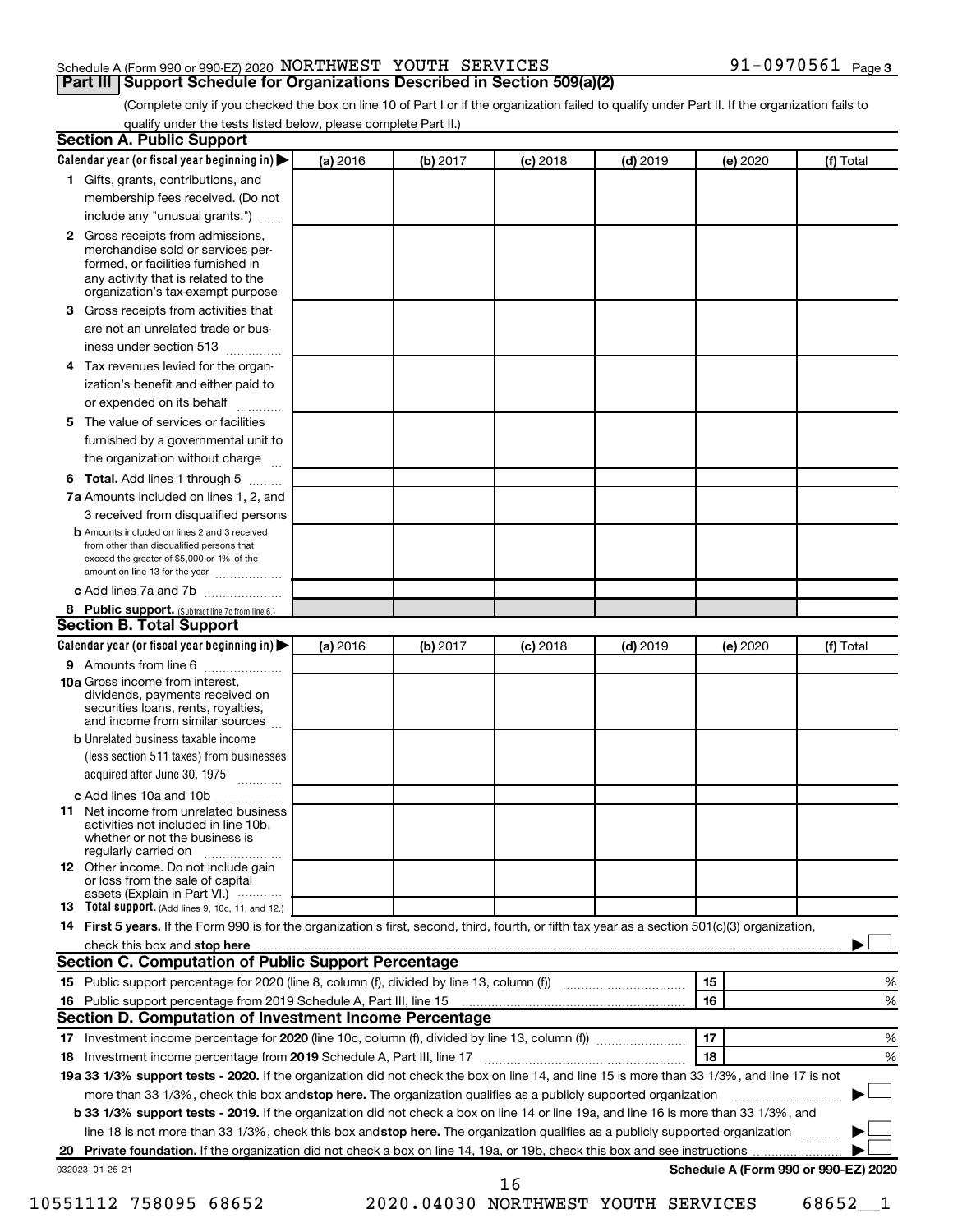## Schedule A (Form 990 or 990-EZ) 2020 Page NORTHWEST YOUTH SERVICES 91-0970561

**1**

**2**

**3a**

**3b**

**3c**

**4a**

**4b**

**Yes No**

## **Part IV Supporting Organizations**

(Complete only if you checked a box in line 12 on Part I. If you checked box 12a, Part I, complete Sections A and B. If you checked box 12b, Part I, complete Sections A and C. If you checked box 12c, Part I, complete Sections A, D, and E. If you checked box 12d, Part I, complete Sections A and D, and complete Part V.)

## **Section A. All Supporting Organizations**

- **1** Are all of the organization's supported organizations listed by name in the organization's governing documents? If "No," describe in Part VI how the supported organizations are designated. If designated by *class or purpose, describe the designation. If historic and continuing relationship, explain.*
- **2** Did the organization have any supported organization that does not have an IRS determination of status under section 509(a)(1) or (2)? If "Yes," explain in Part **VI** how the organization determined that the supported *organization was described in section 509(a)(1) or (2).*
- **3a** Did the organization have a supported organization described in section 501(c)(4), (5), or (6)? If "Yes," answer *lines 3b and 3c below.*
- **b** Did the organization confirm that each supported organization qualified under section 501(c)(4), (5), or (6) and satisfied the public support tests under section 509(a)(2)? If "Yes," describe in Part VI when and how the *organization made the determination.*
- **c** Did the organization ensure that all support to such organizations was used exclusively for section 170(c)(2)(B) purposes? If "Yes," explain in Part VI what controls the organization put in place to ensure such use.
- **4 a** *If* Was any supported organization not organized in the United States ("foreign supported organization")? *"Yes," and if you checked box 12a or 12b in Part I, answer lines 4b and 4c below.*
- **b** Did the organization have ultimate control and discretion in deciding whether to make grants to the foreign supported organization? If "Yes," describe in Part VI how the organization had such control and discretion *despite being controlled or supervised by or in connection with its supported organizations.*
- **c** Did the organization support any foreign supported organization that does not have an IRS determination under sections 501(c)(3) and 509(a)(1) or (2)? If "Yes," explain in Part VI what controls the organization used *to ensure that all support to the foreign supported organization was used exclusively for section 170(c)(2)(B) purposes.*
- **5a** Did the organization add, substitute, or remove any supported organizations during the tax year? If "Yes," answer lines 5b and 5c below (if applicable). Also, provide detail in **Part VI,** including (i) the names and EIN *numbers of the supported organizations added, substituted, or removed; (ii) the reasons for each such action; (iii) the authority under the organization's organizing document authorizing such action; and (iv) how the action was accomplished (such as by amendment to the organizing document).*
- **b** Type I or Type II only. Was any added or substituted supported organization part of a class already designated in the organization's organizing document?
- **c Substitutions only.**  Was the substitution the result of an event beyond the organization's control?
- **6** Did the organization provide support (whether in the form of grants or the provision of services or facilities) to **Part VI.** support or benefit one or more of the filing organization's supported organizations? If "Yes," provide detail in anyone other than (i) its supported organizations, (ii) individuals that are part of the charitable class benefited by one or more of its supported organizations, or (iii) other supporting organizations that also
- **7** Did the organization provide a grant, loan, compensation, or other similar payment to a substantial contributor regard to a substantial contributor? If "Yes," complete Part I of Schedule L (Form 990 or 990-EZ). (as defined in section 4958(c)(3)(C)), a family member of a substantial contributor, or a 35% controlled entity with
- **8** Did the organization make a loan to a disqualified person (as defined in section 4958) not described in line 7? *If "Yes," complete Part I of Schedule L (Form 990 or 990-EZ).*
- **9 a** Was the organization controlled directly or indirectly at any time during the tax year by one or more in section 509(a)(1) or (2))? If "Yes," provide detail in **Part VI.** disqualified persons, as defined in section 4946 (other than foundation managers and organizations described
- **b** Did one or more disqualified persons (as defined in line 9a) hold a controlling interest in any entity in which the supporting organization had an interest? If "Yes," provide detail in Part VI.
- **c** Did a disqualified person (as defined in line 9a) have an ownership interest in, or derive any personal benefit from, assets in which the supporting organization also had an interest? If "Yes," provide detail in Part VI.
- **10 a** Was the organization subject to the excess business holdings rules of section 4943 because of section supporting organizations)? If "Yes," answer line 10b below. 4943(f) (regarding certain Type II supporting organizations, and all Type III non-functionally integrated
	- **b** Did the organization have any excess business holdings in the tax year? (Use Schedule C, Form 4720, to *determine whether the organization had excess business holdings.)*

032024 01-25-21

**4c 5a 5b 5c 6 7 8 9a 9b 9c 10a 10b Schedule A (Form 990 or 990-EZ) 2020**

17

10551112 758095 68652 2020.04030 NORTHWEST YOUTH SERVICES 68652\_\_1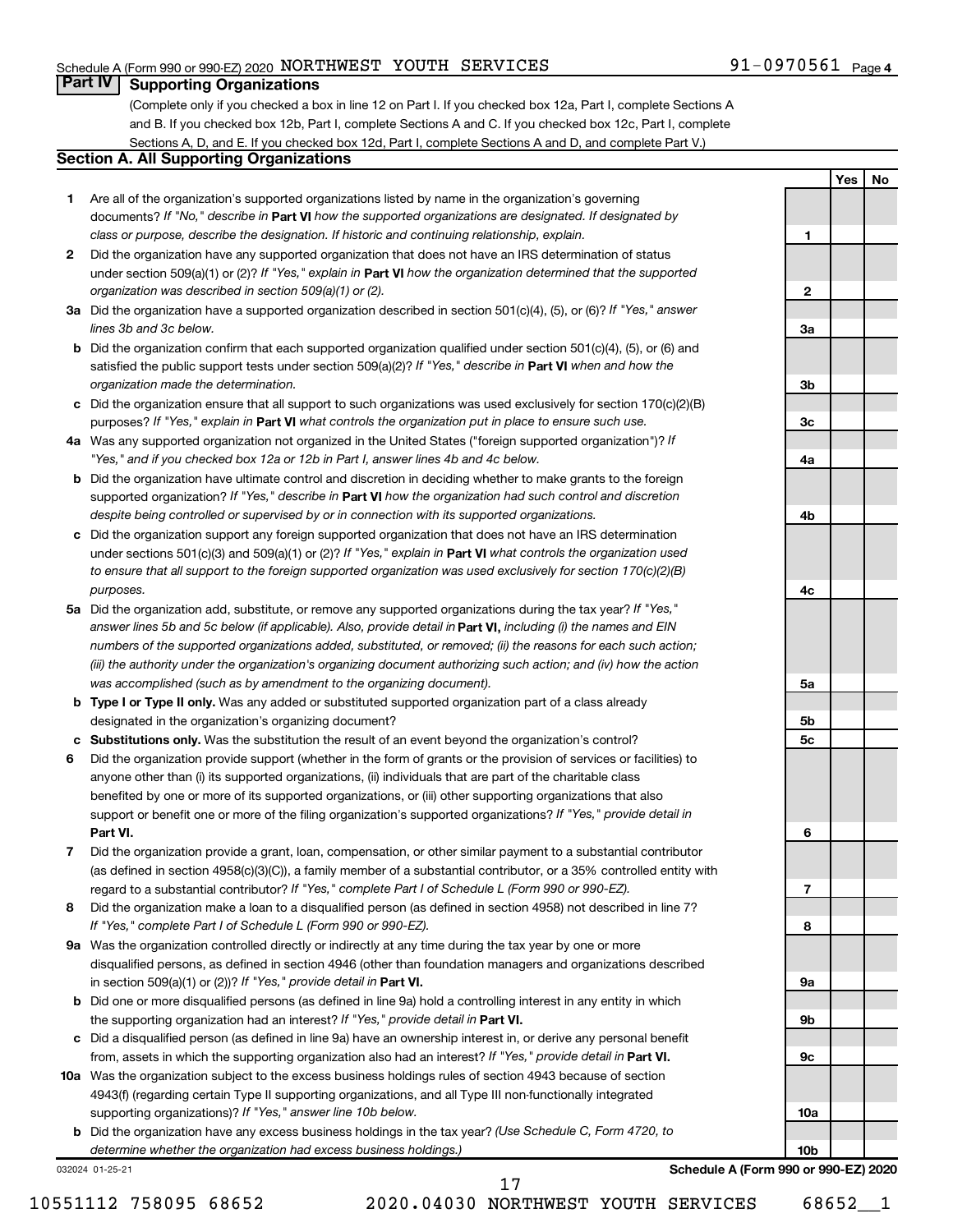## Schedule A (Form 990 or 990-EZ) 2020 Page NORTHWEST YOUTH SERVICES 91-0970561 **Part IV Supporting Organizations** *(continued)*

|              |                                                                                                                                                                                                                                                          |                 | Yes | No |
|--------------|----------------------------------------------------------------------------------------------------------------------------------------------------------------------------------------------------------------------------------------------------------|-----------------|-----|----|
| 11           | Has the organization accepted a gift or contribution from any of the following persons?                                                                                                                                                                  |                 |     |    |
|              | a A person who directly or indirectly controls, either alone or together with persons described in lines 11b and                                                                                                                                         |                 |     |    |
|              | 11c below, the governing body of a supported organization?                                                                                                                                                                                               | 11a             |     |    |
|              | <b>b</b> A family member of a person described in line 11a above?                                                                                                                                                                                        | 11 <sub>b</sub> |     |    |
|              | c A 35% controlled entity of a person described in line 11a or 11b above?If "Yes" to line 11a, 11b, or 11c, provide                                                                                                                                      |                 |     |    |
|              | detail in <b>Part VI.</b>                                                                                                                                                                                                                                | 11c             |     |    |
|              | <b>Section B. Type I Supporting Organizations</b>                                                                                                                                                                                                        |                 |     |    |
|              |                                                                                                                                                                                                                                                          |                 | Yes | No |
| 1            | Did the governing body, members of the governing body, officers acting in their official capacity, or membership of one or                                                                                                                               |                 |     |    |
|              | more supported organizations have the power to regularly appoint or elect at least a majority of the organization's officers,<br>directors, or trustees at all times during the tax year? If "No," describe in Part VI how the supported organization(s) |                 |     |    |
|              | effectively operated, supervised, or controlled the organization's activities. If the organization had more than one supported                                                                                                                           |                 |     |    |
|              | organization, describe how the powers to appoint and/or remove officers, directors, or trustees were allocated among the                                                                                                                                 |                 |     |    |
|              | supported organizations and what conditions or restrictions, if any, applied to such powers during the tax year.                                                                                                                                         | 1               |     |    |
| $\mathbf{2}$ | Did the organization operate for the benefit of any supported organization other than the supported                                                                                                                                                      |                 |     |    |
|              | organization(s) that operated, supervised, or controlled the supporting organization? If "Yes," explain in                                                                                                                                               |                 |     |    |
|              | Part VI how providing such benefit carried out the purposes of the supported organization(s) that operated,                                                                                                                                              |                 |     |    |
|              | supervised, or controlled the supporting organization.<br><b>Section C. Type II Supporting Organizations</b>                                                                                                                                             | $\mathbf{2}$    |     |    |
|              |                                                                                                                                                                                                                                                          |                 |     |    |
|              |                                                                                                                                                                                                                                                          |                 | Yes | No |
| 1.           | Were a majority of the organization's directors or trustees during the tax year also a majority of the directors<br>or trustees of each of the organization's supported organization(s)? If "No," describe in Part VI how control                        |                 |     |    |
|              | or management of the supporting organization was vested in the same persons that controlled or managed                                                                                                                                                   |                 |     |    |
|              | the supported organization(s).                                                                                                                                                                                                                           | 1               |     |    |
|              | Section D. All Type III Supporting Organizations                                                                                                                                                                                                         |                 |     |    |
|              |                                                                                                                                                                                                                                                          |                 | Yes | No |
| 1            | Did the organization provide to each of its supported organizations, by the last day of the fifth month of the                                                                                                                                           |                 |     |    |
|              | organization's tax year, (i) a written notice describing the type and amount of support provided during the prior tax                                                                                                                                    |                 |     |    |
|              | year, (ii) a copy of the Form 990 that was most recently filed as of the date of notification, and (iii) copies of the                                                                                                                                   |                 |     |    |
|              | organization's governing documents in effect on the date of notification, to the extent not previously provided?                                                                                                                                         | 1               |     |    |
| 2            | Were any of the organization's officers, directors, or trustees either (i) appointed or elected by the supported                                                                                                                                         |                 |     |    |
|              | organization(s) or (ii) serving on the governing body of a supported organization? If "No," explain in Part VI how                                                                                                                                       |                 |     |    |
|              | the organization maintained a close and continuous working relationship with the supported organization(s).                                                                                                                                              | 2               |     |    |
| 3            | By reason of the relationship described in line 2, above, did the organization's supported organizations have a                                                                                                                                          |                 |     |    |
|              | significant voice in the organization's investment policies and in directing the use of the organization's                                                                                                                                               |                 |     |    |
|              | income or assets at all times during the tax year? If "Yes," describe in Part VI the role the organization's                                                                                                                                             |                 |     |    |
|              | supported organizations played in this regard.                                                                                                                                                                                                           | 3               |     |    |
|              | Section E. Type III Functionally Integrated Supporting Organizations                                                                                                                                                                                     |                 |     |    |
| 1            | Check the box next to the method that the organization used to satisfy the Integral Part Test during the yealsee instructions).                                                                                                                          |                 |     |    |
| а            | The organization satisfied the Activities Test. Complete line 2 below.                                                                                                                                                                                   |                 |     |    |
| b            | The organization is the parent of each of its supported organizations. Complete line 3 below.                                                                                                                                                            |                 |     |    |
| c            | The organization supported a governmental entity. Describe in Part VI how you supported a governmental entity (see instructions).                                                                                                                        |                 |     |    |
| 2            | Activities Test. Answer lines 2a and 2b below.                                                                                                                                                                                                           |                 | Yes | No |
| а            | Did substantially all of the organization's activities during the tax year directly further the exempt purposes of                                                                                                                                       |                 |     |    |
|              | the supported organization(s) to which the organization was responsive? If "Yes," then in Part VI identify                                                                                                                                               |                 |     |    |
|              | those supported organizations and explain how these activities directly furthered their exempt purposes,<br>how the organization was responsive to those supported organizations, and how the organization determined                                    |                 |     |    |
|              | that these activities constituted substantially all of its activities.                                                                                                                                                                                   | 2a              |     |    |
|              | Did the activities described in line 2a, above, constitute activities that, but for the organization's involvement,                                                                                                                                      |                 |     |    |
| b            | one or more of the organization's supported organization(s) would have been engaged in? If "Yes," explain in                                                                                                                                             |                 |     |    |
|              | Part VI the reasons for the organization's position that its supported organization(s) would have engaged in                                                                                                                                             |                 |     |    |
|              | these activities but for the organization's involvement.                                                                                                                                                                                                 | 2b              |     |    |
| з            | Parent of Supported Organizations. Answer lines 3a and 3b below.                                                                                                                                                                                         |                 |     |    |
| а            | Did the organization have the power to regularly appoint or elect a majority of the officers, directors, or                                                                                                                                              |                 |     |    |
|              | trustees of each of the supported organizations? If "Yes" or "No" provide details in Part VI.                                                                                                                                                            | За              |     |    |
|              | <b>b</b> Did the organization exercise a substantial degree of direction over the policies, programs, and activities of each                                                                                                                             |                 |     |    |
|              | of its supported organizations? If "Yes," describe in Part VI the role played by the organization in this regard.                                                                                                                                        | Зb              |     |    |
|              | Schedule A (Form 990 or 990-EZ) 2020<br>032025 01-25-21                                                                                                                                                                                                  |                 |     |    |
|              | 18                                                                                                                                                                                                                                                       |                 |     |    |

<sup>10551112 758095 68652 2020.04030</sup> NORTHWEST YOUTH SERVICES 68652\_\_1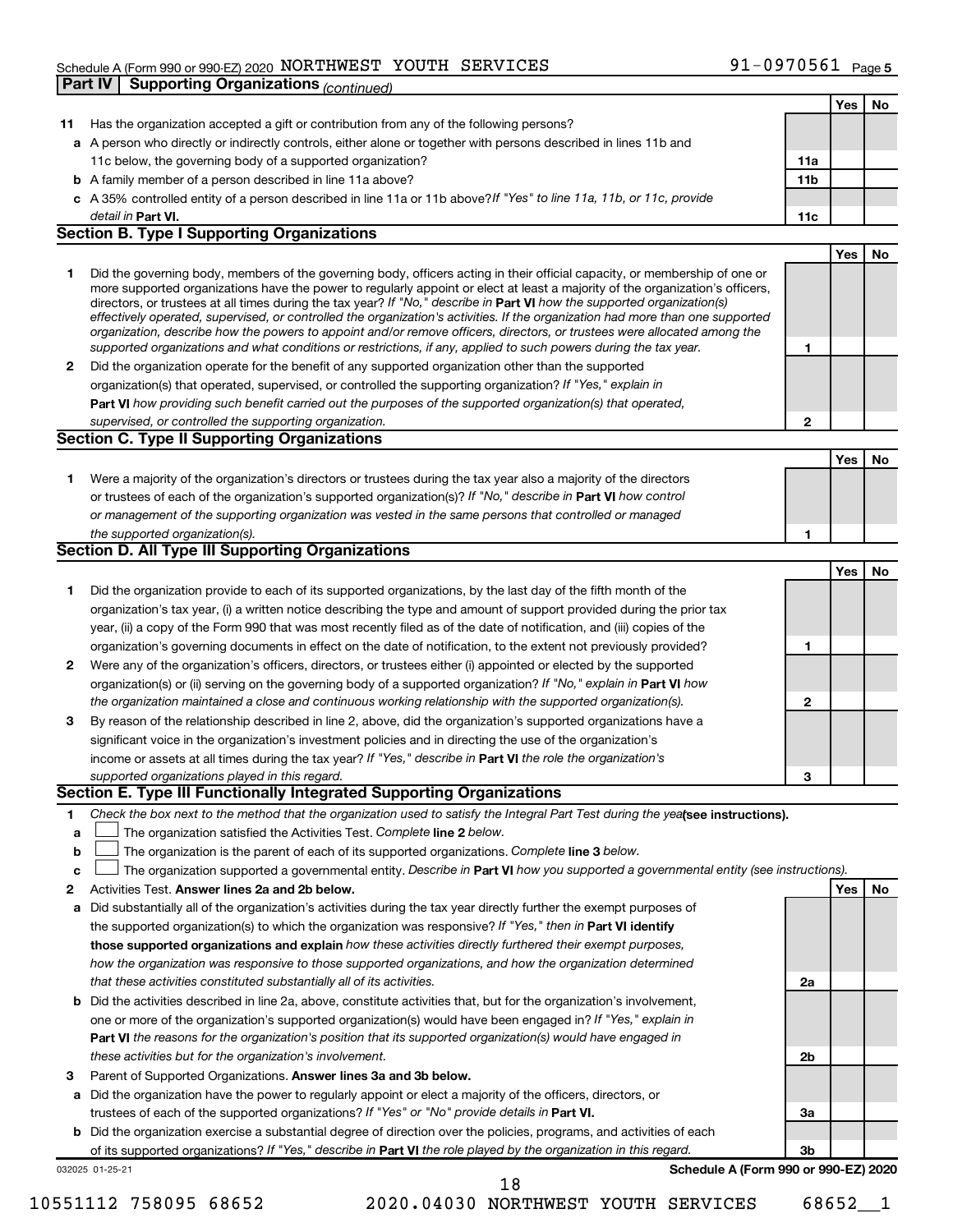## Schedule A (Form 990 or 990-EZ) 2020 Page NORTHWEST YOUTH SERVICES 91-0970561 **Part V Type III Non-Functionally Integrated 509(a)(3) Supporting Organizations**

1 **Letter See instructions.** Check here if the organization satisfied the Integral Part Test as a qualifying trust on Nov. 20, 1970 (*explain in* Part **VI**). See instructions. All other Type III non-functionally integrated supporting organizations must complete Sections A through E.

|   | Section A - Adjusted Net Income                                             |                | (A) Prior Year | (B) Current Year<br>(optional) |
|---|-----------------------------------------------------------------------------|----------------|----------------|--------------------------------|
| 1 | Net short-term capital gain                                                 | 1              |                |                                |
| 2 | Recoveries of prior-year distributions                                      | $\mathbf{2}$   |                |                                |
| 3 | Other gross income (see instructions)                                       | 3              |                |                                |
| 4 | Add lines 1 through 3.                                                      | 4              |                |                                |
| 5 | Depreciation and depletion                                                  | 5              |                |                                |
| 6 | Portion of operating expenses paid or incurred for production or            |                |                |                                |
|   | collection of gross income or for management, conservation, or              |                |                |                                |
|   | maintenance of property held for production of income (see instructions)    | 6              |                |                                |
| 7 | Other expenses (see instructions)                                           | $\overline{7}$ |                |                                |
| 8 | Adjusted Net Income (subtract lines 5, 6, and 7 from line 4)                | 8              |                |                                |
|   | <b>Section B - Minimum Asset Amount</b>                                     |                | (A) Prior Year | (B) Current Year<br>(optional) |
| 1 | Aggregate fair market value of all non-exempt-use assets (see               |                |                |                                |
|   | instructions for short tax year or assets held for part of year):           |                |                |                                |
|   | a Average monthly value of securities                                       | 1a             |                |                                |
|   | <b>b</b> Average monthly cash balances                                      | 1 <sub>b</sub> |                |                                |
|   | c Fair market value of other non-exempt-use assets                          | 1c             |                |                                |
|   | d Total (add lines 1a, 1b, and 1c)                                          | 1d             |                |                                |
|   | e Discount claimed for blockage or other factors                            |                |                |                                |
|   | (explain in detail in <b>Part VI</b> ):                                     |                |                |                                |
| 2 | Acquisition indebtedness applicable to non-exempt-use assets                | $\mathbf{2}$   |                |                                |
| 3 | Subtract line 2 from line 1d.                                               | 3              |                |                                |
| 4 | Cash deemed held for exempt use. Enter 0.015 of line 3 (for greater amount, |                |                |                                |
|   | see instructions).                                                          | 4              |                |                                |
| 5 | Net value of non-exempt-use assets (subtract line 4 from line 3)            | 5              |                |                                |
| 6 | Multiply line 5 by 0.035.                                                   | 6              |                |                                |
| 7 | Recoveries of prior-year distributions                                      | $\overline{7}$ |                |                                |
| 8 | <b>Minimum Asset Amount (add line 7 to line 6)</b>                          | 8              |                |                                |
|   | <b>Section C - Distributable Amount</b>                                     |                |                | <b>Current Year</b>            |
| 1 | Adjusted net income for prior year (from Section A, line 8, column A)       | 1              |                |                                |
| 2 | Enter 0.85 of line 1.                                                       | $\mathbf{2}$   |                |                                |
| 3 | Minimum asset amount for prior year (from Section B, line 8, column A)      | 3              |                |                                |
| 4 | Enter greater of line 2 or line 3.                                          | 4              |                |                                |
| 5 | Income tax imposed in prior year                                            | 5              |                |                                |
| 6 | <b>Distributable Amount.</b> Subtract line 5 from line 4, unless subject to |                |                |                                |
|   | emergency temporary reduction (see instructions).                           | 6              |                |                                |
|   |                                                                             |                |                |                                |

**7** Check here if the current year is the organization's first as a non-functionally integrated Type III supporting organization (see † instructions).

**Schedule A (Form 990 or 990-EZ) 2020**

032026 01-25-21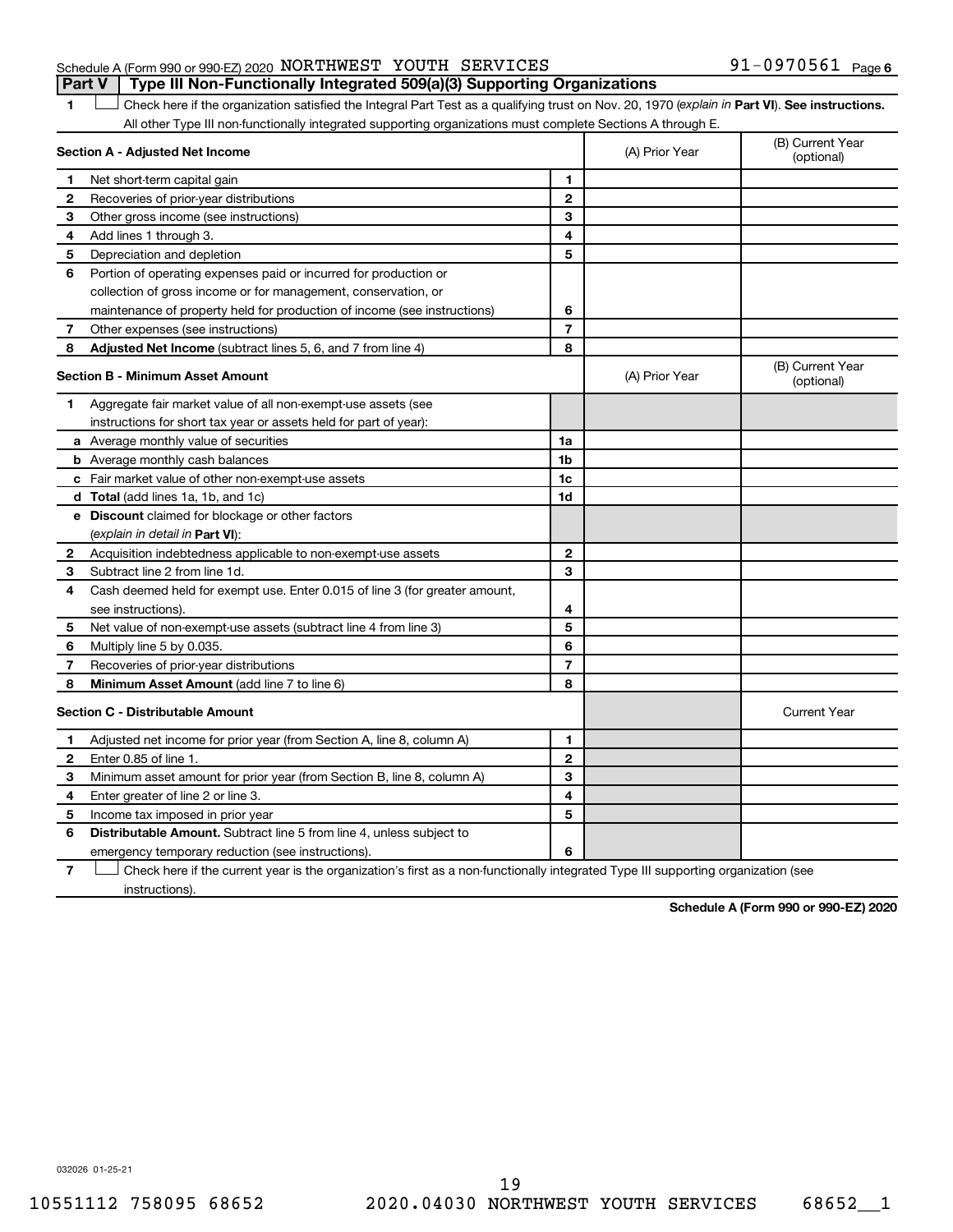#### Schedule A (Form 990 or 990-EZ) 2020 Page NORTHWEST YOUTH SERVICES 31-0970561

|    | Type III Non-Functionally Integrated 509(a)(3) Supporting Organizations (continued)<br>Part V |                                    |                                               |                                                  |  |
|----|-----------------------------------------------------------------------------------------------|------------------------------------|-----------------------------------------------|--------------------------------------------------|--|
|    | <b>Section D - Distributions</b>                                                              |                                    |                                               | <b>Current Year</b>                              |  |
| 1  | Amounts paid to supported organizations to accomplish exempt purposes                         |                                    | 1                                             |                                                  |  |
| 2  | Amounts paid to perform activity that directly furthers exempt purposes of supported          |                                    |                                               |                                                  |  |
|    | organizations, in excess of income from activity                                              |                                    | 2                                             |                                                  |  |
| 3  | Administrative expenses paid to accomplish exempt purposes of supported organizations         |                                    | 3                                             |                                                  |  |
| 4  | Amounts paid to acquire exempt-use assets                                                     |                                    | 4                                             |                                                  |  |
| 5  | Qualified set-aside amounts (prior IRS approval required - provide details in Part VI)        |                                    | 5                                             |                                                  |  |
| 6  | Other distributions ( <i>describe in Part VI</i> ). See instructions.                         |                                    | 6                                             |                                                  |  |
| 7  | Total annual distributions. Add lines 1 through 6.                                            |                                    | 7                                             |                                                  |  |
| 8  | Distributions to attentive supported organizations to which the organization is responsive    |                                    |                                               |                                                  |  |
|    | ( <i>provide details in Part VI</i> ). See instructions.                                      |                                    | 8                                             |                                                  |  |
| 9  | Distributable amount for 2020 from Section C, line 6                                          |                                    | 9                                             |                                                  |  |
| 10 | Line 8 amount divided by line 9 amount                                                        |                                    | 10                                            |                                                  |  |
|    | <b>Section E - Distribution Allocations (see instructions)</b>                                | (i)<br><b>Excess Distributions</b> | (ii)<br><b>Underdistributions</b><br>Pre-2020 | (iii)<br><b>Distributable</b><br>Amount for 2020 |  |
| 1  | Distributable amount for 2020 from Section C, line 6                                          |                                    |                                               |                                                  |  |
| 2  | Underdistributions, if any, for years prior to 2020 (reason-                                  |                                    |                                               |                                                  |  |
|    | able cause required - explain in Part VI). See instructions.                                  |                                    |                                               |                                                  |  |
| 3  | Excess distributions carryover, if any, to 2020                                               |                                    |                                               |                                                  |  |
|    | a From 2015                                                                                   |                                    |                                               |                                                  |  |
|    | $b$ From 2016                                                                                 |                                    |                                               |                                                  |  |
|    | c From 2017                                                                                   |                                    |                                               |                                                  |  |
|    | <b>d</b> From 2018                                                                            |                                    |                                               |                                                  |  |
|    | e From 2019                                                                                   |                                    |                                               |                                                  |  |
|    | f Total of lines 3a through 3e                                                                |                                    |                                               |                                                  |  |
|    | g Applied to underdistributions of prior years                                                |                                    |                                               |                                                  |  |
|    | h Applied to 2020 distributable amount                                                        |                                    |                                               |                                                  |  |
| Ť. | Carryover from 2015 not applied (see instructions)                                            |                                    |                                               |                                                  |  |
|    | Remainder. Subtract lines 3g, 3h, and 3i from line 3f.                                        |                                    |                                               |                                                  |  |
| 4  | Distributions for 2020 from Section D,                                                        |                                    |                                               |                                                  |  |
|    | line $7:$                                                                                     |                                    |                                               |                                                  |  |
|    | a Applied to underdistributions of prior years                                                |                                    |                                               |                                                  |  |
|    | <b>b</b> Applied to 2020 distributable amount                                                 |                                    |                                               |                                                  |  |
|    | c Remainder. Subtract lines 4a and 4b from line 4.                                            |                                    |                                               |                                                  |  |
| 5  | Remaining underdistributions for years prior to 2020, if                                      |                                    |                                               |                                                  |  |
|    | any. Subtract lines 3g and 4a from line 2. For result greater                                 |                                    |                                               |                                                  |  |
|    | than zero, explain in Part VI. See instructions.                                              |                                    |                                               |                                                  |  |
| 6  | Remaining underdistributions for 2020. Subtract lines 3h                                      |                                    |                                               |                                                  |  |
|    | and 4b from line 1. For result greater than zero, explain in                                  |                                    |                                               |                                                  |  |
|    | <b>Part VI.</b> See instructions.                                                             |                                    |                                               |                                                  |  |
| 7  | Excess distributions carryover to 2021. Add lines 3j                                          |                                    |                                               |                                                  |  |
|    | and 4c.                                                                                       |                                    |                                               |                                                  |  |
| 8  | Breakdown of line 7:                                                                          |                                    |                                               |                                                  |  |
|    | a Excess from 2016                                                                            |                                    |                                               |                                                  |  |
|    | <b>b</b> Excess from 2017                                                                     |                                    |                                               |                                                  |  |
|    | c Excess from 2018                                                                            |                                    |                                               |                                                  |  |
|    | d Excess from 2019                                                                            |                                    |                                               |                                                  |  |
|    | e Excess from 2020                                                                            |                                    |                                               |                                                  |  |

**Schedule A (Form 990 or 990-EZ) 2020**

032027 01-25-21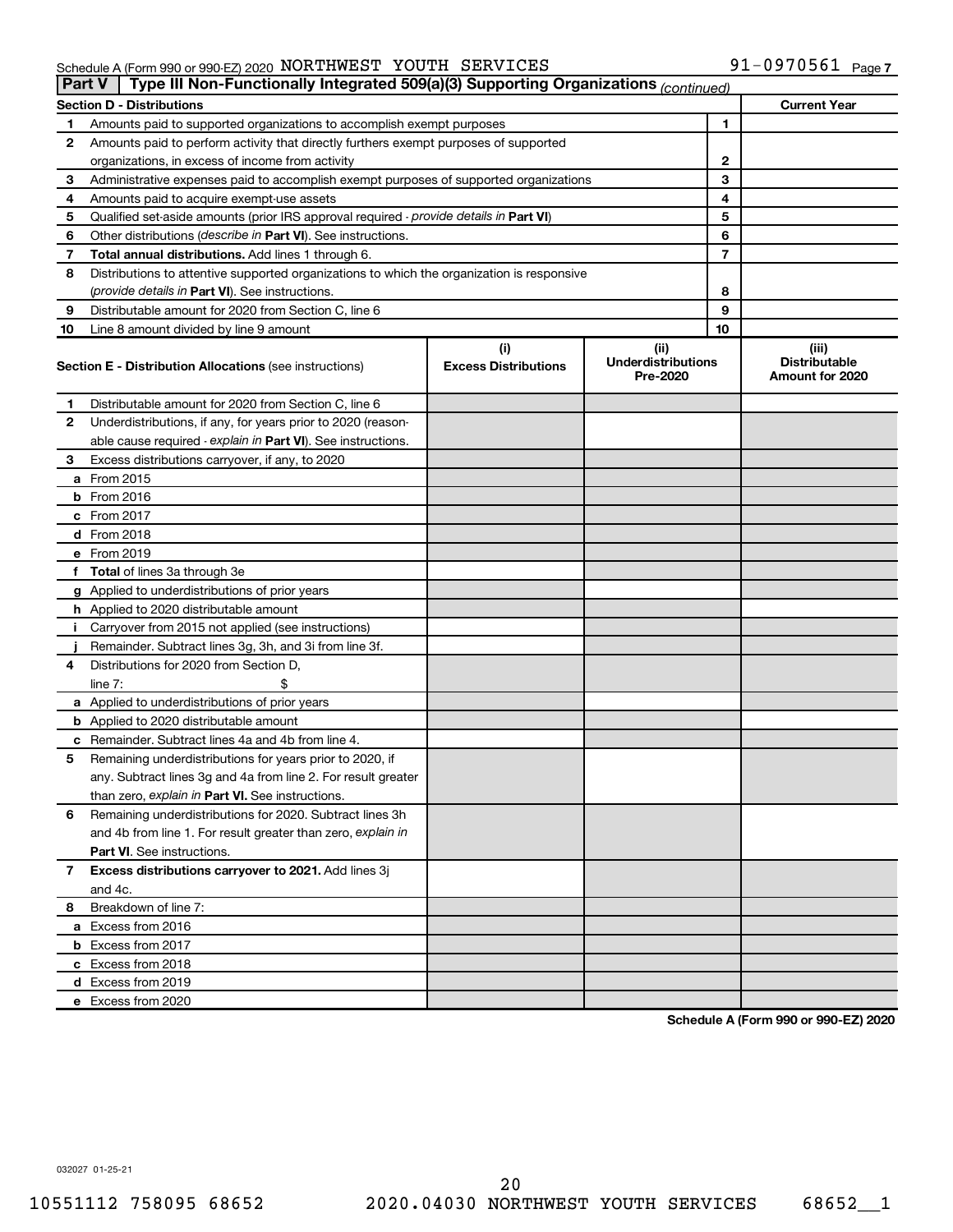|                       |                                        |  |                                                                     | 91-0970561 Page 8                                                                                                                                                                                                                                                                                                                                                                                                                                                                                                                                                                                                                                   |
|-----------------------|----------------------------------------|--|---------------------------------------------------------------------|-----------------------------------------------------------------------------------------------------------------------------------------------------------------------------------------------------------------------------------------------------------------------------------------------------------------------------------------------------------------------------------------------------------------------------------------------------------------------------------------------------------------------------------------------------------------------------------------------------------------------------------------------------|
|                       |                                        |  |                                                                     |                                                                                                                                                                                                                                                                                                                                                                                                                                                                                                                                                                                                                                                     |
|                       |                                        |  |                                                                     |                                                                                                                                                                                                                                                                                                                                                                                                                                                                                                                                                                                                                                                     |
|                       |                                        |  |                                                                     |                                                                                                                                                                                                                                                                                                                                                                                                                                                                                                                                                                                                                                                     |
|                       |                                        |  |                                                                     |                                                                                                                                                                                                                                                                                                                                                                                                                                                                                                                                                                                                                                                     |
|                       |                                        |  |                                                                     |                                                                                                                                                                                                                                                                                                                                                                                                                                                                                                                                                                                                                                                     |
|                       |                                        |  |                                                                     |                                                                                                                                                                                                                                                                                                                                                                                                                                                                                                                                                                                                                                                     |
|                       |                                        |  |                                                                     |                                                                                                                                                                                                                                                                                                                                                                                                                                                                                                                                                                                                                                                     |
|                       |                                        |  |                                                                     |                                                                                                                                                                                                                                                                                                                                                                                                                                                                                                                                                                                                                                                     |
|                       |                                        |  |                                                                     |                                                                                                                                                                                                                                                                                                                                                                                                                                                                                                                                                                                                                                                     |
|                       |                                        |  |                                                                     |                                                                                                                                                                                                                                                                                                                                                                                                                                                                                                                                                                                                                                                     |
|                       |                                        |  |                                                                     |                                                                                                                                                                                                                                                                                                                                                                                                                                                                                                                                                                                                                                                     |
|                       |                                        |  |                                                                     |                                                                                                                                                                                                                                                                                                                                                                                                                                                                                                                                                                                                                                                     |
|                       |                                        |  |                                                                     |                                                                                                                                                                                                                                                                                                                                                                                                                                                                                                                                                                                                                                                     |
|                       |                                        |  |                                                                     |                                                                                                                                                                                                                                                                                                                                                                                                                                                                                                                                                                                                                                                     |
|                       |                                        |  |                                                                     |                                                                                                                                                                                                                                                                                                                                                                                                                                                                                                                                                                                                                                                     |
|                       |                                        |  |                                                                     |                                                                                                                                                                                                                                                                                                                                                                                                                                                                                                                                                                                                                                                     |
|                       |                                        |  |                                                                     |                                                                                                                                                                                                                                                                                                                                                                                                                                                                                                                                                                                                                                                     |
|                       |                                        |  |                                                                     |                                                                                                                                                                                                                                                                                                                                                                                                                                                                                                                                                                                                                                                     |
|                       |                                        |  |                                                                     |                                                                                                                                                                                                                                                                                                                                                                                                                                                                                                                                                                                                                                                     |
|                       |                                        |  |                                                                     |                                                                                                                                                                                                                                                                                                                                                                                                                                                                                                                                                                                                                                                     |
|                       |                                        |  |                                                                     |                                                                                                                                                                                                                                                                                                                                                                                                                                                                                                                                                                                                                                                     |
|                       |                                        |  |                                                                     |                                                                                                                                                                                                                                                                                                                                                                                                                                                                                                                                                                                                                                                     |
|                       |                                        |  |                                                                     |                                                                                                                                                                                                                                                                                                                                                                                                                                                                                                                                                                                                                                                     |
|                       |                                        |  |                                                                     |                                                                                                                                                                                                                                                                                                                                                                                                                                                                                                                                                                                                                                                     |
|                       |                                        |  |                                                                     |                                                                                                                                                                                                                                                                                                                                                                                                                                                                                                                                                                                                                                                     |
|                       |                                        |  |                                                                     |                                                                                                                                                                                                                                                                                                                                                                                                                                                                                                                                                                                                                                                     |
|                       |                                        |  |                                                                     |                                                                                                                                                                                                                                                                                                                                                                                                                                                                                                                                                                                                                                                     |
|                       |                                        |  |                                                                     |                                                                                                                                                                                                                                                                                                                                                                                                                                                                                                                                                                                                                                                     |
|                       |                                        |  |                                                                     |                                                                                                                                                                                                                                                                                                                                                                                                                                                                                                                                                                                                                                                     |
|                       |                                        |  |                                                                     |                                                                                                                                                                                                                                                                                                                                                                                                                                                                                                                                                                                                                                                     |
|                       |                                        |  |                                                                     |                                                                                                                                                                                                                                                                                                                                                                                                                                                                                                                                                                                                                                                     |
|                       |                                        |  |                                                                     |                                                                                                                                                                                                                                                                                                                                                                                                                                                                                                                                                                                                                                                     |
|                       |                                        |  |                                                                     |                                                                                                                                                                                                                                                                                                                                                                                                                                                                                                                                                                                                                                                     |
|                       |                                        |  |                                                                     |                                                                                                                                                                                                                                                                                                                                                                                                                                                                                                                                                                                                                                                     |
| 10551112 758095 68652 |                                        |  |                                                                     | 68652<br>$\mathbf{\perp}$                                                                                                                                                                                                                                                                                                                                                                                                                                                                                                                                                                                                                           |
|                       | (See instructions.)<br>032028 01-25-21 |  | Schedule A (Form 990 or 990-EZ) 2020 NORTHWEST YOUTH SERVICES<br>21 | Supplemental Information. Provide the explanations required by Part II, line 10; Part II, line 17a or 17b; Part III, line 12;<br>Part IV, Section A, lines 1, 2, 3b, 3c, 4b, 4c, 5a, 6, 9a, 9b, 9c, 11a, 11b, and 11c; Part IV, Section B, lines 1 and 2; Part IV, Section C,<br>line 1; Part IV, Section D, lines 2 and 3; Part IV, Section E, lines 1c, 2a, 2b, 3a, and 3b; Part V, line 1; Part V, Section B, line 1e; Part V,<br>Section D, lines 5, 6, and 8; and Part V, Section E, lines 2, 5, and 6. Also complete this part for any additional information.<br>Schedule A (Form 990 or 990-EZ) 2020<br>2020.04030 NORTHWEST YOUTH SERVICES |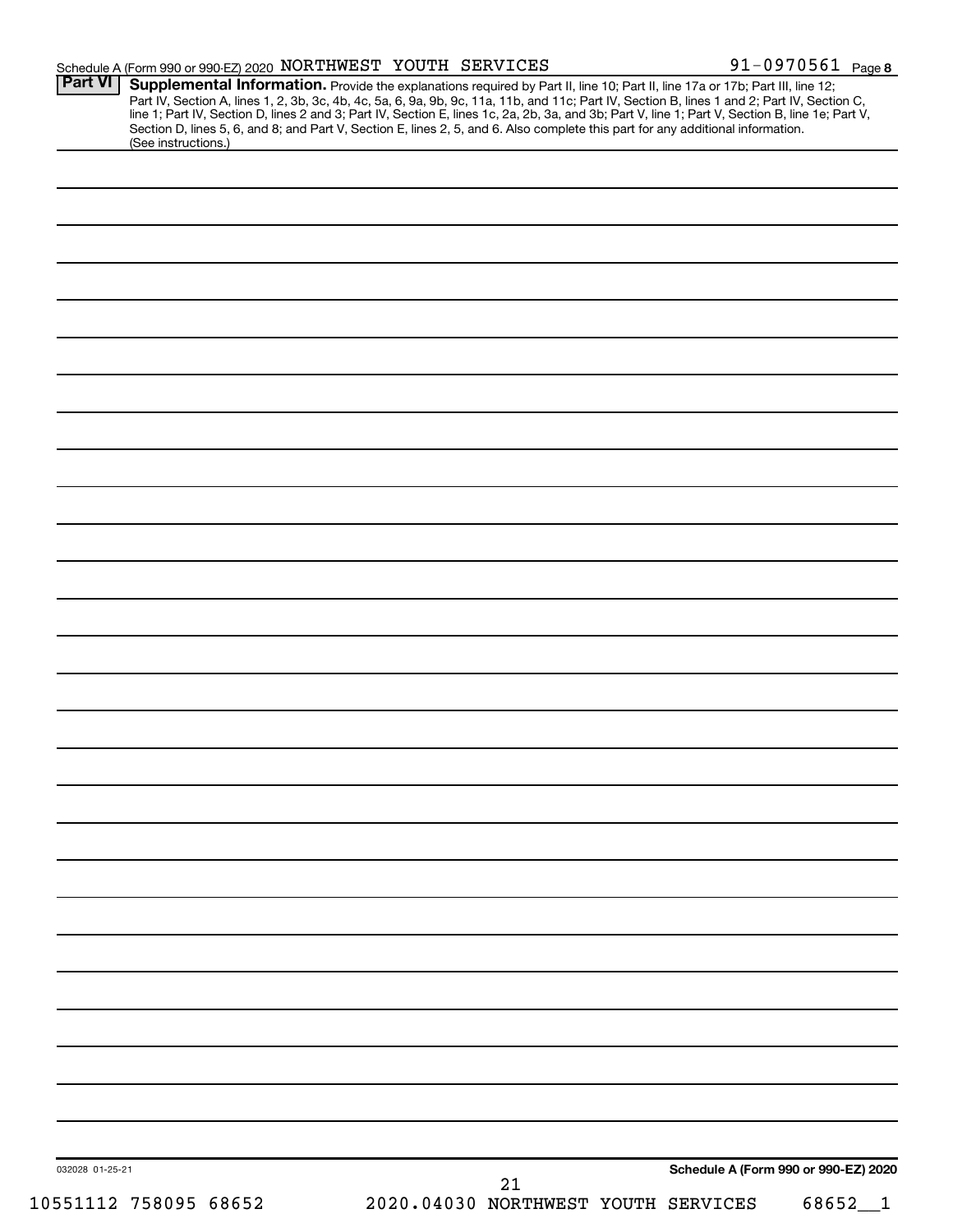Department of the Treasury Internal Revenue Service

## **Schedule B Schedule of Contributors**

**or 990-PF) | Attach to Form 990, Form 990-EZ, or Form 990-PF. | Go to www.irs.gov/Form990 for the latest information.** OMB No. 1545-0047

**2020**

**Employer identification number**

| $1 - 0970561$ |  |  |  |  |
|---------------|--|--|--|--|
|               |  |  |  |  |

| Name of the organization |
|--------------------------|
|--------------------------|

**Organization type** (check one):

## NORTHWEST YOUTH SERVICES POOLS AND MORTHWEST

| Filers of:         | Section:                                                                  |
|--------------------|---------------------------------------------------------------------------|
| Form 990 or 990-FZ | $\lfloor x \rfloor$ 501(c)( 3) (enter number) organization                |
|                    | 4947(a)(1) nonexempt charitable trust not treated as a private foundation |
|                    | 527 political organization                                                |
| Form 990-PF        | 501(c)(3) exempt private foundation                                       |
|                    | 4947(a)(1) nonexempt charitable trust treated as a private foundation     |
|                    | 501(c)(3) taxable private foundation                                      |

Check if your organization is covered by the General Rule or a Special Rule.

**Note:**  Only a section 501(c)(7), (8), or (10) organization can check boxes for both the General Rule and a Special Rule. See instructions.

### **General Rule**

 $\Box$ 

 $\Box$ 

For an organization filing Form 990, 990-EZ, or 990-PF that received, during the year, contributions totaling \$5,000 or more (in money or property) from any one contributor. Complete Parts I and II. See instructions for determining a contributor's total contributions.

### **Special Rules**

- any one contributor, during the year, total contributions of the greater of (1) \$5,000; or (2) 2% of the amount on (i) Form 990, Part VIII, line 1h;  $\boxed{\text{X}}$  For an organization described in section 501(c)(3) filing Form 990 or 990-EZ that met the 33 1/3% support test of the regulations under sections 509(a)(1) and 170(b)(1)(A)(vi), that checked Schedule A (Form 990 or 990-EZ), Part II, line 13, 16a, or 16b, and that received from or (ii) Form 990-EZ, line 1. Complete Parts I and II.
- For an organization described in section 501(c)(7), (8), or (10) filing Form 990 or 990-EZ that received from any one contributor, during the year, total contributions of more than \$1,000 exclusively for religious, charitable, scientific, literary, or educational purposes, or for the prevention of cruelty to children or animals. Complete Parts I (entering "N/A" in column (b) instead of the contributor name and address), II, and III.  $\Box$

purpose. Don't complete any of the parts unless the General Rule applies to this organization because it received nonexclusively year, contributions exclusively for religious, charitable, etc., purposes, but no such contributions totaled more than \$1,000. If this box is checked, enter here the total contributions that were received during the year for an exclusively religious, charitable, etc., For an organization described in section 501(c)(7), (8), or (10) filing Form 990 or 990-EZ that received from any one contributor, during the religious, charitable, etc., contributions totaling \$5,000 or more during the year  $~\ldots\ldots\ldots\ldots\ldots\ldots\ldots\ldots\blacktriangleright~$ \$

**Caution:**  An organization that isn't covered by the General Rule and/or the Special Rules doesn't file Schedule B (Form 990, 990-EZ, or 990-PF),  **must** but it answer "No" on Part IV, line 2, of its Form 990; or check the box on line H of its Form 990-EZ or on its Form 990-PF, Part I, line 2, to certify that it doesn't meet the filing requirements of Schedule B (Form 990, 990-EZ, or 990-PF).

**For Paperwork Reduction Act Notice, see the instructions for Form 990, 990-EZ, or 990-PF. Schedule B (Form 990, 990-EZ, or 990-PF) (2020)** LHA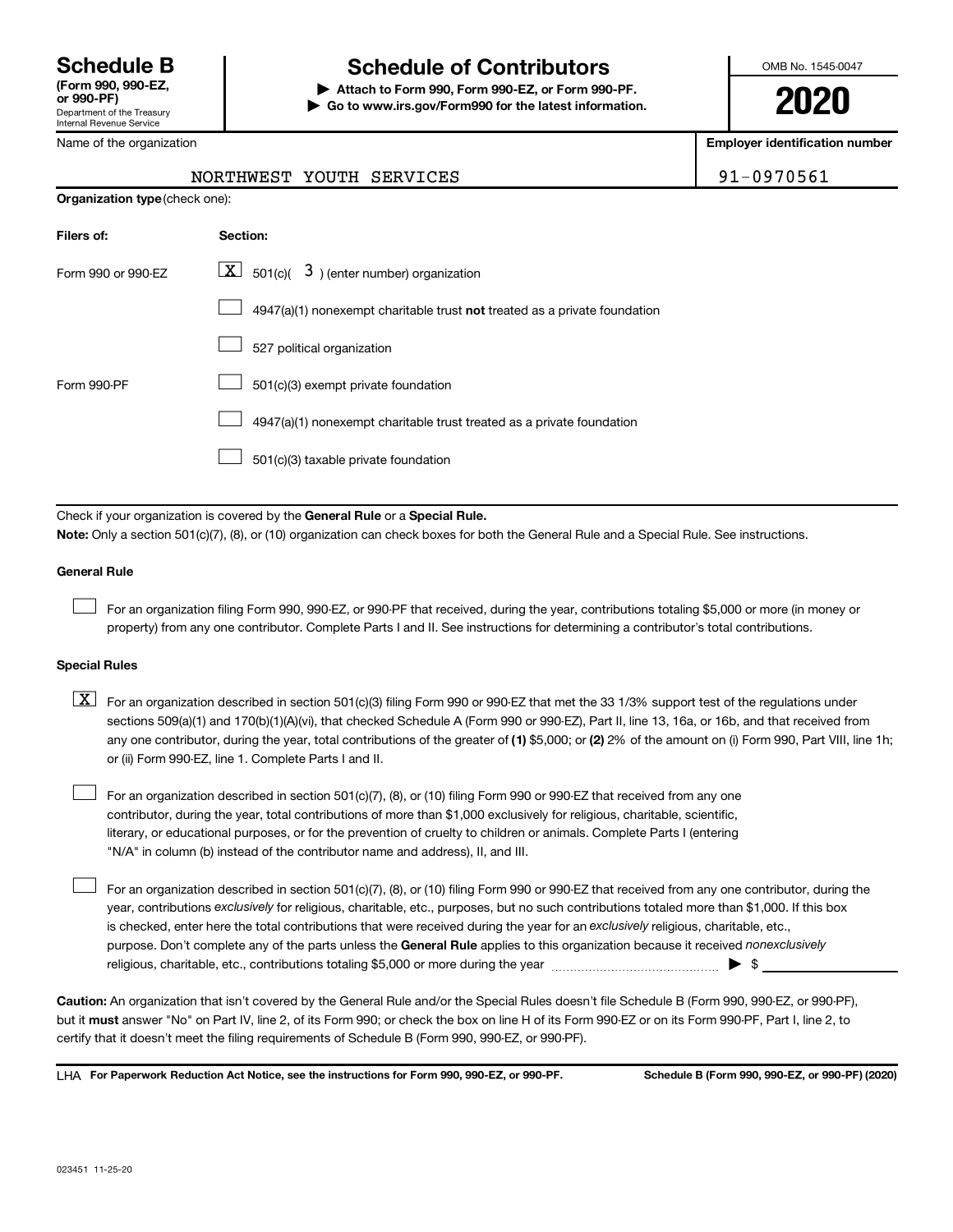## Schedule B (Form 990, 990-EZ, or 990-PF) (2020)

Name of organization

**Employer identification number**

NORTHWEST YOUTH SERVICES 31-0970561

| (b)<br>Name, address, and ZIP + 4 | (c)<br><b>Total contributions</b>                                                                         | (d)<br>Type of contribution                                                                                                               |
|-----------------------------------|-----------------------------------------------------------------------------------------------------------|-------------------------------------------------------------------------------------------------------------------------------------------|
|                                   |                                                                                                           |                                                                                                                                           |
|                                   |                                                                                                           |                                                                                                                                           |
|                                   | \$                                                                                                        | $\overline{\mathbf{X}}$<br>Person<br>Payroll<br><b>Noncash</b><br>(Complete Part II for<br>noncash contributions.)                        |
| (b)                               | (c)                                                                                                       | (d)                                                                                                                                       |
|                                   |                                                                                                           | Type of contribution                                                                                                                      |
|                                   | \$                                                                                                        | $\overline{\mathbf{x}}$<br>Person<br>Payroll<br><b>Noncash</b><br>(Complete Part II for<br>noncash contributions.)                        |
| (b)                               | (c)                                                                                                       | (d)<br>Type of contribution                                                                                                               |
|                                   | \$                                                                                                        | $\overline{\textbf{X}}$<br>Person<br>Payroll<br><b>Noncash</b><br>(Complete Part II for<br>noncash contributions.)                        |
| (b)<br>Name, address, and ZIP + 4 | (c)<br><b>Total contributions</b>                                                                         | (d)<br>Type of contribution                                                                                                               |
|                                   | \$                                                                                                        | $\overline{\text{X}}$<br>Person<br>Payroll<br><b>Noncash</b><br>(Complete Part II for<br>noncash contributions.)                          |
| (b)<br>Name, address, and ZIP + 4 | (c)<br><b>Total contributions</b>                                                                         | (d)<br>Type of contribution                                                                                                               |
|                                   | \$                                                                                                        | $\overline{\textbf{x}}$<br>Person<br>Payroll<br>Noncash<br>(Complete Part II for<br>noncash contributions.)                               |
| (b)                               | (c)                                                                                                       | (d)<br>Type of contribution                                                                                                               |
|                                   | \$                                                                                                        | $\overline{\textbf{X}}$<br>Person<br>Payroll<br>Noncash<br>(Complete Part II for<br>noncash contributions.)                               |
|                                   | Name, address, and ZIP + 4<br>Name, address, and ZIP + 4<br>Name, address, and ZIP + 4<br>023452 11-25-20 | <b>Total contributions</b><br><b>Total contributions</b><br><b>Total contributions</b><br>Schedule B (Form 990, 990-EZ, or 990-PF) (2020) |

23

10551112 758095 68652 2020.04030 NORTHWEST YOUTH SERVICES 68652\_\_1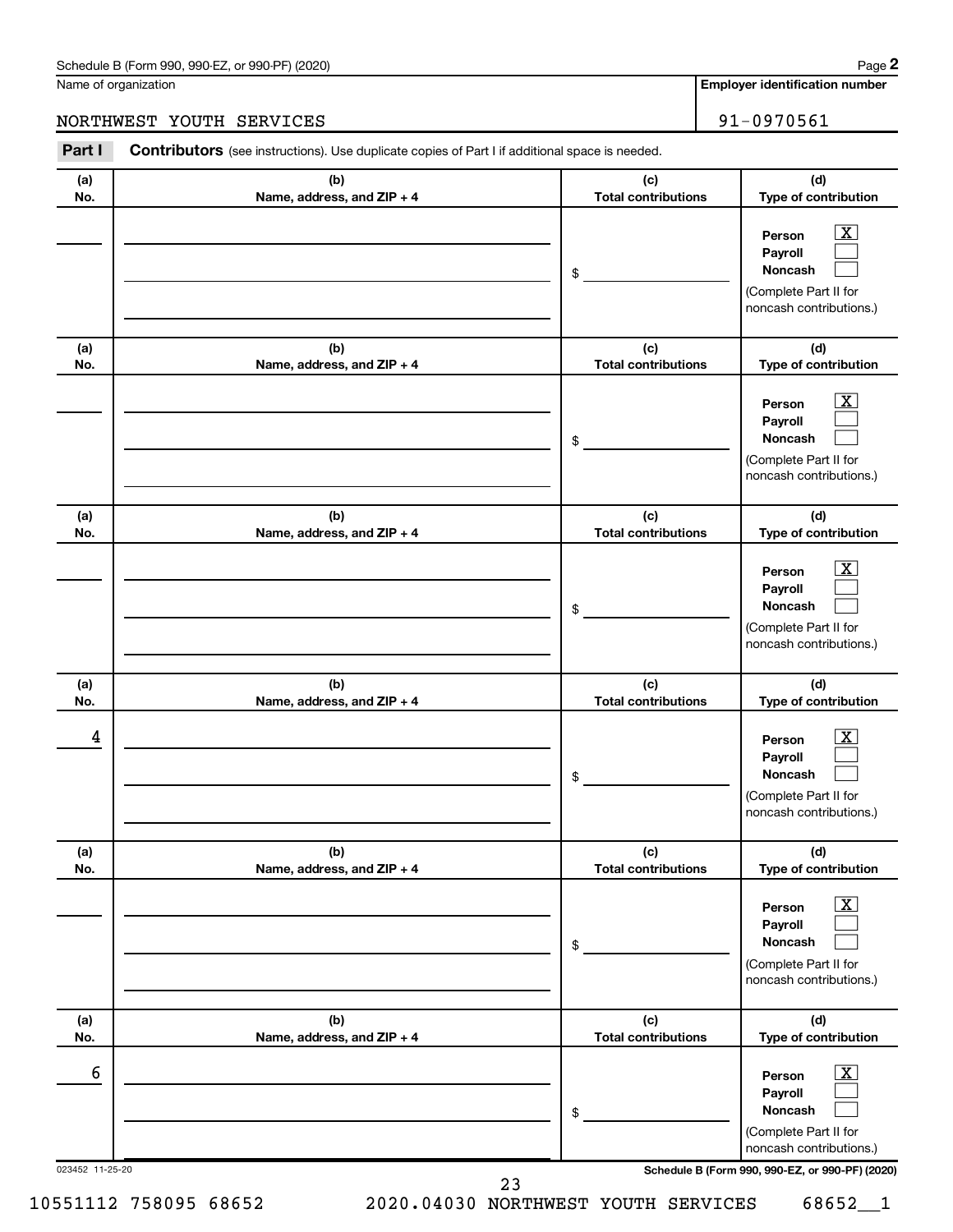## Schedule B (Form 990, 990-EZ, or 990-PF) (2020)

Name of organization

**Employer identification number**

NORTHWEST YOUTH SERVICES | 91-0970561

| Part I          | <b>Contributors</b> (see instructions). Use duplicate copies of Part I if additional space is needed. |                                   |                                                                                                          |
|-----------------|-------------------------------------------------------------------------------------------------------|-----------------------------------|----------------------------------------------------------------------------------------------------------|
| (a)<br>No.      | (b)<br>Name, address, and ZIP + 4                                                                     | (c)<br><b>Total contributions</b> | (d)<br>Type of contribution                                                                              |
|                 |                                                                                                       | \$                                | $\boxed{\textbf{X}}$<br>Person<br>Payroll<br>Noncash<br>(Complete Part II for<br>noncash contributions.) |
| (a)<br>No.      | (b)<br>Name, address, and ZIP + 4                                                                     | (c)<br><b>Total contributions</b> | (d)<br>Type of contribution                                                                              |
| 8               |                                                                                                       | \$                                | $\boxed{\textbf{X}}$<br>Person<br>Payroll<br>Noncash<br>(Complete Part II for<br>noncash contributions.) |
| (a)<br>No.      | (b)<br>Name, address, and ZIP + 4                                                                     | (c)<br><b>Total contributions</b> | (d)<br>Type of contribution                                                                              |
|                 |                                                                                                       | \$                                | $\boxed{\textbf{X}}$<br>Person<br>Payroll<br>Noncash<br>(Complete Part II for<br>noncash contributions.) |
| (a)<br>No.      | (b)<br>Name, address, and ZIP + 4                                                                     | (c)<br><b>Total contributions</b> | (d)<br>Type of contribution                                                                              |
|                 |                                                                                                       | \$                                | $\boxed{\mathbf{X}}$<br>Person<br>Payroll<br>Noncash<br>(Complete Part II for<br>noncash contributions.) |
| (a)<br>No.      | (b)<br>Name, address, and ZIP + 4                                                                     | (c)<br><b>Total contributions</b> | (d)<br>Type of contribution                                                                              |
|                 |                                                                                                       | \$                                | Person<br>Payroll<br>Noncash<br>(Complete Part II for<br>noncash contributions.)                         |
| (a)<br>No.      | (b)<br>Name, address, and ZIP + 4                                                                     | (c)<br><b>Total contributions</b> | (d)<br>Type of contribution                                                                              |
|                 |                                                                                                       | \$                                | Person<br>Payroll<br>Noncash<br>(Complete Part II for<br>noncash contributions.)                         |
| 023452 11-25-20 |                                                                                                       |                                   | Schedule B (Form 990, 990-EZ, or 990-PF) (2020)                                                          |

24

10551112 758095 68652 2020.04030 NORTHWEST YOUTH SERVICES 68652\_\_1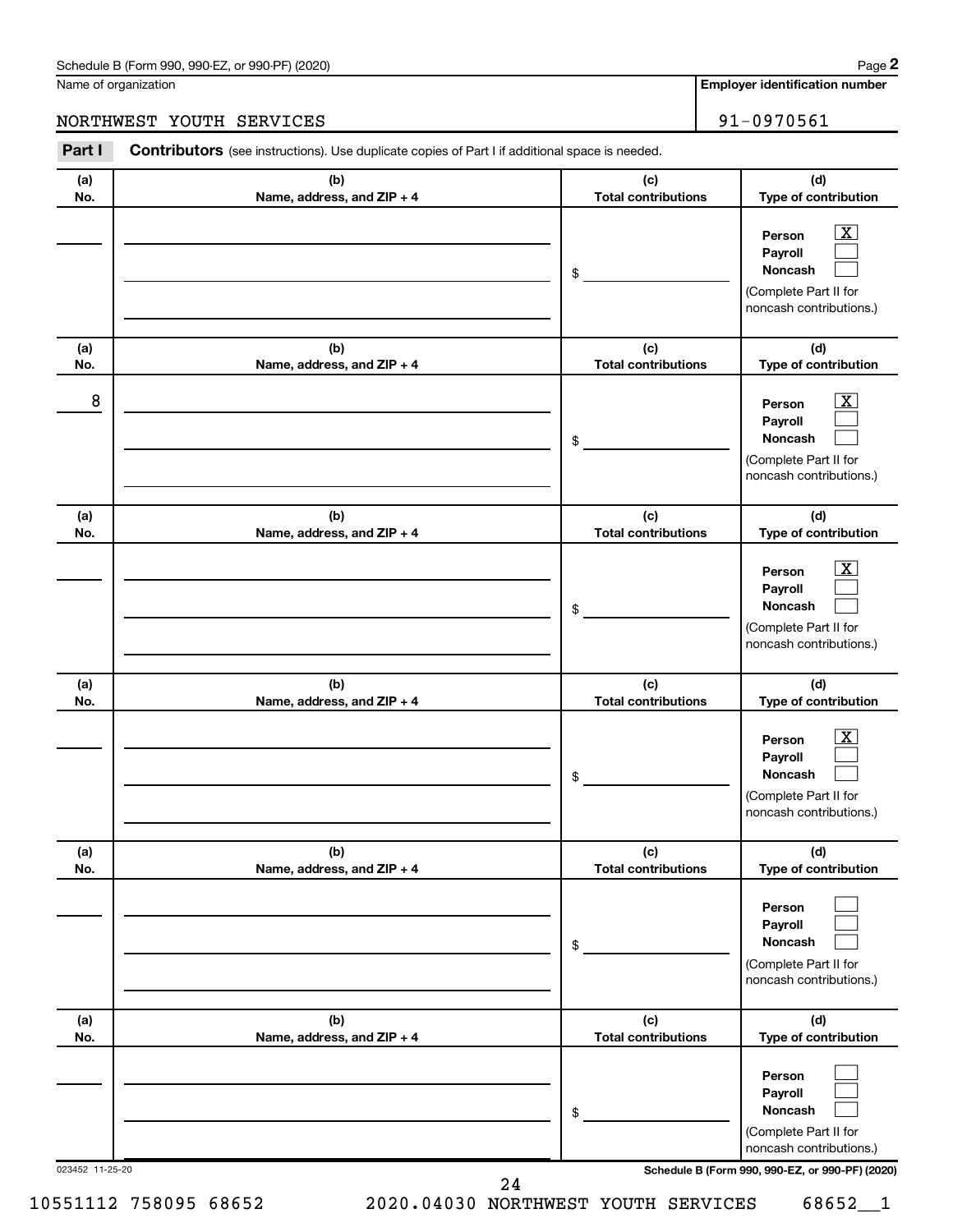Name of organization

**3**

**Employer identification number**

NORTHWEST YOUTH SERVICES | 91-0970561

Part II Noncash Property (see instructions). Use duplicate copies of Part II if additional space is needed.

| (b)<br>Description of noncash property given | (c)<br>FMV (or estimate)<br>(See instructions.) | (d)<br>Date received |
|----------------------------------------------|-------------------------------------------------|----------------------|
|                                              |                                                 |                      |
|                                              |                                                 |                      |
| (b)<br>Description of noncash property given | (c)<br>FMV (or estimate)<br>(See instructions.) | (d)<br>Date received |
|                                              | $\frac{1}{2}$                                   |                      |
| (b)<br>Description of noncash property given | (c)<br>FMV (or estimate)<br>(See instructions.) | (d)<br>Date received |
|                                              | $\frac{1}{2}$                                   |                      |
| (b)<br>Description of noncash property given | (c)<br>FMV (or estimate)<br>(See instructions.) | (d)<br>Date received |
|                                              | $$\circ$$                                       |                      |
| (b)<br>Description of noncash property given | (c)<br>FMV (or estimate)<br>(See instructions.) | (d)<br>Date received |
|                                              | \$                                              |                      |
| (b)<br>Description of noncash property given | (c)<br>FMV (or estimate)<br>(See instructions.) | (d)<br>Date received |
|                                              |                                                 |                      |
|                                              |                                                 | $\frac{1}{2}$        |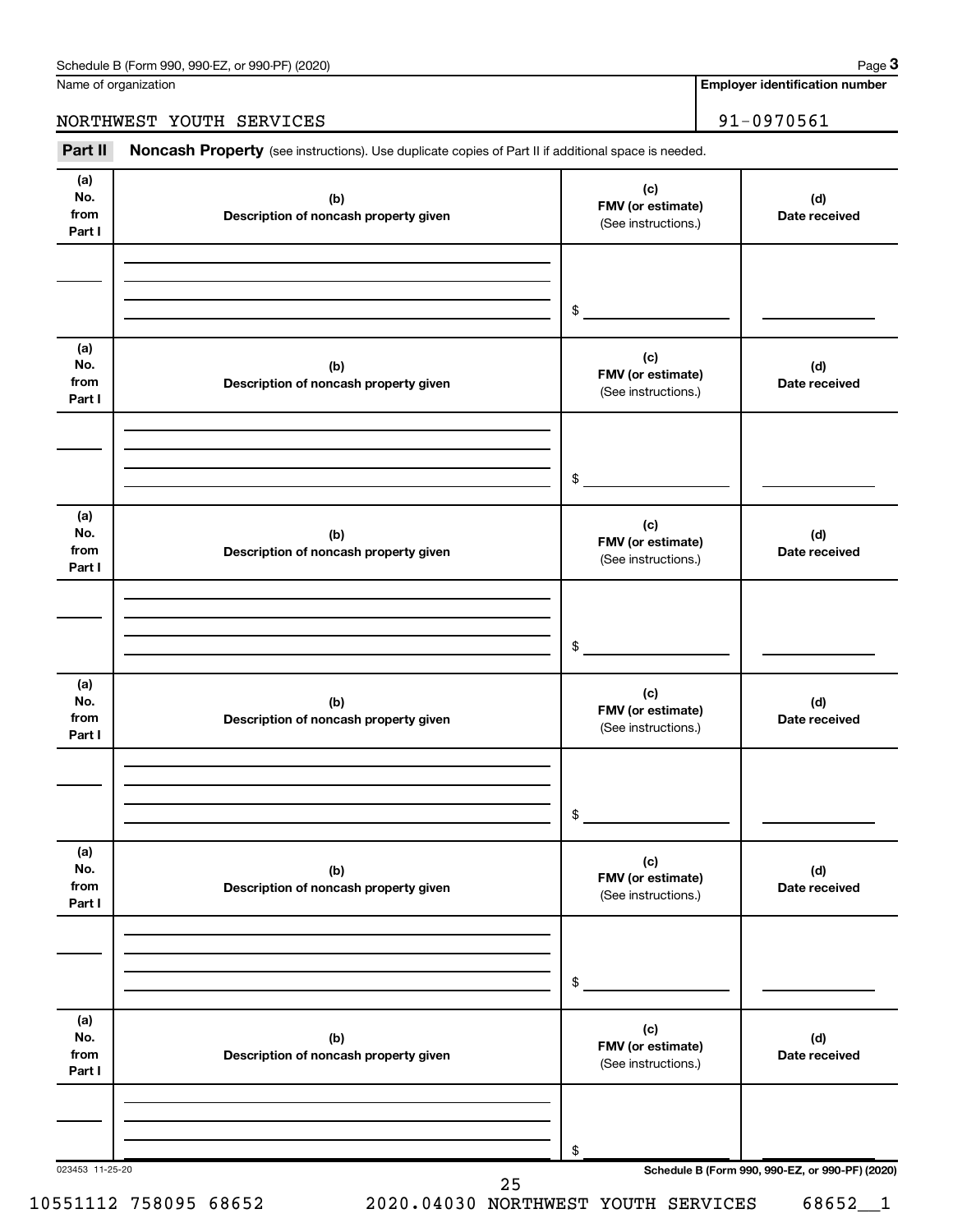**4**

|                           | Name of organization                                                                                                                                                                                                                                                                                                                                               |                      | <b>Employer identification number</b>                                                                                                                          |  |  |  |
|---------------------------|--------------------------------------------------------------------------------------------------------------------------------------------------------------------------------------------------------------------------------------------------------------------------------------------------------------------------------------------------------------------|----------------------|----------------------------------------------------------------------------------------------------------------------------------------------------------------|--|--|--|
|                           | NORTHWEST YOUTH SERVICES                                                                                                                                                                                                                                                                                                                                           |                      | 91-0970561                                                                                                                                                     |  |  |  |
| Part III                  | from any one contributor. Complete columns (a) through (e) and the following line entry. For organizations<br>completing Part III, enter the total of exclusively religious, charitable, etc., contributions of \$1,000 or less for the year. (Enter this info. once.) $\blacktriangleright$ \$<br>Use duplicate copies of Part III if additional space is needed. |                      | Exclusively religious, charitable, etc., contributions to organizations described in section 501(c)(7), (8), or (10) that total more than \$1,000 for the year |  |  |  |
| (a) No.<br>from<br>Part I | (b) Purpose of gift                                                                                                                                                                                                                                                                                                                                                | (c) Use of gift      | (d) Description of how gift is held                                                                                                                            |  |  |  |
|                           |                                                                                                                                                                                                                                                                                                                                                                    |                      |                                                                                                                                                                |  |  |  |
|                           |                                                                                                                                                                                                                                                                                                                                                                    | (e) Transfer of gift |                                                                                                                                                                |  |  |  |
|                           | Transferee's name, address, and ZIP + 4                                                                                                                                                                                                                                                                                                                            |                      | Relationship of transferor to transferee                                                                                                                       |  |  |  |
| (a) No.<br>from           | (b) Purpose of gift                                                                                                                                                                                                                                                                                                                                                | (c) Use of gift      | (d) Description of how gift is held                                                                                                                            |  |  |  |
| Part I                    |                                                                                                                                                                                                                                                                                                                                                                    |                      |                                                                                                                                                                |  |  |  |
|                           |                                                                                                                                                                                                                                                                                                                                                                    | (e) Transfer of gift |                                                                                                                                                                |  |  |  |
|                           | Transferee's name, address, and ZIP + 4                                                                                                                                                                                                                                                                                                                            |                      | Relationship of transferor to transferee                                                                                                                       |  |  |  |
| (a) No.                   |                                                                                                                                                                                                                                                                                                                                                                    |                      |                                                                                                                                                                |  |  |  |
| from<br>Part I            | (b) Purpose of gift                                                                                                                                                                                                                                                                                                                                                | (c) Use of gift      | (d) Description of how gift is held                                                                                                                            |  |  |  |
|                           |                                                                                                                                                                                                                                                                                                                                                                    |                      |                                                                                                                                                                |  |  |  |
|                           | Transferee's name, address, and ZIP + 4                                                                                                                                                                                                                                                                                                                            | (e) Transfer of gift | Relationship of transferor to transferee                                                                                                                       |  |  |  |
|                           |                                                                                                                                                                                                                                                                                                                                                                    |                      |                                                                                                                                                                |  |  |  |
| (a) No.<br>from<br>Part I | (b) Purpose of gift                                                                                                                                                                                                                                                                                                                                                | (c) Use of gift      | (d) Description of how gift is held                                                                                                                            |  |  |  |
|                           |                                                                                                                                                                                                                                                                                                                                                                    |                      |                                                                                                                                                                |  |  |  |
|                           | (e) Transfer of gift                                                                                                                                                                                                                                                                                                                                               |                      |                                                                                                                                                                |  |  |  |
|                           | Transferee's name, address, and ZIP + 4                                                                                                                                                                                                                                                                                                                            |                      | Relationship of transferor to transferee                                                                                                                       |  |  |  |
|                           |                                                                                                                                                                                                                                                                                                                                                                    |                      |                                                                                                                                                                |  |  |  |
| 023454 11-25-20           |                                                                                                                                                                                                                                                                                                                                                                    | 26                   | Schedule B (Form 990, 990-EZ, or 990-PF) (2020)                                                                                                                |  |  |  |

10551112 758095 68652 2020.04030 NORTHWEST YOUTH SERVICES 68652\_\_1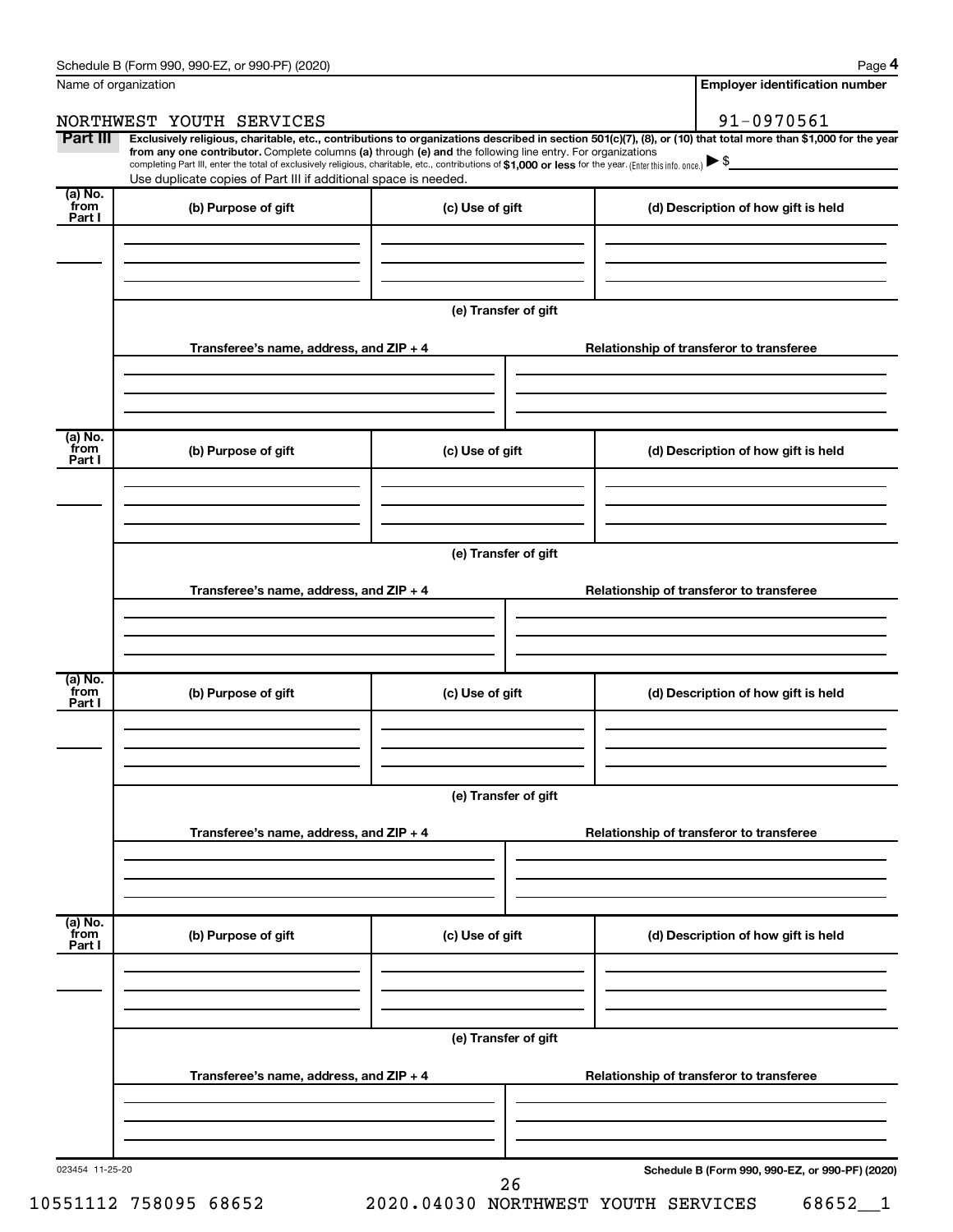| <b>SCHEDULE D</b> |  |
|-------------------|--|
|-------------------|--|

| (Form 990) |  |
|------------|--|
|------------|--|

# **SCHEDULE D Supplemental Financial Statements**<br> **Form 990 2020**<br> **Part IV** line 6.7.8.9.10, 11a, 11b, 11d, 11d, 11d, 11d, 11d, 12a, 0r, 12b

**(Form 990) | Complete if the organization answered "Yes" on Form 990, Part IV, line 6, 7, 8, 9, 10, 11a, 11b, 11c, 11d, 11e, 11f, 12a, or 12b.**

**| Attach to Form 990. |Go to www.irs.gov/Form990 for instructions and the latest information.**



Department of the Treasury Internal Revenue Service **Name of the organization Employer identification number**

| NORTHWEST YOUTH SERVICES | 91-0970561 |
|--------------------------|------------|
|--------------------------|------------|

| Part I       | Organizations Maintaining Donor Advised Funds or Other Similar Funds or Accounts. Complete if the<br>organization answered "Yes" on Form 990, Part IV, line 6.            |                         |                         |                                                    |
|--------------|---------------------------------------------------------------------------------------------------------------------------------------------------------------------------|-------------------------|-------------------------|----------------------------------------------------|
|              |                                                                                                                                                                           | (a) Donor advised funds |                         | (b) Funds and other accounts                       |
| 1.           |                                                                                                                                                                           |                         |                         |                                                    |
| 2            | Aggregate value of contributions to (during year)                                                                                                                         |                         |                         |                                                    |
| З            | Aggregate value of grants from (during year)                                                                                                                              |                         |                         |                                                    |
| 4            |                                                                                                                                                                           |                         |                         |                                                    |
| 5            | Did the organization inform all donors and donor advisors in writing that the assets held in donor advised funds                                                          |                         |                         |                                                    |
|              |                                                                                                                                                                           |                         |                         | Yes<br>No                                          |
| 6            | Did the organization inform all grantees, donors, and donor advisors in writing that grant funds can be used only                                                         |                         |                         |                                                    |
|              | for charitable purposes and not for the benefit of the donor or donor advisor, or for any other purpose conferring                                                        |                         |                         |                                                    |
|              |                                                                                                                                                                           |                         |                         | Yes<br>No                                          |
| Part II      | Conservation Easements. Complete if the organization answered "Yes" on Form 990, Part IV, line 7.                                                                         |                         |                         |                                                    |
| 1.           | Purpose(s) of conservation easements held by the organization (check all that apply).                                                                                     |                         |                         |                                                    |
|              | Preservation of land for public use (for example, recreation or education)                                                                                                |                         |                         | Preservation of a historically important land area |
|              | Protection of natural habitat                                                                                                                                             |                         |                         | Preservation of a certified historic structure     |
|              | Preservation of open space                                                                                                                                                |                         |                         |                                                    |
| $\mathbf{2}$ | Complete lines 2a through 2d if the organization held a qualified conservation contribution in the form of a conservation easement on the last                            |                         |                         |                                                    |
|              | day of the tax year.                                                                                                                                                      |                         |                         | Held at the End of the Tax Year                    |
| а            |                                                                                                                                                                           |                         | 2a                      |                                                    |
| b            |                                                                                                                                                                           |                         | 2b                      |                                                    |
| с            |                                                                                                                                                                           |                         | 2c                      |                                                    |
| d            | Number of conservation easements included in (c) acquired after 7/25/06, and not on a historic structure                                                                  |                         |                         |                                                    |
|              |                                                                                                                                                                           |                         | 2d                      |                                                    |
| 3            | Number of conservation easements modified, transferred, released, extinguished, or terminated by the organization during the tax                                          |                         |                         |                                                    |
|              | $year \triangleright$                                                                                                                                                     |                         |                         |                                                    |
| 4            | Number of states where property subject to conservation easement is located >                                                                                             |                         |                         |                                                    |
| 5            | Does the organization have a written policy regarding the periodic monitoring, inspection, handling of                                                                    |                         |                         |                                                    |
|              | violations, and enforcement of the conservation easements it holds?                                                                                                       |                         |                         | Yes<br><b>No</b>                                   |
| 6            | Staff and volunteer hours devoted to monitoring, inspecting, handling of violations, and enforcing conservation easements during the year                                 |                         |                         |                                                    |
|              |                                                                                                                                                                           |                         |                         |                                                    |
| 7            | Amount of expenses incurred in monitoring, inspecting, handling of violations, and enforcing conservation easements during the year                                       |                         |                         |                                                    |
|              | $\blacktriangleright$ s                                                                                                                                                   |                         |                         |                                                    |
| 8            | Does each conservation easement reported on line 2(d) above satisfy the requirements of section 170(h)(4)(B)(i)                                                           |                         |                         |                                                    |
|              |                                                                                                                                                                           |                         |                         | Yes<br>No                                          |
| 9            | In Part XIII, describe how the organization reports conservation easements in its revenue and expense statement and                                                       |                         |                         |                                                    |
|              | balance sheet, and include, if applicable, the text of the footnote to the organization's financial statements that describes the                                         |                         |                         |                                                    |
|              | organization's accounting for conservation easements.                                                                                                                     |                         |                         |                                                    |
| Part III     | Organizations Maintaining Collections of Art, Historical Treasures, or Other Similar Assets.<br>Complete if the organization answered "Yes" on Form 990, Part IV, line 8. |                         |                         |                                                    |
|              |                                                                                                                                                                           |                         |                         |                                                    |
|              | 1a If the organization elected, as permitted under FASB ASC 958, not to report in its revenue statement and balance sheet works                                           |                         |                         |                                                    |
|              | of art, historical treasures, or other similar assets held for public exhibition, education, or research in furtherance of public                                         |                         |                         |                                                    |
|              | service, provide in Part XIII the text of the footnote to its financial statements that describes these items.                                                            |                         |                         |                                                    |
| b            | If the organization elected, as permitted under FASB ASC 958, to report in its revenue statement and balance sheet works of                                               |                         |                         |                                                    |
|              | art, historical treasures, or other similar assets held for public exhibition, education, or research in furtherance of public service,                                   |                         |                         |                                                    |
|              | provide the following amounts relating to these items:                                                                                                                    |                         |                         |                                                    |
|              |                                                                                                                                                                           |                         |                         |                                                    |
|              | (ii) Assets included in Form 990, Part X                                                                                                                                  |                         |                         | $\bullet$ \$                                       |
| 2            | If the organization received or held works of art, historical treasures, or other similar assets for financial gain, provide                                              |                         |                         |                                                    |
|              | the following amounts required to be reported under FASB ASC 958 relating to these items:                                                                                 |                         |                         |                                                    |
|              |                                                                                                                                                                           |                         |                         | -\$                                                |
|              |                                                                                                                                                                           |                         | $\blacktriangleright$ s |                                                    |
|              | LHA For Paperwork Reduction Act Notice, see the Instructions for Form 990.                                                                                                |                         |                         | Schedule D (Form 990) 2020                         |
|              | 032051 12-01-20                                                                                                                                                           | 27                      |                         |                                                    |

10551112 758095 68652 2020.04030 NORTHWEST YOUTH SERVICES 68652\_\_1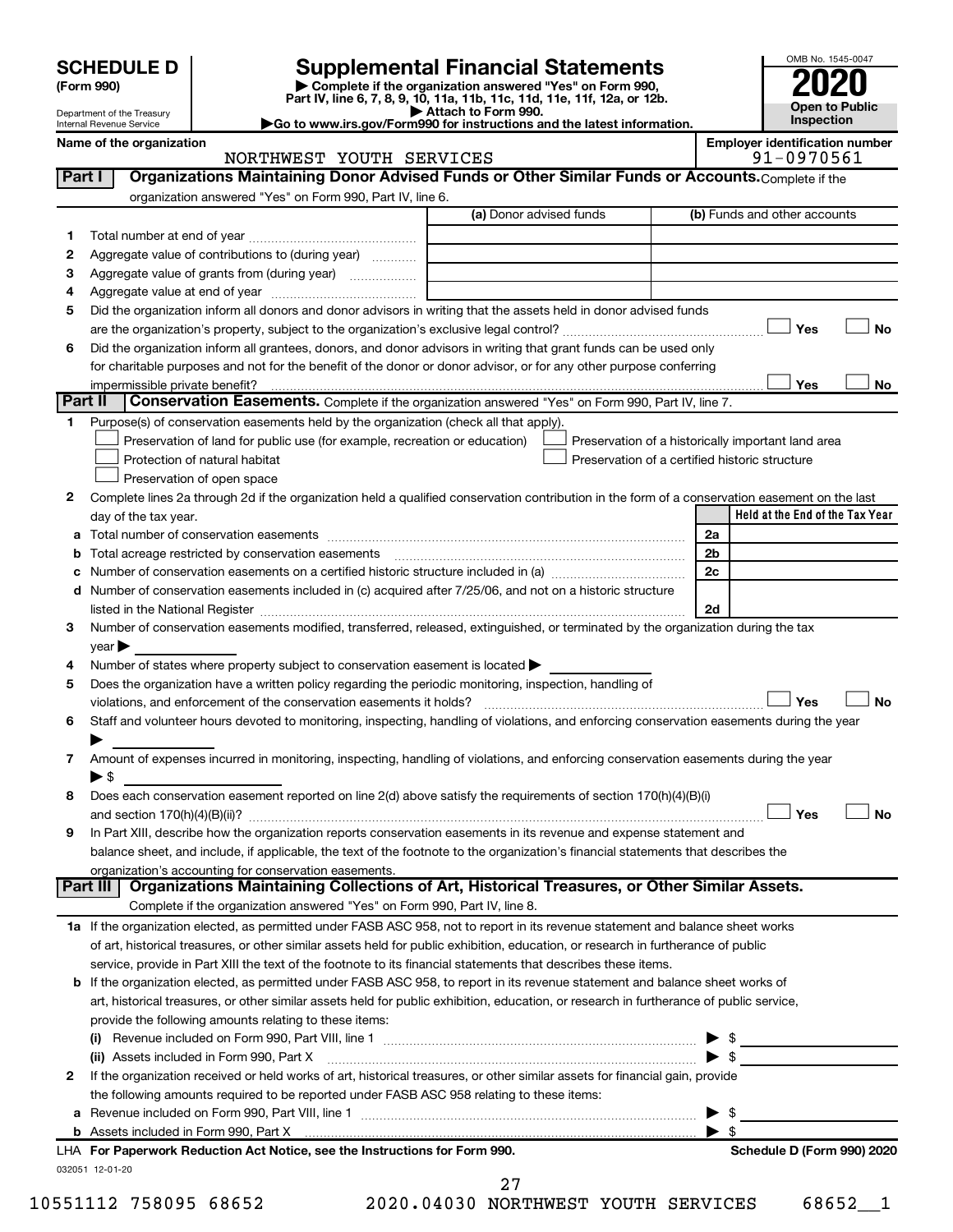|    | Schedule D (Form 990) 2020                                                                                                                                                                                                     | NORTHWEST YOUTH SERVICES |   |                |                                                                             |                 | $91 - 0970561$ Page 2 |                |          |     |
|----|--------------------------------------------------------------------------------------------------------------------------------------------------------------------------------------------------------------------------------|--------------------------|---|----------------|-----------------------------------------------------------------------------|-----------------|-----------------------|----------------|----------|-----|
|    | Part III<br>Organizations Maintaining Collections of Art, Historical Treasures, or Other Similar Assets (continued)                                                                                                            |                          |   |                |                                                                             |                 |                       |                |          |     |
| 3  | Using the organization's acquisition, accession, and other records, check any of the following that make significant use of its                                                                                                |                          |   |                |                                                                             |                 |                       |                |          |     |
|    | collection items (check all that apply):                                                                                                                                                                                       |                          |   |                |                                                                             |                 |                       |                |          |     |
| a  | Public exhibition                                                                                                                                                                                                              |                          |   |                | Loan or exchange program                                                    |                 |                       |                |          |     |
| b  | Scholarly research                                                                                                                                                                                                             |                          |   | Other          |                                                                             |                 |                       |                |          |     |
| c  | Preservation for future generations                                                                                                                                                                                            |                          |   |                |                                                                             |                 |                       |                |          |     |
| 4  | Provide a description of the organization's collections and explain how they further the organization's exempt purpose in Part XIII.                                                                                           |                          |   |                |                                                                             |                 |                       |                |          |     |
| 5  | During the year, did the organization solicit or receive donations of art, historical treasures, or other similar assets                                                                                                       |                          |   |                |                                                                             |                 |                       |                |          |     |
|    |                                                                                                                                                                                                                                |                          |   |                |                                                                             |                 |                       | Yes            |          | No  |
|    | Part IV<br><b>Escrow and Custodial Arrangements.</b> Complete if the organization answered "Yes" on Form 990, Part IV, line 9, or                                                                                              |                          |   |                |                                                                             |                 |                       |                |          |     |
|    | reported an amount on Form 990, Part X, line 21.                                                                                                                                                                               |                          |   |                |                                                                             |                 |                       |                |          |     |
|    | 1a Is the organization an agent, trustee, custodian or other intermediary for contributions or other assets not included                                                                                                       |                          |   |                |                                                                             |                 |                       |                |          |     |
|    | on Form 990, Part X? [11] matter contracts and contracts and contracts are contracted and contracts are contracted and contract and contract of the contract of the contract of the contract of the contract of the contract o |                          |   |                |                                                                             |                 |                       | Yes            |          | No  |
|    | b If "Yes," explain the arrangement in Part XIII and complete the following table:                                                                                                                                             |                          |   |                |                                                                             |                 |                       |                |          |     |
|    |                                                                                                                                                                                                                                |                          |   |                |                                                                             |                 |                       | Amount         |          |     |
| c  | Beginning balance measurements and contain the contract of the contract of the contract of the contract of the                                                                                                                 |                          |   |                |                                                                             | 1c              |                       |                |          |     |
|    |                                                                                                                                                                                                                                |                          |   |                |                                                                             | 1d              |                       |                |          |     |
|    | e Distributions during the year measurement contained and all the control of the set of the set of the set of the set of the set of the set of the set of the set of the set of the set of the set of the set of the set of th |                          |   |                |                                                                             | 1е              |                       |                |          |     |
|    |                                                                                                                                                                                                                                |                          |   |                |                                                                             | 1f              |                       |                |          |     |
|    | 2a Did the organization include an amount on Form 990, Part X, line 21, for escrow or custodial account liability?                                                                                                             |                          |   |                |                                                                             |                 |                       | Yes            |          | No  |
|    | Endowment Funds. Complete if the organization answered "Yes" on Form 990, Part IV, line 10.<br><b>Part V</b>                                                                                                                   |                          |   |                |                                                                             |                 |                       |                |          |     |
|    |                                                                                                                                                                                                                                | (a) Current year         |   | (b) Prior year | (c) Two years back $\vert$ (d) Three years back $\vert$ (e) Four years back |                 |                       |                |          |     |
|    |                                                                                                                                                                                                                                |                          |   |                |                                                                             |                 |                       |                |          |     |
| ٦а | Beginning of year balance                                                                                                                                                                                                      |                          |   |                |                                                                             |                 |                       |                |          |     |
| b  | Net investment earnings, gains, and losses                                                                                                                                                                                     |                          |   |                |                                                                             |                 |                       |                |          |     |
|    | Grants or scholarships                                                                                                                                                                                                         |                          |   |                |                                                                             |                 |                       |                |          |     |
| d  | e Other expenditures for facilities                                                                                                                                                                                            |                          |   |                |                                                                             |                 |                       |                |          |     |
|    |                                                                                                                                                                                                                                |                          |   |                |                                                                             |                 |                       |                |          |     |
|    |                                                                                                                                                                                                                                |                          |   |                |                                                                             |                 |                       |                |          |     |
| g  |                                                                                                                                                                                                                                |                          |   |                |                                                                             |                 |                       |                |          |     |
| 2  | Provide the estimated percentage of the current year end balance (line 1g, column (a)) held as:                                                                                                                                |                          |   |                |                                                                             |                 |                       |                |          |     |
| а  | Board designated or quasi-endowment                                                                                                                                                                                            |                          | % |                |                                                                             |                 |                       |                |          |     |
|    | Permanent endowment                                                                                                                                                                                                            | %                        |   |                |                                                                             |                 |                       |                |          |     |
| с  | Term endowment $\blacktriangleright$                                                                                                                                                                                           | %                        |   |                |                                                                             |                 |                       |                |          |     |
|    | The percentages on lines 2a, 2b, and 2c should equal 100%.                                                                                                                                                                     |                          |   |                |                                                                             |                 |                       |                |          |     |
|    | 3a Are there endowment funds not in the possession of the organization that are held and administered for the organization                                                                                                     |                          |   |                |                                                                             |                 |                       |                |          |     |
|    | by:                                                                                                                                                                                                                            |                          |   |                |                                                                             |                 |                       |                | Yes      | No. |
|    | (i)                                                                                                                                                                                                                            |                          |   |                |                                                                             |                 |                       | 3a(i)          |          |     |
|    |                                                                                                                                                                                                                                |                          |   |                |                                                                             |                 |                       | 3a(ii)         |          |     |
|    |                                                                                                                                                                                                                                |                          |   |                |                                                                             |                 |                       | 3b             |          |     |
|    | Describe in Part XIII the intended uses of the organization's endowment funds.                                                                                                                                                 |                          |   |                |                                                                             |                 |                       |                |          |     |
|    | Land, Buildings, and Equipment.<br><b>Part VI</b>                                                                                                                                                                              |                          |   |                |                                                                             |                 |                       |                |          |     |
|    | Complete if the organization answered "Yes" on Form 990, Part IV, line 11a. See Form 990, Part X, line 10.                                                                                                                     |                          |   |                |                                                                             |                 |                       |                |          |     |
|    | Description of property                                                                                                                                                                                                        | (a) Cost or other        |   |                | (b) Cost or other                                                           | (c) Accumulated |                       | (d) Book value |          |     |
|    |                                                                                                                                                                                                                                | basis (investment)       |   |                | basis (other)                                                               | depreciation    |                       |                |          |     |
|    |                                                                                                                                                                                                                                |                          |   |                | 109,440.                                                                    |                 |                       |                | 109,440. |     |
| b  |                                                                                                                                                                                                                                |                          |   |                | 468,000.                                                                    | 200,000.        |                       |                | 268,000. |     |
|    | c Leasehold improvements                                                                                                                                                                                                       |                          |   |                | 837,704.                                                                    | 410,605.        |                       |                | 427,099. |     |
|    |                                                                                                                                                                                                                                |                          |   |                | 40,372.                                                                     | 30,978.         |                       |                | 9,394.   |     |
|    |                                                                                                                                                                                                                                |                          |   |                | 51,657.                                                                     | 48,532.         |                       |                | 3,125.   |     |
|    | Total. Add lines 1a through 1e. (Column (d) must equal Form 990, Part X, column (B), line 10c.)                                                                                                                                |                          |   |                |                                                                             |                 |                       |                | 817,058. |     |

**Schedule D (Form 990) 2020**

032052 12-01-20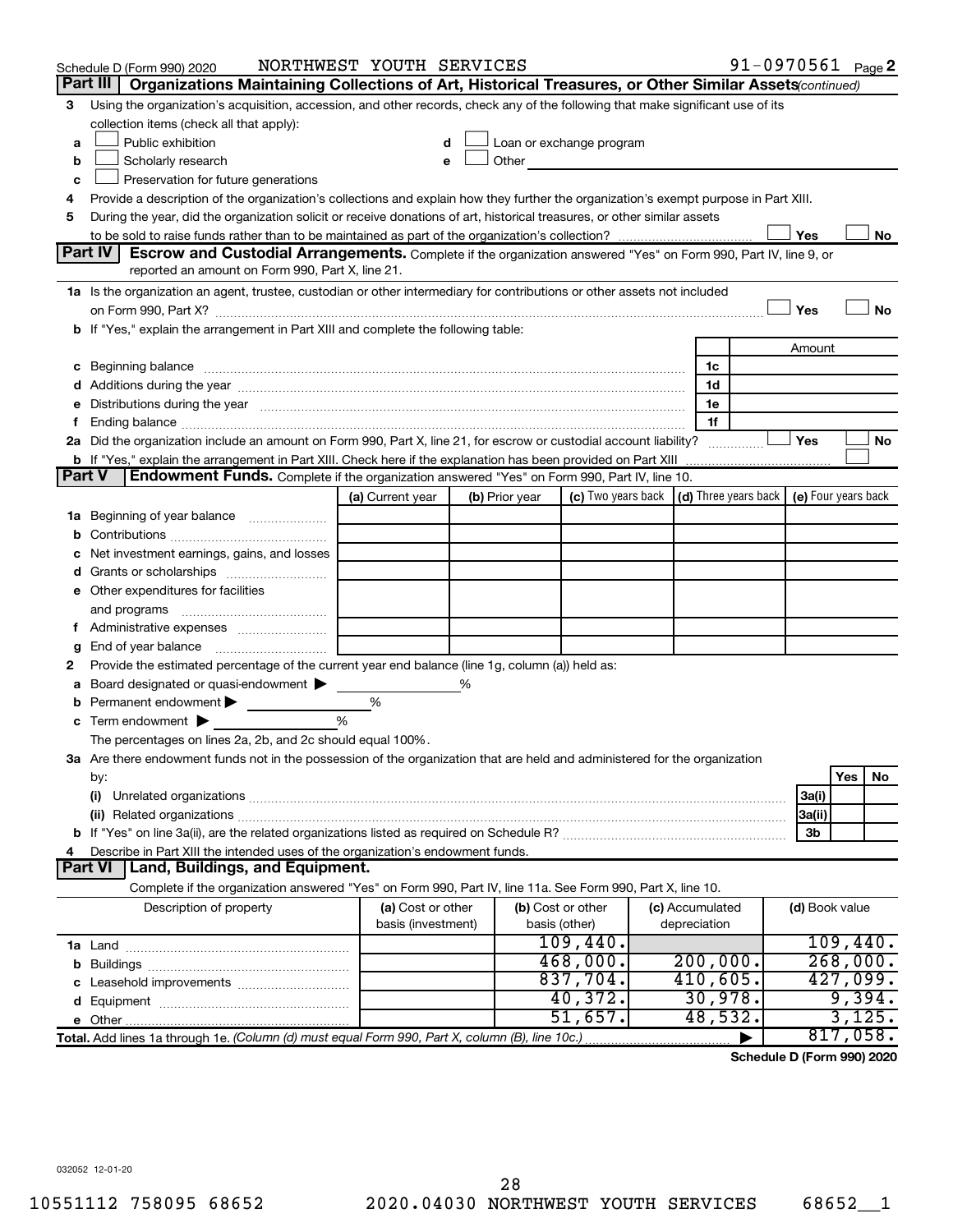Complete if the organization answered "Yes" on Form 990, Part IV, line 11b. See Form 990, Part X, line 12.

| (a) Description of security or category (including name of security)                                                                        | (b) Book value  | (c) Method of valuation: Cost or end-of-year market value |                |
|---------------------------------------------------------------------------------------------------------------------------------------------|-----------------|-----------------------------------------------------------|----------------|
| (1) Financial derivatives                                                                                                                   |                 |                                                           |                |
|                                                                                                                                             |                 |                                                           |                |
| (3) Other                                                                                                                                   |                 |                                                           |                |
| (A)                                                                                                                                         |                 |                                                           |                |
|                                                                                                                                             |                 |                                                           |                |
| (B)                                                                                                                                         |                 |                                                           |                |
| (C)                                                                                                                                         |                 |                                                           |                |
| (D)                                                                                                                                         |                 |                                                           |                |
| (E)                                                                                                                                         |                 |                                                           |                |
| (F)                                                                                                                                         |                 |                                                           |                |
| (G)                                                                                                                                         |                 |                                                           |                |
| (H)                                                                                                                                         |                 |                                                           |                |
| Total. (Col. (b) must equal Form 990, Part X, col. (B) line 12.) $\blacktriangleright$                                                      |                 |                                                           |                |
| Part VIII Investments - Program Related.                                                                                                    |                 |                                                           |                |
|                                                                                                                                             |                 |                                                           |                |
| Complete if the organization answered "Yes" on Form 990, Part IV, line 11c. See Form 990, Part X, line 13.<br>(a) Description of investment | (b) Book value  | (c) Method of valuation: Cost or end-of-year market value |                |
|                                                                                                                                             |                 |                                                           |                |
| (1)                                                                                                                                         |                 |                                                           |                |
| (2)                                                                                                                                         |                 |                                                           |                |
| (3)                                                                                                                                         |                 |                                                           |                |
| (4)                                                                                                                                         |                 |                                                           |                |
| (5)                                                                                                                                         |                 |                                                           |                |
| (6)                                                                                                                                         |                 |                                                           |                |
| (7)                                                                                                                                         |                 |                                                           |                |
|                                                                                                                                             |                 |                                                           |                |
| (8)                                                                                                                                         |                 |                                                           |                |
| (9)                                                                                                                                         |                 |                                                           |                |
|                                                                                                                                             |                 |                                                           |                |
| Total. (Col. (b) must equal Form 990, Part X, col. (B) line 13.) $\blacktriangleright$                                                      |                 |                                                           |                |
| Part IX<br><b>Other Assets.</b>                                                                                                             |                 |                                                           |                |
| Complete if the organization answered "Yes" on Form 990, Part IV, line 11d. See Form 990, Part X, line 15.                                  |                 |                                                           |                |
|                                                                                                                                             | (a) Description |                                                           | (b) Book value |
| (1)                                                                                                                                         |                 |                                                           |                |
|                                                                                                                                             |                 |                                                           |                |
| (2)                                                                                                                                         |                 |                                                           |                |
| (3)                                                                                                                                         |                 |                                                           |                |
| (4)                                                                                                                                         |                 |                                                           |                |
| (5)                                                                                                                                         |                 |                                                           |                |
| (6)                                                                                                                                         |                 |                                                           |                |
| (7)                                                                                                                                         |                 |                                                           |                |
| (8)                                                                                                                                         |                 |                                                           |                |
| (9)                                                                                                                                         |                 |                                                           |                |
|                                                                                                                                             |                 |                                                           |                |
| <b>Other Liabilities.</b><br>Part X                                                                                                         |                 |                                                           |                |
|                                                                                                                                             |                 |                                                           |                |
| Complete if the organization answered "Yes" on Form 990, Part IV, line 11e or 11f. See Form 990, Part X, line 25.                           |                 |                                                           |                |
| (a) Description of liability<br>1.                                                                                                          |                 |                                                           | (b) Book value |
| (1)<br>Federal income taxes                                                                                                                 |                 |                                                           |                |
| (2)                                                                                                                                         |                 |                                                           |                |
| (3)                                                                                                                                         |                 |                                                           |                |
| (4)                                                                                                                                         |                 |                                                           |                |
| (5)                                                                                                                                         |                 |                                                           |                |
| (6)                                                                                                                                         |                 |                                                           |                |
|                                                                                                                                             |                 |                                                           |                |
| (7)                                                                                                                                         |                 |                                                           |                |
| (8)<br>(9)                                                                                                                                  |                 |                                                           |                |

**2.** Liability for uncertain tax positions. In Part XIII, provide the text of the footnote to the organization's financial statements that reports the organization's liability for uncertain tax positions under FASB ASC 740. Check here if the text of the footnote has been provided in Part XIII  $\perp$ 

**Schedule D (Form 990) 2020**

032053 12-01-20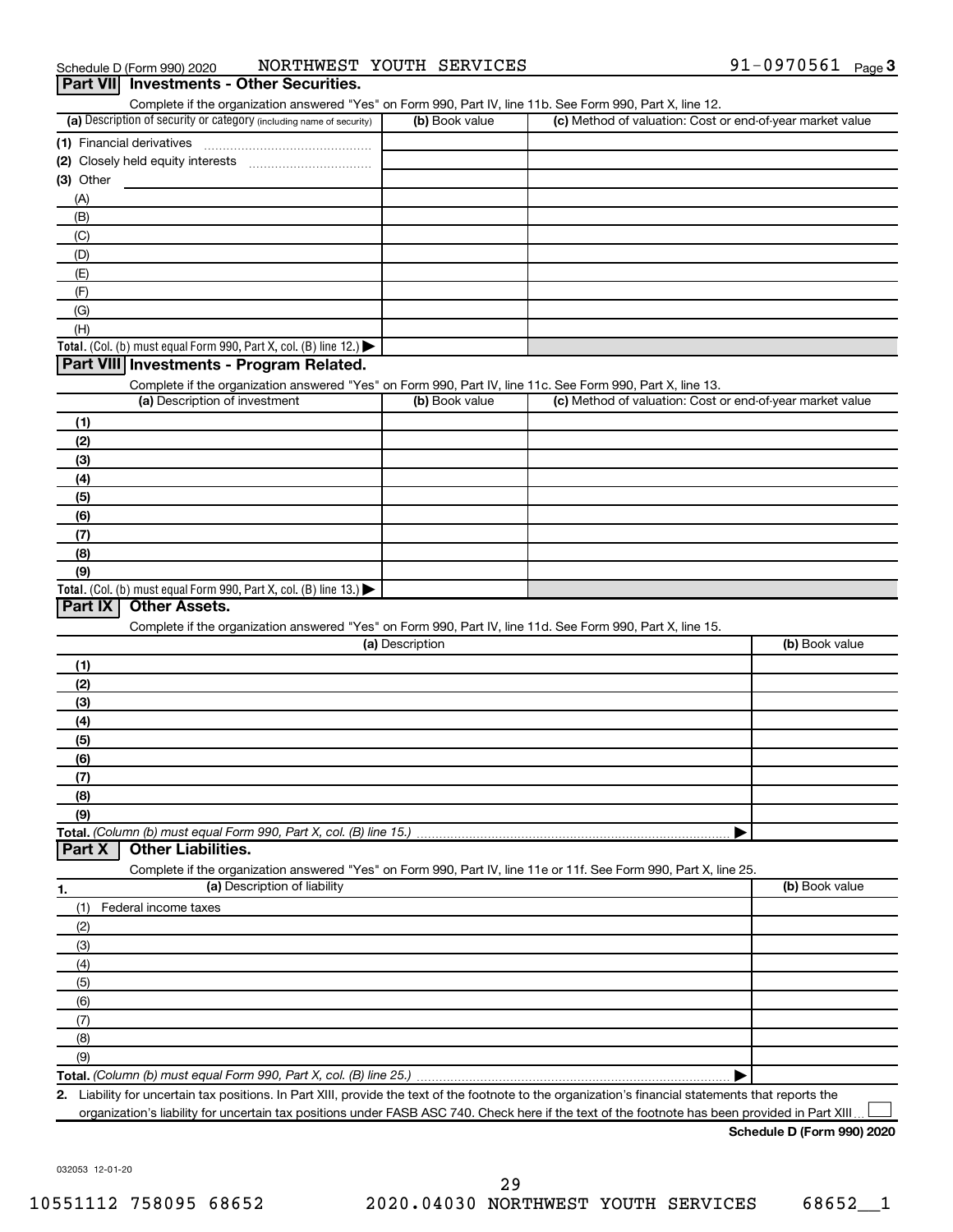|   | NORTHWEST YOUTH SERVICES<br>Schedule D (Form 990) 2020                                                                  |                |         |                | 91-0970561 Page 4 |
|---|-------------------------------------------------------------------------------------------------------------------------|----------------|---------|----------------|-------------------|
|   | Reconciliation of Revenue per Audited Financial Statements With Revenue per Return.<br>Part XI                          |                |         |                |                   |
|   | Complete if the organization answered "Yes" on Form 990, Part IV, line 12a.                                             |                |         |                |                   |
| 1 | Total revenue, gains, and other support per audited financial statements [[[[[[[[[[[[[[[[[[[[[[[]]]]]]]]]]]]]           |                |         | $\blacksquare$ | 5,046,478.        |
| 2 | Amounts included on line 1 but not on Form 990, Part VIII, line 12:                                                     |                |         |                |                   |
| a |                                                                                                                         | 2a             |         |                |                   |
| b |                                                                                                                         | 2 <sub>b</sub> | 51,656. |                |                   |
| с |                                                                                                                         | 2c             |         |                |                   |
| d |                                                                                                                         | 2d             |         |                |                   |
| e | Add lines 2a through 2d                                                                                                 |                |         | 2e             | 51,656.           |
| 3 |                                                                                                                         |                |         | 3              | 4,994,822.        |
|   | Amounts included on Form 990, Part VIII, line 12, but not on line 1:                                                    |                |         |                |                   |
| a |                                                                                                                         | 4a             |         |                |                   |
| b |                                                                                                                         | 4 <sub>h</sub> |         |                |                   |
| c | Add lines 4a and 4b                                                                                                     |                |         | 4c             |                   |
| 5 |                                                                                                                         |                |         | $\overline{5}$ | 4,994,822.        |
|   | Part XII   Reconciliation of Expenses per Audited Financial Statements With Expenses per Return.                        |                |         |                |                   |
|   | Complete if the organization answered "Yes" on Form 990, Part IV, line 12a.                                             |                |         |                |                   |
| 1 |                                                                                                                         |                |         | $\mathbf{1}$   | 4, 296, 624.      |
| 2 | Amounts included on line 1 but not on Form 990, Part IX, line 25:                                                       |                |         |                |                   |
| a |                                                                                                                         | 2a             | 81,244. |                |                   |
| b |                                                                                                                         | 2 <sub>b</sub> |         |                |                   |
|   |                                                                                                                         | 2 <sub>c</sub> |         |                |                   |
| d |                                                                                                                         | 2d             |         |                |                   |
| е | Add lines 2a through 2d <b>continuum contract and all and all and all and all and all and all and all and all and a</b> |                |         | 2e             | 81, 244.          |
| 3 |                                                                                                                         |                |         | 3              | 4, 215, 380.      |
| 4 | Amounts included on Form 990, Part IX, line 25, but not on line 1:                                                      |                |         |                |                   |
| a | Investment expenses not included on Form 990, Part VIII, line 7b [100] [100] [100] [100] [100] [100] [100] [10          | 4a             |         |                |                   |
| b |                                                                                                                         | 4 <sub>b</sub> |         |                |                   |
|   | Add lines 4a and 4b                                                                                                     |                |         | 4с             | 0.                |
| 5 |                                                                                                                         |                |         | 5              | 4, 215, 380.      |
|   |                                                                                                                         |                |         |                |                   |
|   | Part XIII Supplemental Information.<br><b>THE RUBBLE OF LODGE LIFE AND LOUD LOUD LIFE ADDED.</b>                        |                |         |                |                   |

Provide the descriptions required for Part II, lines 3, 5, and 9; Part III, lines 1a and 4; Part IV, lines 1b and 2b; Part V, line 4; Part X, line 2; Part XI, lines 2d and 4b; and Part XII, lines 2d and 4b. Also complete this part to provide any additional information.

032054 12-01-20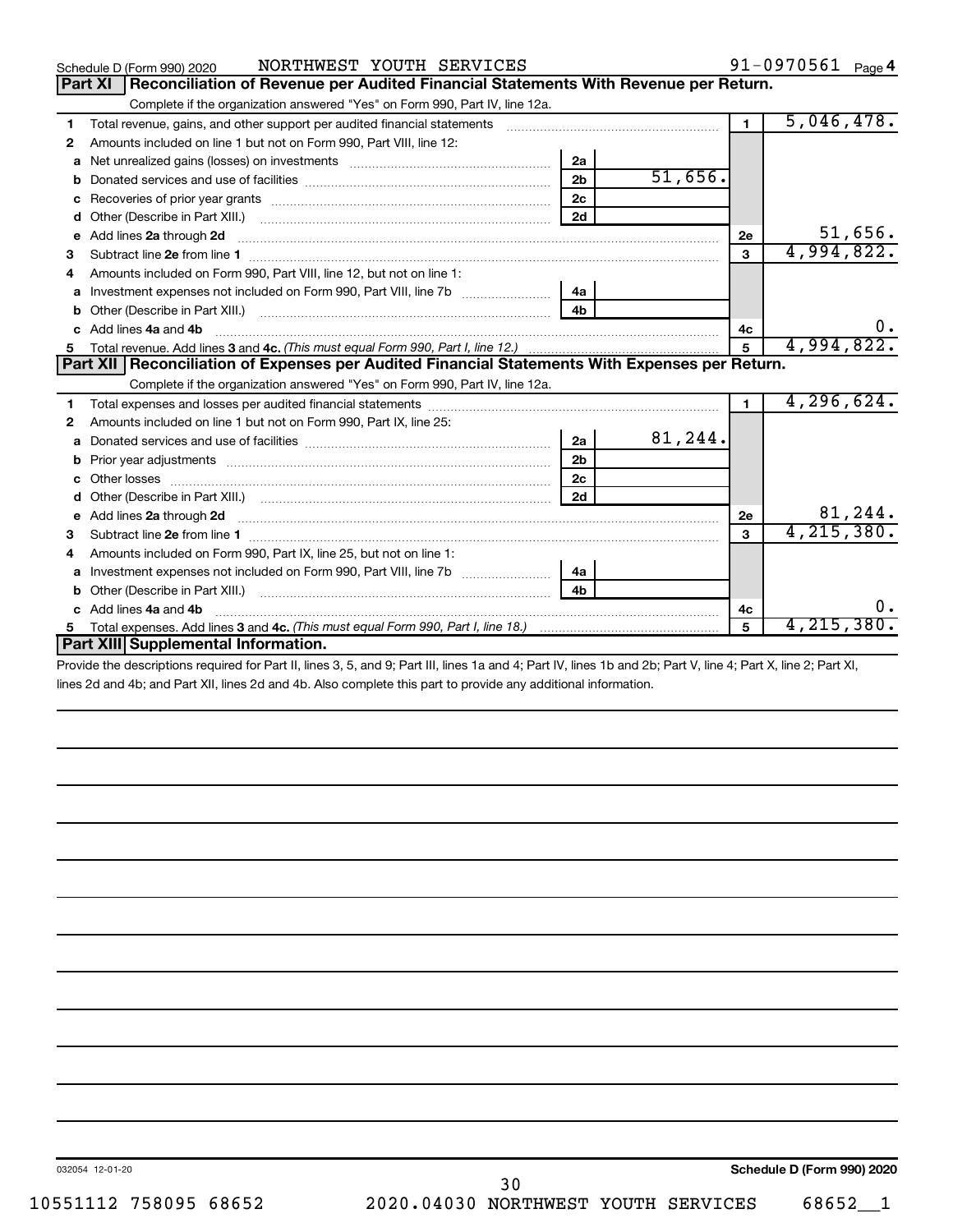| <b>SCHEDULE G</b>                                                                                                                             |                                                                                                                                                                                                                                                   |                                                                                                                                                                                                                                                                                                                                                                                                                                                                                                                                                    |                         |                                                 |                                                                            |  |                                                                            | OMB No. 1545-0047                                       |
|-----------------------------------------------------------------------------------------------------------------------------------------------|---------------------------------------------------------------------------------------------------------------------------------------------------------------------------------------------------------------------------------------------------|----------------------------------------------------------------------------------------------------------------------------------------------------------------------------------------------------------------------------------------------------------------------------------------------------------------------------------------------------------------------------------------------------------------------------------------------------------------------------------------------------------------------------------------------------|-------------------------|-------------------------------------------------|----------------------------------------------------------------------------|--|----------------------------------------------------------------------------|---------------------------------------------------------|
| (Form 990 or 990-EZ)                                                                                                                          | <b>Supplemental Information Regarding Fundraising or Gaming Activities</b><br>Complete if the organization answered "Yes" on Form 990, Part IV, line 17, 18, or 19, or if the<br>organization entered more than \$15,000 on Form 990-EZ, line 6a. |                                                                                                                                                                                                                                                                                                                                                                                                                                                                                                                                                    |                         |                                                 |                                                                            |  |                                                                            |                                                         |
| Department of the Treasury                                                                                                                    | Attach to Form 990 or Form 990-EZ.                                                                                                                                                                                                                |                                                                                                                                                                                                                                                                                                                                                                                                                                                                                                                                                    |                         |                                                 |                                                                            |  |                                                                            | <b>Open to Public</b>                                   |
| Internal Revenue Service                                                                                                                      | Go to www.irs.gov/Form990 for instructions and the latest information.                                                                                                                                                                            |                                                                                                                                                                                                                                                                                                                                                                                                                                                                                                                                                    |                         |                                                 |                                                                            |  |                                                                            | Inspection                                              |
| Name of the organization                                                                                                                      |                                                                                                                                                                                                                                                   | NORTHWEST YOUTH SERVICES                                                                                                                                                                                                                                                                                                                                                                                                                                                                                                                           |                         |                                                 |                                                                            |  | 91-0970561                                                                 | <b>Employer identification number</b>                   |
| Part I                                                                                                                                        |                                                                                                                                                                                                                                                   | Fundraising Activities. Complete if the organization answered "Yes" on Form 990, Part IV, line 17. Form 990-EZ filers are not                                                                                                                                                                                                                                                                                                                                                                                                                      |                         |                                                 |                                                                            |  |                                                                            |                                                         |
| Mail solicitations<br>a<br>b<br>Phone solicitations<br>с<br>In-person solicitations<br>d<br>compensated at least \$5,000 by the organization. | required to complete this part.<br>Internet and email solicitations                                                                                                                                                                               | 1 Indicate whether the organization raised funds through any of the following activities. Check all that apply.<br>е<br>f<br>Special fundraising events<br>g<br>2 a Did the organization have a written or oral agreement with any individual (including officers, directors, trustees, or<br>key employees listed in Form 990, Part VII) or entity in connection with professional fundraising services?<br>b If "Yes," list the 10 highest paid individuals or entities (fundraisers) pursuant to agreements under which the fundraiser is to be |                         |                                                 | Solicitation of non-government grants<br>Solicitation of government grants |  | Yes                                                                        | <b>No</b>                                               |
| (i) Name and address of individual<br>or entity (fundraiser)                                                                                  |                                                                                                                                                                                                                                                   | (ii) Activity                                                                                                                                                                                                                                                                                                                                                                                                                                                                                                                                      | (iii) Did<br>fundraiser | have custody<br>or control of<br>contributions? | (iv) Gross receipts<br>from activity                                       |  | (v) Amount paid<br>to (or retained by)<br>fundraiser<br>listed in col. (i) | (vi) Amount paid<br>to (or retained by)<br>organization |
|                                                                                                                                               |                                                                                                                                                                                                                                                   |                                                                                                                                                                                                                                                                                                                                                                                                                                                                                                                                                    | Yes                     | No                                              |                                                                            |  |                                                                            |                                                         |
|                                                                                                                                               |                                                                                                                                                                                                                                                   |                                                                                                                                                                                                                                                                                                                                                                                                                                                                                                                                                    |                         |                                                 |                                                                            |  |                                                                            |                                                         |
|                                                                                                                                               |                                                                                                                                                                                                                                                   |                                                                                                                                                                                                                                                                                                                                                                                                                                                                                                                                                    |                         |                                                 |                                                                            |  |                                                                            |                                                         |
|                                                                                                                                               |                                                                                                                                                                                                                                                   |                                                                                                                                                                                                                                                                                                                                                                                                                                                                                                                                                    |                         |                                                 |                                                                            |  |                                                                            |                                                         |
|                                                                                                                                               |                                                                                                                                                                                                                                                   |                                                                                                                                                                                                                                                                                                                                                                                                                                                                                                                                                    |                         |                                                 |                                                                            |  |                                                                            |                                                         |
|                                                                                                                                               |                                                                                                                                                                                                                                                   |                                                                                                                                                                                                                                                                                                                                                                                                                                                                                                                                                    |                         |                                                 |                                                                            |  |                                                                            |                                                         |
|                                                                                                                                               |                                                                                                                                                                                                                                                   |                                                                                                                                                                                                                                                                                                                                                                                                                                                                                                                                                    |                         |                                                 |                                                                            |  |                                                                            |                                                         |
|                                                                                                                                               |                                                                                                                                                                                                                                                   |                                                                                                                                                                                                                                                                                                                                                                                                                                                                                                                                                    |                         |                                                 |                                                                            |  |                                                                            |                                                         |
|                                                                                                                                               |                                                                                                                                                                                                                                                   |                                                                                                                                                                                                                                                                                                                                                                                                                                                                                                                                                    |                         |                                                 |                                                                            |  |                                                                            |                                                         |
| Total                                                                                                                                         |                                                                                                                                                                                                                                                   |                                                                                                                                                                                                                                                                                                                                                                                                                                                                                                                                                    |                         |                                                 |                                                                            |  |                                                                            |                                                         |
| or licensing.                                                                                                                                 |                                                                                                                                                                                                                                                   | 3 List all states in which the organization is registered or licensed to solicit contributions or has been notified it is exempt from registration                                                                                                                                                                                                                                                                                                                                                                                                 |                         |                                                 |                                                                            |  |                                                                            |                                                         |
|                                                                                                                                               |                                                                                                                                                                                                                                                   |                                                                                                                                                                                                                                                                                                                                                                                                                                                                                                                                                    |                         |                                                 |                                                                            |  |                                                                            |                                                         |
|                                                                                                                                               |                                                                                                                                                                                                                                                   |                                                                                                                                                                                                                                                                                                                                                                                                                                                                                                                                                    |                         |                                                 |                                                                            |  |                                                                            |                                                         |
|                                                                                                                                               |                                                                                                                                                                                                                                                   |                                                                                                                                                                                                                                                                                                                                                                                                                                                                                                                                                    |                         |                                                 |                                                                            |  |                                                                            |                                                         |
|                                                                                                                                               |                                                                                                                                                                                                                                                   |                                                                                                                                                                                                                                                                                                                                                                                                                                                                                                                                                    |                         |                                                 |                                                                            |  |                                                                            |                                                         |
|                                                                                                                                               |                                                                                                                                                                                                                                                   |                                                                                                                                                                                                                                                                                                                                                                                                                                                                                                                                                    |                         |                                                 |                                                                            |  |                                                                            |                                                         |
|                                                                                                                                               |                                                                                                                                                                                                                                                   |                                                                                                                                                                                                                                                                                                                                                                                                                                                                                                                                                    |                         |                                                 |                                                                            |  |                                                                            |                                                         |
|                                                                                                                                               |                                                                                                                                                                                                                                                   |                                                                                                                                                                                                                                                                                                                                                                                                                                                                                                                                                    |                         |                                                 |                                                                            |  |                                                                            |                                                         |
|                                                                                                                                               |                                                                                                                                                                                                                                                   |                                                                                                                                                                                                                                                                                                                                                                                                                                                                                                                                                    |                         |                                                 |                                                                            |  |                                                                            |                                                         |

**For Paperwork Reduction Act Notice, see the Instructions for Form 990 or 990-EZ. Schedule G (Form 990 or 990-EZ) 2020** LHA

032081 11-25-20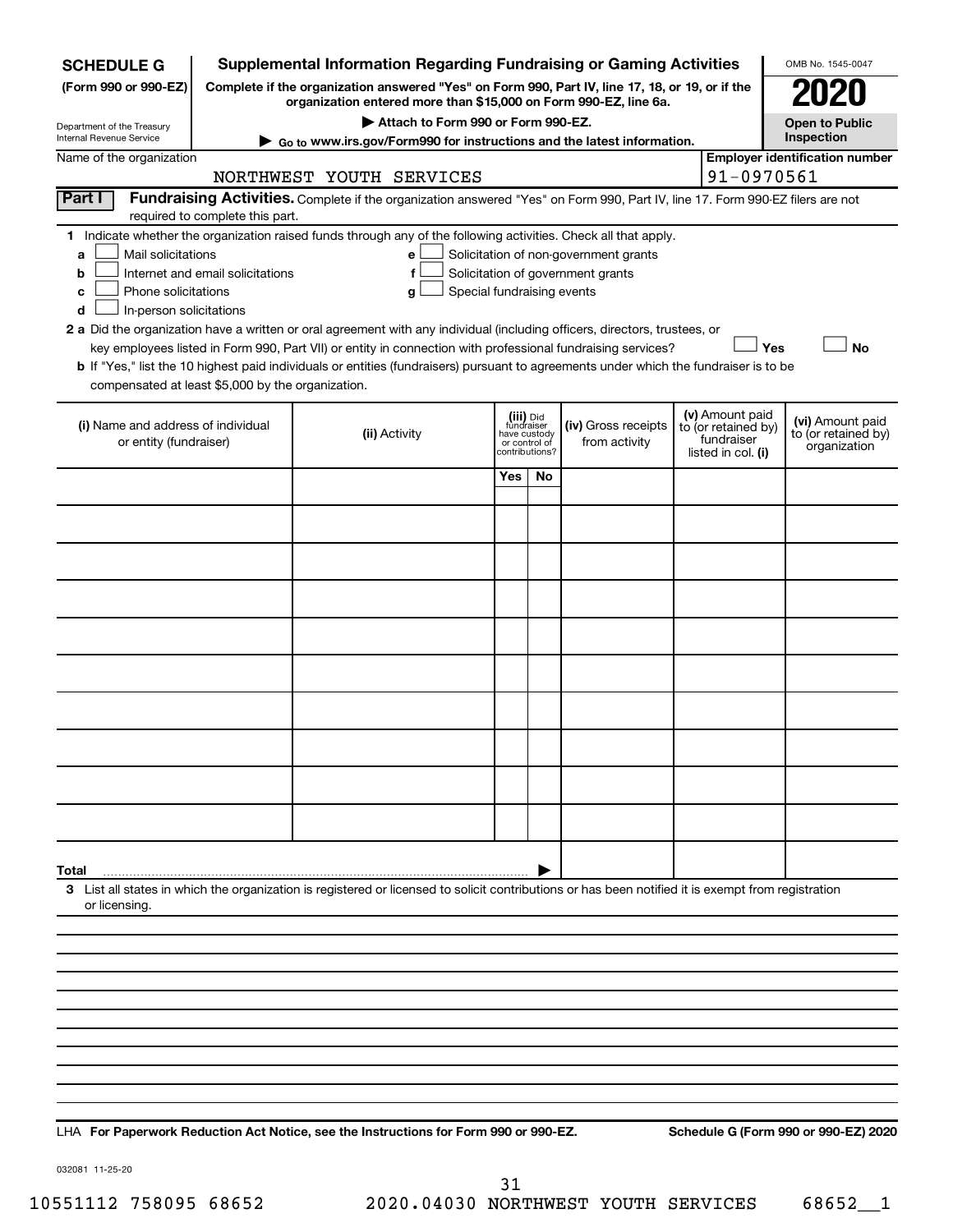## Schedule G (Form 990 or 990-EZ) 2020  ${\tt NORTHWEST}$   ${\tt YOUTH}$   ${\tt SERVICES}$   ${\tt SENVICES}$  91 - 0970561  ${\tt Page}$

91-0970561 Page 2

| Part II Fundraising Events. Complete if the organization answered "Yes" on Form 990, Part IV, line 18, or reported more than \$15,000     |                |                |                  |         |  |  |  |
|-------------------------------------------------------------------------------------------------------------------------------------------|----------------|----------------|------------------|---------|--|--|--|
| of fundraising event contributions and gross income on Form 990-EZ, lines 1 and 6b. List events with gross receipts greater than \$5,000. |                |                |                  |         |  |  |  |
|                                                                                                                                           | (a) Event $#1$ | (b) Event $#2$ | (c) Other events | $I = I$ |  |  |  |

|                 |          |                                                                                                                         | $(a)$ Event #1<br>DINE IN TO        | (b) Event #2                                                                                                                                                                                                                                                                                                                                                                     | (c) Other events<br><b>NONE</b> | (d) Total events<br>(add col. (a) through           |
|-----------------|----------|-------------------------------------------------------------------------------------------------------------------------|-------------------------------------|----------------------------------------------------------------------------------------------------------------------------------------------------------------------------------------------------------------------------------------------------------------------------------------------------------------------------------------------------------------------------------|---------------------------------|-----------------------------------------------------|
|                 |          |                                                                                                                         | <b>MAKE A DIFFE</b><br>(event type) | (event type)                                                                                                                                                                                                                                                                                                                                                                     | (total number)                  | col. (c)                                            |
|                 |          |                                                                                                                         |                                     |                                                                                                                                                                                                                                                                                                                                                                                  |                                 |                                                     |
| Revenue         | 1.       |                                                                                                                         | 29,950.                             |                                                                                                                                                                                                                                                                                                                                                                                  |                                 | 29,950.                                             |
|                 |          |                                                                                                                         | 3,550.                              |                                                                                                                                                                                                                                                                                                                                                                                  |                                 | 3,550.                                              |
|                 | 3        | Gross income (line 1 minus line 2)                                                                                      | 26,400.                             |                                                                                                                                                                                                                                                                                                                                                                                  |                                 | 26,400.                                             |
|                 |          |                                                                                                                         |                                     |                                                                                                                                                                                                                                                                                                                                                                                  |                                 |                                                     |
|                 | 5        |                                                                                                                         |                                     |                                                                                                                                                                                                                                                                                                                                                                                  |                                 |                                                     |
|                 | 6        |                                                                                                                         |                                     |                                                                                                                                                                                                                                                                                                                                                                                  |                                 |                                                     |
| Direct Expenses | 7        |                                                                                                                         | 2,504.                              |                                                                                                                                                                                                                                                                                                                                                                                  |                                 | 2,504.                                              |
|                 | 8        |                                                                                                                         |                                     |                                                                                                                                                                                                                                                                                                                                                                                  |                                 | 14,300.                                             |
|                 | 9        |                                                                                                                         | $\frac{14,300}{547}$                |                                                                                                                                                                                                                                                                                                                                                                                  |                                 | 547.                                                |
|                 | 10       | Direct expense summary. Add lines 4 through 9 in column (d)                                                             |                                     | $\begin{picture}(20,10) \put(0,0){\vector(1,0){10}} \put(1,0){\vector(1,0){10}} \put(1,0){\vector(1,0){10}} \put(1,0){\vector(1,0){10}} \put(1,0){\vector(1,0){10}} \put(1,0){\vector(1,0){10}} \put(1,0){\vector(1,0){10}} \put(1,0){\vector(1,0){10}} \put(1,0){\vector(1,0){10}} \put(1,0){\vector(1,0){10}} \put(1,0){\vector(1,0){10}} \put(1,0){\vector(1,0){10}} \put(1,$ |                                 | 17,351.                                             |
|                 |          | 11 Net income summary. Subtract line 10 from line 3, column (d)                                                         |                                     |                                                                                                                                                                                                                                                                                                                                                                                  |                                 | 9,049.                                              |
|                 | Part III | Gaming. Complete if the organization answered "Yes" on Form 990, Part IV, line 19, or reported more than                |                                     |                                                                                                                                                                                                                                                                                                                                                                                  |                                 |                                                     |
|                 |          | \$15,000 on Form 990-EZ, line 6a.                                                                                       |                                     |                                                                                                                                                                                                                                                                                                                                                                                  |                                 |                                                     |
| Revenue         |          |                                                                                                                         | (a) Bingo                           | (b) Pull tabs/instant<br>bingo/progressive bingo                                                                                                                                                                                                                                                                                                                                 | (c) Other gaming                | (d) Total gaming (add<br>col. (a) through col. (c)) |
|                 | 1.       |                                                                                                                         |                                     |                                                                                                                                                                                                                                                                                                                                                                                  |                                 |                                                     |
|                 |          |                                                                                                                         |                                     |                                                                                                                                                                                                                                                                                                                                                                                  |                                 |                                                     |
|                 |          |                                                                                                                         |                                     |                                                                                                                                                                                                                                                                                                                                                                                  |                                 |                                                     |
| Direct Expenses | 3        |                                                                                                                         |                                     |                                                                                                                                                                                                                                                                                                                                                                                  |                                 |                                                     |
|                 | 4        |                                                                                                                         |                                     |                                                                                                                                                                                                                                                                                                                                                                                  |                                 |                                                     |
|                 | 5        |                                                                                                                         |                                     |                                                                                                                                                                                                                                                                                                                                                                                  |                                 |                                                     |
|                 |          |                                                                                                                         | $\sqrt{1 + 2}$<br>$\frac{1}{\%}$    | %<br>Yes                                                                                                                                                                                                                                                                                                                                                                         | $\Box$ Yes<br>%                 |                                                     |
|                 | 6        |                                                                                                                         | No                                  | No                                                                                                                                                                                                                                                                                                                                                                               | No                              |                                                     |
|                 | 7        | Direct expense summary. Add lines 2 through 5 in column (d)                                                             |                                     |                                                                                                                                                                                                                                                                                                                                                                                  |                                 |                                                     |
|                 | 8        |                                                                                                                         |                                     |                                                                                                                                                                                                                                                                                                                                                                                  |                                 |                                                     |
|                 |          |                                                                                                                         |                                     |                                                                                                                                                                                                                                                                                                                                                                                  |                                 |                                                     |
| 9               |          | Enter the state(s) in which the organization conducts gaming activities:                                                |                                     |                                                                                                                                                                                                                                                                                                                                                                                  |                                 |                                                     |
|                 |          |                                                                                                                         |                                     |                                                                                                                                                                                                                                                                                                                                                                                  |                                 | Yes<br>No                                           |
|                 |          | <b>b</b> If "No," explain:<br>the control of the control of the control of the control of the control of the control of |                                     |                                                                                                                                                                                                                                                                                                                                                                                  |                                 |                                                     |
|                 |          |                                                                                                                         |                                     |                                                                                                                                                                                                                                                                                                                                                                                  |                                 |                                                     |
|                 |          |                                                                                                                         |                                     |                                                                                                                                                                                                                                                                                                                                                                                  |                                 |                                                     |
|                 |          |                                                                                                                         |                                     |                                                                                                                                                                                                                                                                                                                                                                                  |                                 | No<br>Yes                                           |
|                 |          | <b>b</b> If "Yes," explain:                                                                                             |                                     |                                                                                                                                                                                                                                                                                                                                                                                  |                                 |                                                     |
|                 |          |                                                                                                                         |                                     |                                                                                                                                                                                                                                                                                                                                                                                  |                                 |                                                     |
|                 |          |                                                                                                                         |                                     |                                                                                                                                                                                                                                                                                                                                                                                  |                                 |                                                     |
|                 |          |                                                                                                                         |                                     |                                                                                                                                                                                                                                                                                                                                                                                  |                                 | Schedule G (Form 990 or 990-EZ) 2020                |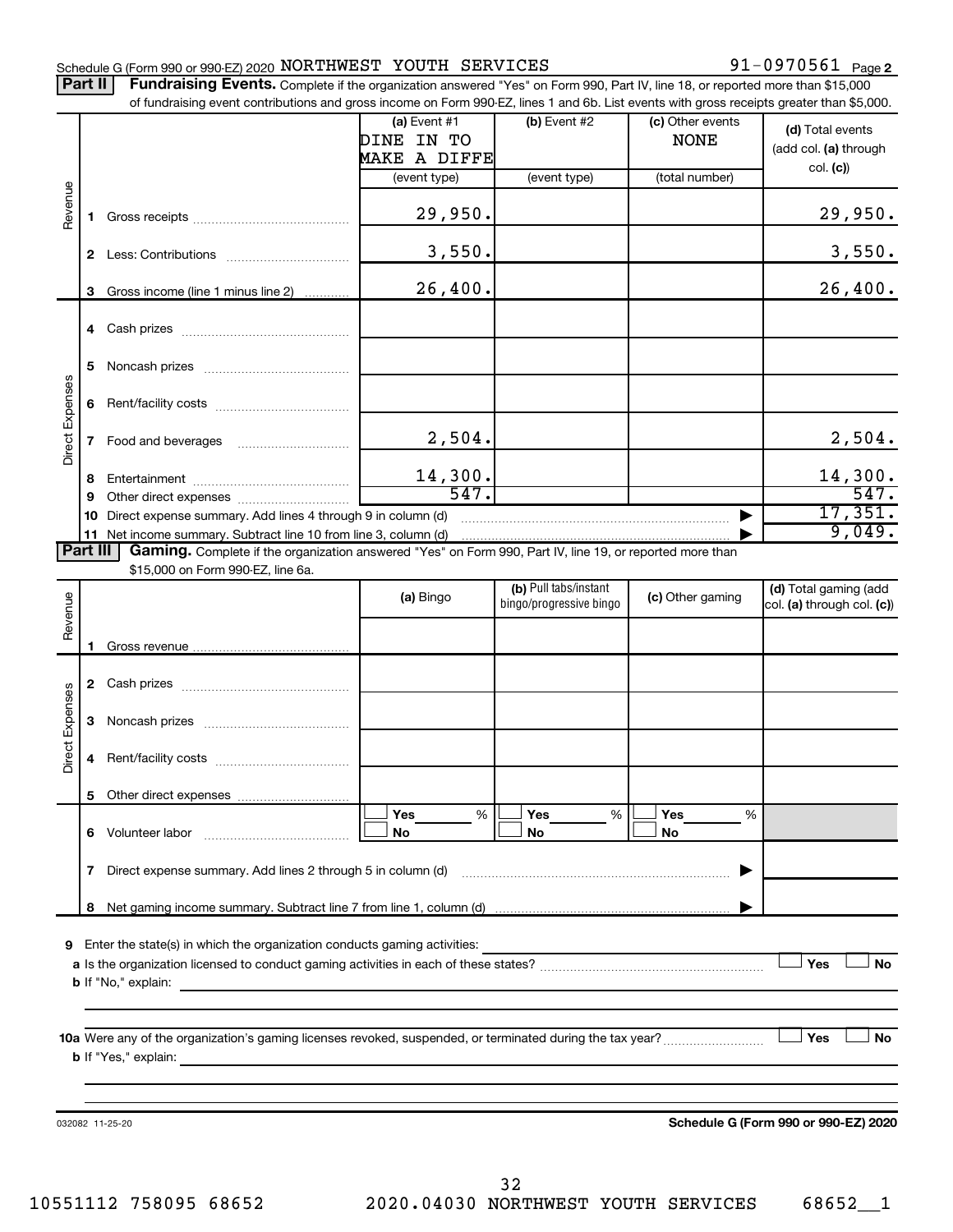|    | Schedule G (Form 990 or 990-EZ) 2020 NORTHWEST YOUTH SERVICES                                                                                                                                                                  |                 | 91-0970561 $_{Page 3}$               |
|----|--------------------------------------------------------------------------------------------------------------------------------------------------------------------------------------------------------------------------------|-----------------|--------------------------------------|
|    |                                                                                                                                                                                                                                | Yes             | <b>No</b>                            |
|    | 12 Is the organization a grantor, beneficiary or trustee of a trust, or a member of a partnership or other entity formed                                                                                                       | Yes             | <b>No</b>                            |
|    | 13 Indicate the percentage of gaming activity conducted in:                                                                                                                                                                    |                 |                                      |
|    |                                                                                                                                                                                                                                | 13a             | %                                    |
|    | <b>b</b> An outside facility <i>www.communicality www.communicality.communicality www.communicality www.communicality.communicality www.communicality.com</i>                                                                  | 13 <sub>b</sub> | %                                    |
|    | 14 Enter the name and address of the person who prepares the organization's gaming/special events books and records:                                                                                                           |                 |                                      |
|    | Name $\blacktriangleright$<br><u> 1989 - Johann Barn, fransk politik formuler (d. 1989)</u>                                                                                                                                    |                 |                                      |
|    |                                                                                                                                                                                                                                |                 |                                      |
|    |                                                                                                                                                                                                                                |                 | <b>No</b>                            |
|    |                                                                                                                                                                                                                                |                 |                                      |
|    | c If "Yes," enter name and address of the third party:                                                                                                                                                                         |                 |                                      |
|    |                                                                                                                                                                                                                                |                 |                                      |
|    | <u>and the control of the control of the control of the control of the control of the control of</u><br>Name $\blacktriangleright$                                                                                             |                 |                                      |
|    |                                                                                                                                                                                                                                |                 |                                      |
| 16 | Gaming manager information:                                                                                                                                                                                                    |                 |                                      |
|    | <u> 1989 - Johann Barbara, martin amerikan basal dan berasal dan berasal dalam basal dan berasal dan berasal dan</u><br>Name $\blacktriangleright$                                                                             |                 |                                      |
|    | Gaming manager compensation > \$                                                                                                                                                                                               |                 |                                      |
|    | Description of services provided states and the control of the control of the control of services provided states and the control of the control of the control of the control of the control of the control of the control of |                 |                                      |
|    |                                                                                                                                                                                                                                |                 |                                      |
|    |                                                                                                                                                                                                                                |                 |                                      |
|    | Director/officer<br>Employee<br>Independent contractor                                                                                                                                                                         |                 |                                      |
|    | <b>17</b> Mandatory distributions:                                                                                                                                                                                             |                 |                                      |
|    | a Is the organization required under state law to make charitable distributions from the gaming proceeds to                                                                                                                    |                 |                                      |
|    | retain the state gaming license?<br><b>b</b> Enter the amount of distributions required under state law to be distributed to other exempt organizations or spent in the                                                        |                 | $\Box$ Yes $\Box$ No                 |
|    | organization's own exempt activities during the tax year $\triangleright$ \$                                                                                                                                                   |                 |                                      |
|    | <b>Part IV</b><br>Supplemental Information. Provide the explanations required by Part I, line 2b, columns (iii) and (v); and Part III, lines 9, 9b, 10b,                                                                       |                 |                                      |
|    | 15b, 15c, 16, and 17b, as applicable. Also provide any additional information. See instructions.                                                                                                                               |                 |                                      |
|    |                                                                                                                                                                                                                                |                 |                                      |
|    |                                                                                                                                                                                                                                |                 |                                      |
|    |                                                                                                                                                                                                                                |                 |                                      |
|    |                                                                                                                                                                                                                                |                 |                                      |
|    |                                                                                                                                                                                                                                |                 |                                      |
|    |                                                                                                                                                                                                                                |                 |                                      |
|    |                                                                                                                                                                                                                                |                 |                                      |
|    |                                                                                                                                                                                                                                |                 |                                      |
|    |                                                                                                                                                                                                                                |                 |                                      |
|    |                                                                                                                                                                                                                                |                 | Schedule G (Form 990 or 990-EZ) 2020 |
|    | 032083 11-25-20<br>33                                                                                                                                                                                                          |                 |                                      |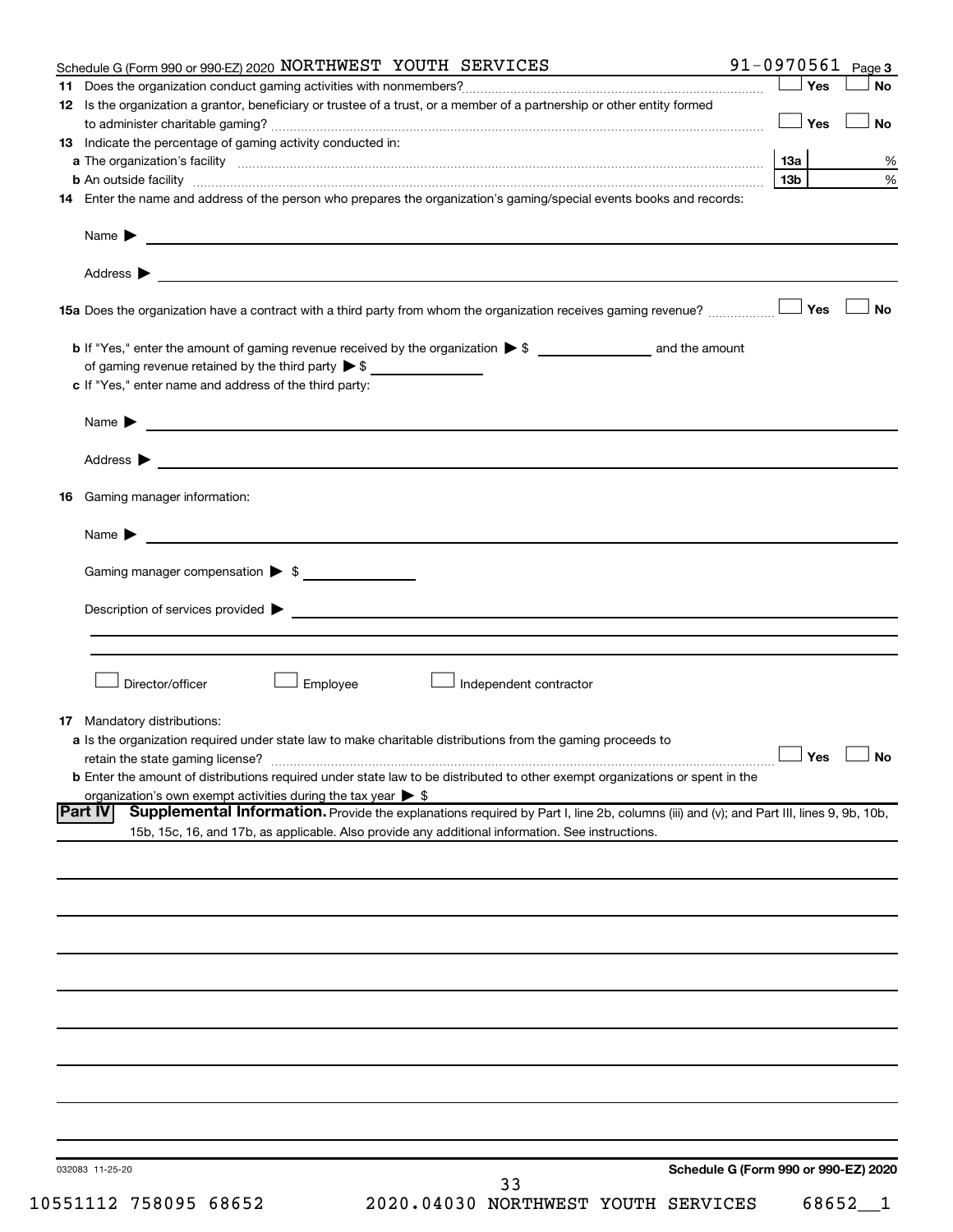| . .             | $\cdot$ |                                 |
|-----------------|---------|---------------------------------|
|                 |         |                                 |
|                 |         |                                 |
|                 |         |                                 |
|                 |         |                                 |
|                 |         |                                 |
|                 |         |                                 |
|                 |         |                                 |
|                 |         |                                 |
|                 |         |                                 |
|                 |         |                                 |
|                 |         |                                 |
|                 |         |                                 |
|                 |         |                                 |
|                 |         |                                 |
|                 |         |                                 |
|                 |         |                                 |
|                 |         |                                 |
|                 |         |                                 |
|                 |         |                                 |
|                 |         |                                 |
|                 |         |                                 |
|                 |         |                                 |
|                 |         |                                 |
|                 |         |                                 |
|                 |         |                                 |
|                 |         |                                 |
|                 |         |                                 |
|                 |         |                                 |
|                 |         |                                 |
|                 |         |                                 |
|                 |         |                                 |
|                 |         |                                 |
|                 |         |                                 |
|                 |         |                                 |
|                 |         |                                 |
|                 |         |                                 |
|                 |         |                                 |
|                 |         |                                 |
|                 |         |                                 |
|                 |         | Schedule G (Form 990 or 990-EZ) |
| 032084 04-01-20 |         |                                 |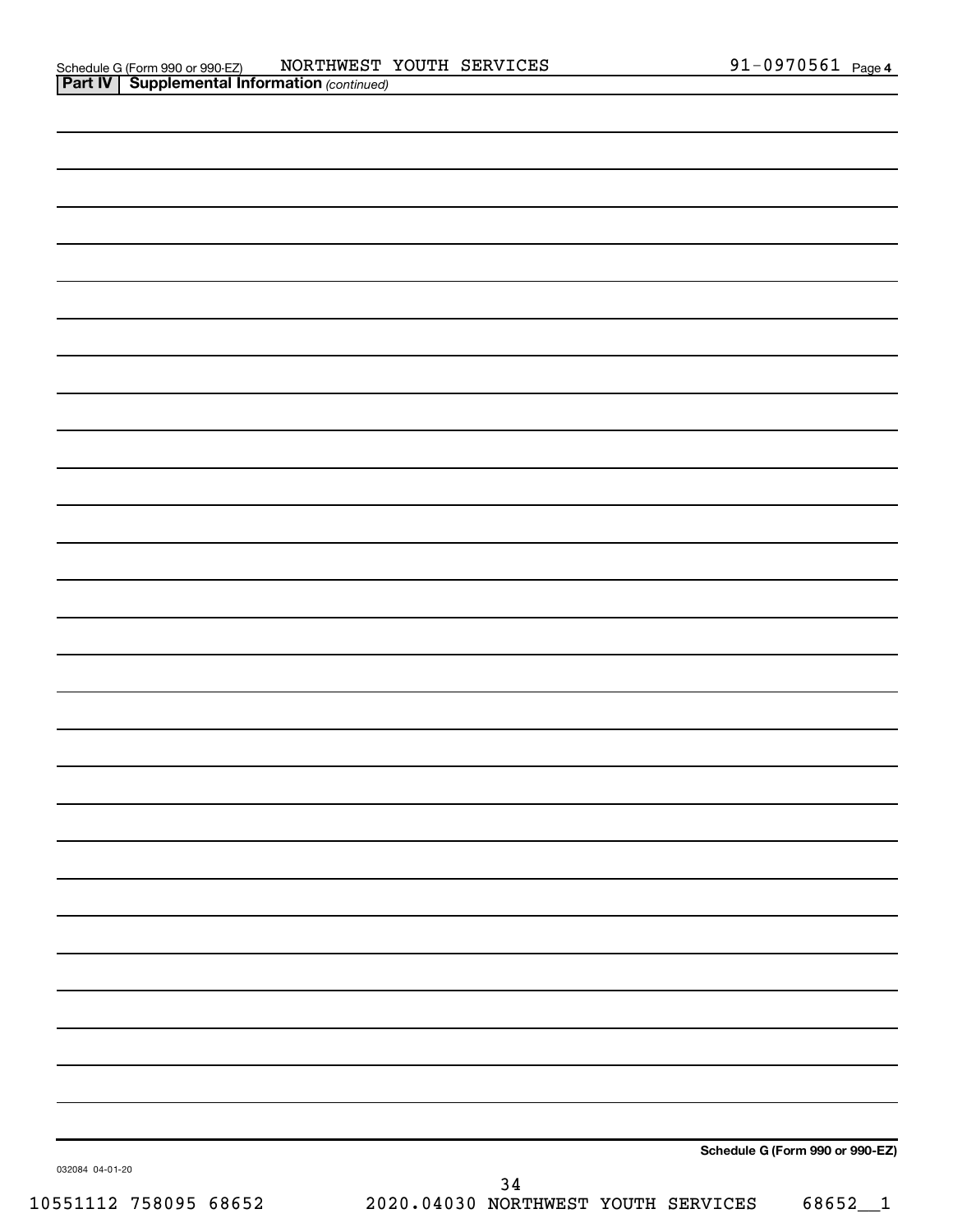| <b>SCHEDULE I</b><br>(Form 990) |                                                                                                                                                                                                                                                     |           | <b>Grants and Other Assistance to Organizations,</b><br>Governments, and Individuals in the United States |                             |                                         |                                                                |                                          |                              | OMB No. 1545-0047                                   |
|---------------------------------|-----------------------------------------------------------------------------------------------------------------------------------------------------------------------------------------------------------------------------------------------------|-----------|-----------------------------------------------------------------------------------------------------------|-----------------------------|-----------------------------------------|----------------------------------------------------------------|------------------------------------------|------------------------------|-----------------------------------------------------|
|                                 | Complete if the organization answered "Yes" on Form 990, Part IV, line 21 or 22.<br>Attach to Form 990.<br><b>Open to Public</b><br>Department of the Treasury<br>Internal Revenue Service<br>Go to www.irs.gov/Form990 for the latest information. |           |                                                                                                           |                             |                                         |                                                                |                                          |                              |                                                     |
|                                 | Name of the organization<br>NORTHWEST YOUTH SERVICES                                                                                                                                                                                                |           |                                                                                                           |                             |                                         |                                                                |                                          |                              | <b>Employer identification number</b><br>91-0970561 |
| Part I                          | <b>General Information on Grants and Assistance</b>                                                                                                                                                                                                 |           |                                                                                                           |                             |                                         |                                                                |                                          |                              |                                                     |
| $\mathbf 1$                     | Does the organization maintain records to substantiate the amount of the grants or assistance, the grantees' eligibility for the grants or assistance, and the selection                                                                            |           |                                                                                                           |                             |                                         |                                                                |                                          | $\lceil \text{X} \rceil$ Yes | l No                                                |
| Part II                         | 2 Describe in Part IV the organization's procedures for monitoring the use of grant funds in the United States.                                                                                                                                     |           |                                                                                                           |                             |                                         |                                                                |                                          |                              |                                                     |
|                                 | Grants and Other Assistance to Domestic Organizations and Domestic Governments. Complete if the organization answered "Yes" on Form 990, Part IV, line 21, for any                                                                                  |           |                                                                                                           |                             |                                         |                                                                |                                          |                              |                                                     |
|                                 | recipient that received more than \$5,000. Part II can be duplicated if additional space is needed.<br>1 (a) Name and address of organization<br>or government                                                                                      | $(b)$ EIN | (c) IRC section<br>(if applicable)                                                                        | (d) Amount of<br>cash grant | (e) Amount of<br>non-cash<br>assistance | (f) Method of<br>valuation (book,<br>FMV, appraisal,<br>other) | (g) Description of<br>noncash assistance |                              | (h) Purpose of grant<br>or assistance               |
|                                 |                                                                                                                                                                                                                                                     |           |                                                                                                           |                             |                                         |                                                                |                                          |                              |                                                     |
| 2<br>3                          |                                                                                                                                                                                                                                                     |           |                                                                                                           |                             |                                         |                                                                |                                          |                              |                                                     |

**For Paperwork Reduction Act Notice, see the Instructions for Form 990. Schedule I (Form 990) 2020** LHA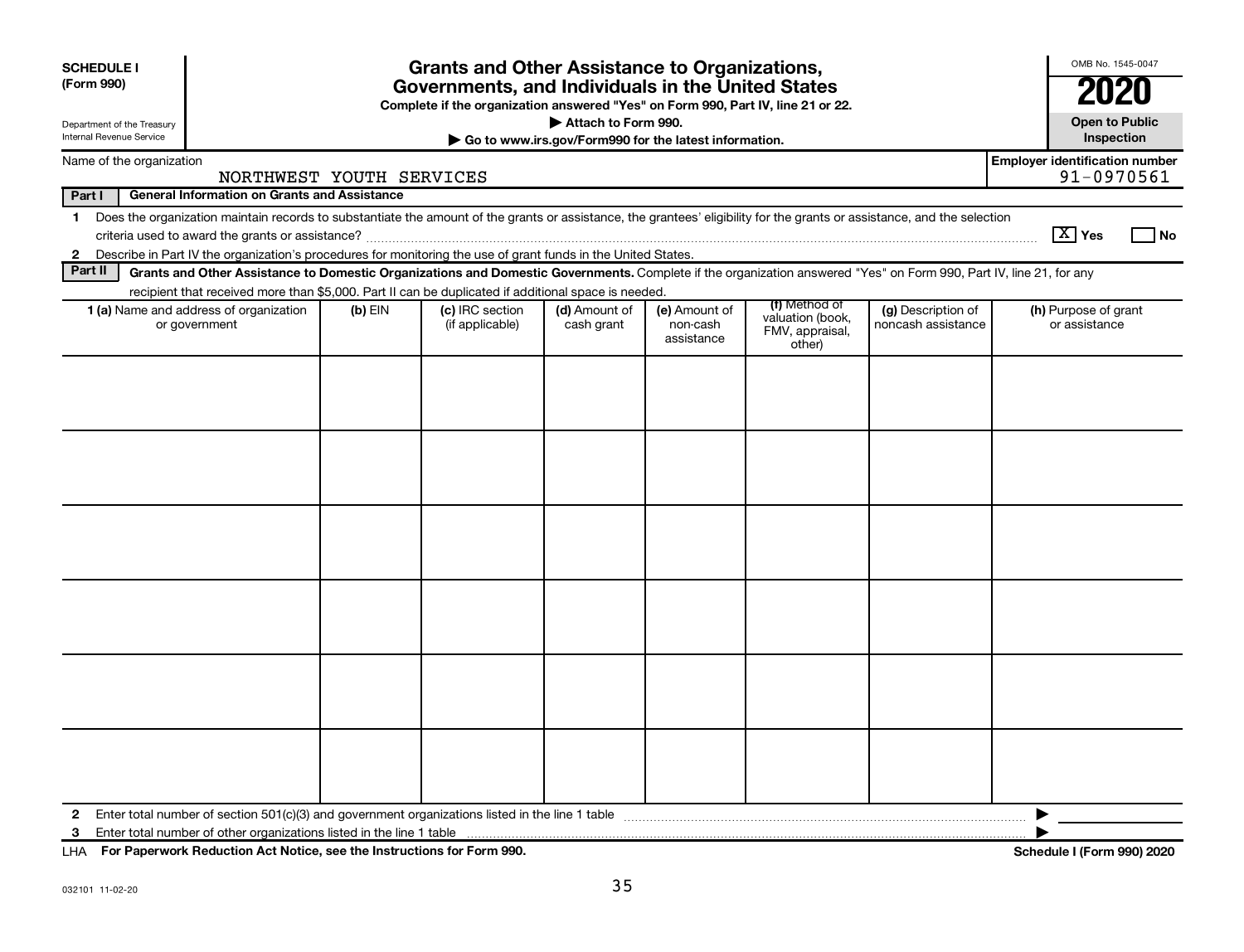Schedule I (Form 990) 2020

91-0970561

**2**

Part III | Grants and Other Assistance to Domestic Individuals. Complete if the organization answered "Yes" on Form 990, Part IV, line 22. Part III can be duplicated if additional space is needed.

| (a) Type of grant or assistance | (b) Number of<br>recipients | (c) Amount of<br>cash grant | (d) Amount of non-<br>cash assistance | (e) Method of valuation<br>(book, FMV, appraisal, other) | (f) Description of noncash assistance |
|---------------------------------|-----------------------------|-----------------------------|---------------------------------------|----------------------------------------------------------|---------------------------------------|
|                                 |                             |                             |                                       |                                                          |                                       |
|                                 |                             |                             |                                       |                                                          | SHELTER, TRANSPORTATION, FOOD,        |
| <b>BASIC NEEDS</b>              | 1555                        | 0.                          | 681,516.FMV                           |                                                          | AND OTHER COSTS                       |
|                                 |                             |                             |                                       |                                                          |                                       |
|                                 |                             |                             |                                       |                                                          |                                       |
|                                 |                             |                             |                                       |                                                          |                                       |
|                                 |                             |                             |                                       |                                                          |                                       |
|                                 |                             |                             |                                       |                                                          |                                       |
|                                 |                             |                             |                                       |                                                          |                                       |
|                                 |                             |                             |                                       |                                                          |                                       |
|                                 |                             |                             |                                       |                                                          |                                       |
|                                 |                             |                             |                                       |                                                          |                                       |
|                                 |                             |                             |                                       |                                                          |                                       |
|                                 |                             |                             |                                       |                                                          |                                       |
|                                 |                             |                             |                                       |                                                          |                                       |

Part IV | Supplemental Information. Provide the information required in Part I, line 2; Part III, column (b); and any other additional information.

PART I, LINE 2:

INDIRECT ASSISTANCE IS PROVIDED TO YOUTH THROUGH VARIOUS PROGRAMS OF THE

ORGANIZATION. ALL SUPPORT PROVIDED AS DESCRIBED IN PART III IS GIVEN TO

YOUTH THAT QUALIFY FOR THE VARIOUS PROGRAMS OF THE ORGANIZATION. THE

ORGANIZATION EMPLOYEES PROVIDE THE SUPPORT FOR THESE YOUTH AND MAINTAIN

RECORD OF ENTRY, SUPPORT, AND OUTCOMES.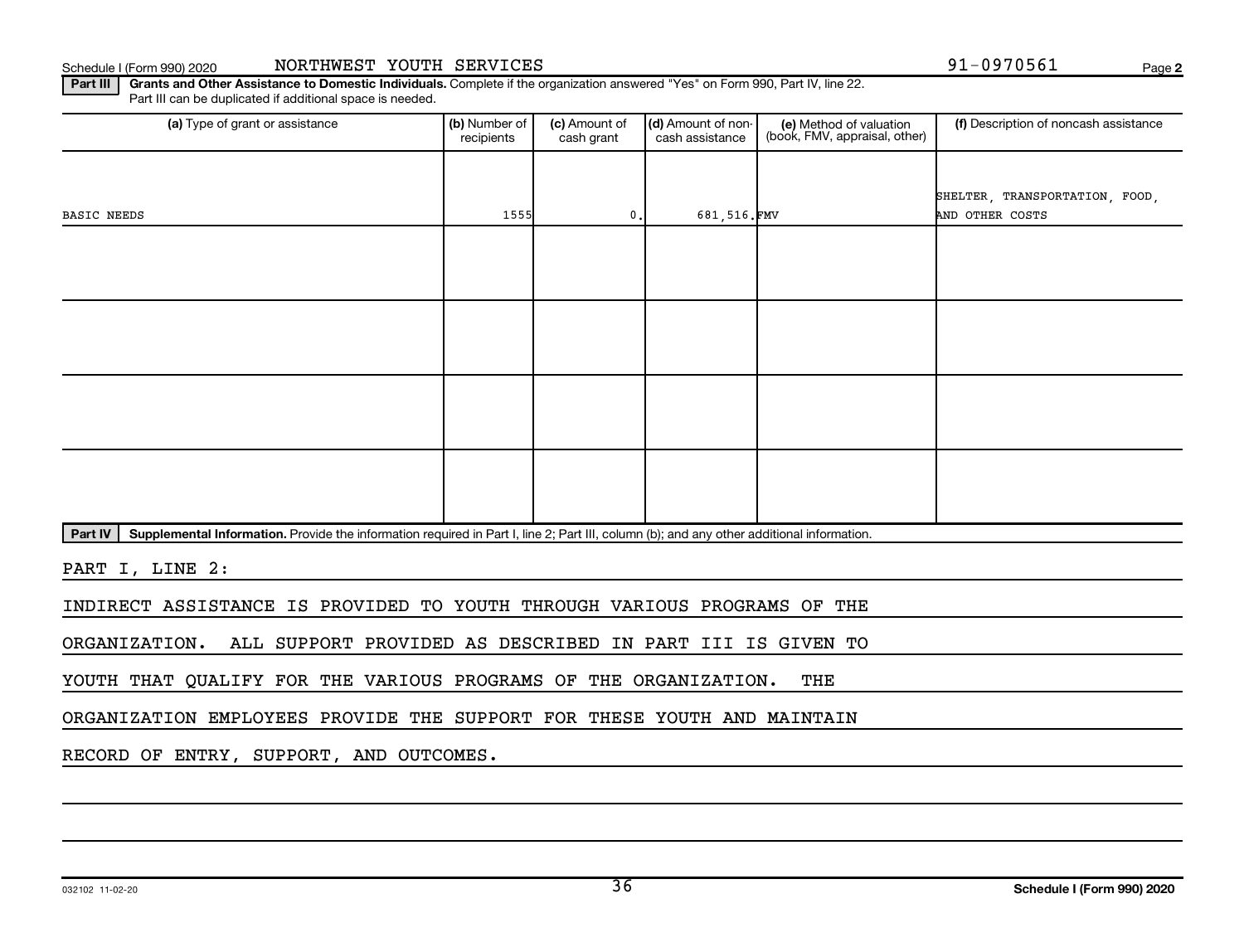## **SCHEDULE M (Form 990)**

## **Noncash Contributions**

OMB No. 1545-0047

**Open to Public**

| Department of the Treasury |
|----------------------------|
| Internal Revenue Service   |

◆ Complete if the organizations answered "Yes" on Form 990, Part IV, lines 29 or 30.<br>● Complete if the organizations answered "Yes" on Form 990, Part IV, lines 29 or 30. **Attach to Form 990.**  $\blacktriangleright$ 

 **Go to www.irs.gov/Form990 for instructions and the latest information.** J

**Inspection**

|    | Name of the organization                                                                                                                           |                               |                                      |                                                                                                      |  | <b>Employer identification number</b><br>91-0970561   |     |     |    |  |
|----|----------------------------------------------------------------------------------------------------------------------------------------------------|-------------------------------|--------------------------------------|------------------------------------------------------------------------------------------------------|--|-------------------------------------------------------|-----|-----|----|--|
|    | NORTHWEST YOUTH SERVICES<br><b>Types of Property</b><br>Part I                                                                                     |                               |                                      |                                                                                                      |  |                                                       |     |     |    |  |
|    |                                                                                                                                                    | (a)<br>Check if<br>applicable | (b)<br>Number of<br>contributions or | (c)<br>Noncash contribution<br>amounts reported on<br>items contributed Form 990, Part VIII, line 1g |  | Method of determining<br>noncash contribution amounts | (d) |     |    |  |
| 1  |                                                                                                                                                    |                               |                                      |                                                                                                      |  |                                                       |     |     |    |  |
| 2  |                                                                                                                                                    |                               |                                      |                                                                                                      |  |                                                       |     |     |    |  |
| З  |                                                                                                                                                    |                               |                                      |                                                                                                      |  |                                                       |     |     |    |  |
| 4  |                                                                                                                                                    |                               |                                      |                                                                                                      |  |                                                       |     |     |    |  |
| 5  | Clothing and household goods                                                                                                                       | $\overline{\text{x}}$         |                                      |                                                                                                      |  | 7,798. DONOR SET VALUE                                |     |     |    |  |
| 6  |                                                                                                                                                    |                               |                                      |                                                                                                      |  |                                                       |     |     |    |  |
| 7  |                                                                                                                                                    |                               |                                      |                                                                                                      |  |                                                       |     |     |    |  |
| 8  |                                                                                                                                                    |                               |                                      |                                                                                                      |  |                                                       |     |     |    |  |
| 9  |                                                                                                                                                    |                               |                                      |                                                                                                      |  |                                                       |     |     |    |  |
| 10 | Securities - Closely held stock                                                                                                                    |                               |                                      |                                                                                                      |  |                                                       |     |     |    |  |
| 11 | Securities - Partnership, LLC, or                                                                                                                  |                               |                                      |                                                                                                      |  |                                                       |     |     |    |  |
|    | trust interests                                                                                                                                    |                               |                                      |                                                                                                      |  |                                                       |     |     |    |  |
| 12 | Securities - Miscellaneous                                                                                                                         |                               |                                      |                                                                                                      |  |                                                       |     |     |    |  |
| 13 | Qualified conservation contribution -                                                                                                              |                               |                                      |                                                                                                      |  |                                                       |     |     |    |  |
|    |                                                                                                                                                    |                               |                                      |                                                                                                      |  |                                                       |     |     |    |  |
| 14 | Qualified conservation contribution - Other                                                                                                        |                               |                                      |                                                                                                      |  |                                                       |     |     |    |  |
| 15 | Real estate - Residential                                                                                                                          |                               |                                      |                                                                                                      |  |                                                       |     |     |    |  |
| 16 | Real estate - Commercial                                                                                                                           |                               |                                      |                                                                                                      |  |                                                       |     |     |    |  |
| 17 |                                                                                                                                                    |                               |                                      |                                                                                                      |  |                                                       |     |     |    |  |
| 18 |                                                                                                                                                    |                               |                                      |                                                                                                      |  |                                                       |     |     |    |  |
| 19 |                                                                                                                                                    |                               |                                      |                                                                                                      |  |                                                       |     |     |    |  |
| 20 | Drugs and medical supplies                                                                                                                         |                               |                                      |                                                                                                      |  |                                                       |     |     |    |  |
| 21 |                                                                                                                                                    |                               |                                      |                                                                                                      |  |                                                       |     |     |    |  |
| 22 |                                                                                                                                                    |                               |                                      |                                                                                                      |  |                                                       |     |     |    |  |
| 23 |                                                                                                                                                    |                               |                                      |                                                                                                      |  |                                                       |     |     |    |  |
| 24 |                                                                                                                                                    |                               |                                      |                                                                                                      |  |                                                       |     |     |    |  |
| 25 | Other $\blacktriangleright$<br>$\left(\begin{array}{ccc}\n&\n&\n\end{array}\right)$                                                                |                               |                                      |                                                                                                      |  |                                                       |     |     |    |  |
| 26 | $\qquad \qquad ($<br>Other $\blacktriangleright$                                                                                                   |                               |                                      |                                                                                                      |  |                                                       |     |     |    |  |
| 27 | Other $\blacktriangleright$<br><u> 1999 - John Harry Harry Harry Harry Harry Harry Harry Harry Harry Harry Harry Harry Harry Harry Harry Harry</u> |                               |                                      |                                                                                                      |  |                                                       |     |     |    |  |
| 28 | Other                                                                                                                                              |                               |                                      |                                                                                                      |  |                                                       |     |     |    |  |
| 29 | Number of Forms 8283 received by the organization during the tax year for contributions                                                            |                               |                                      |                                                                                                      |  |                                                       |     |     |    |  |
|    |                                                                                                                                                    |                               |                                      |                                                                                                      |  |                                                       |     |     |    |  |
|    |                                                                                                                                                    |                               |                                      |                                                                                                      |  |                                                       |     | Yes | No |  |
|    | 30a During the year, did the organization receive by contribution any property reported in Part I, lines 1 through 28, that it                     |                               |                                      |                                                                                                      |  |                                                       |     |     |    |  |
|    | must hold for at least three years from the date of the initial contribution, and which isn't required to be used for                              |                               |                                      |                                                                                                      |  |                                                       |     |     |    |  |
|    |                                                                                                                                                    |                               |                                      |                                                                                                      |  |                                                       | 30a |     | х  |  |
|    | <b>b</b> If "Yes," describe the arrangement in Part II.                                                                                            |                               |                                      |                                                                                                      |  |                                                       |     |     |    |  |
| 31 | Does the organization have a gift acceptance policy that requires the review of any nonstandard contributions?                                     |                               |                                      |                                                                                                      |  | 31                                                    | х   |     |    |  |
|    | 32a Does the organization hire or use third parties or related organizations to solicit, process, or sell noncash                                  |                               |                                      |                                                                                                      |  |                                                       |     |     |    |  |
|    | contributions?                                                                                                                                     |                               |                                      |                                                                                                      |  |                                                       | 32a |     | х  |  |
|    | <b>b</b> If "Yes," describe in Part II.                                                                                                            |                               |                                      |                                                                                                      |  |                                                       |     |     |    |  |
| 33 | If the organization didn't report an amount in column (c) for a type of property for which column (a) is checked,                                  |                               |                                      |                                                                                                      |  |                                                       |     |     |    |  |

describe in Part II.

**For Paperwork Reduction Act Notice, see the Instructions for Form 990. Schedule M (Form 990) 2020** LHA

032141 11-23-20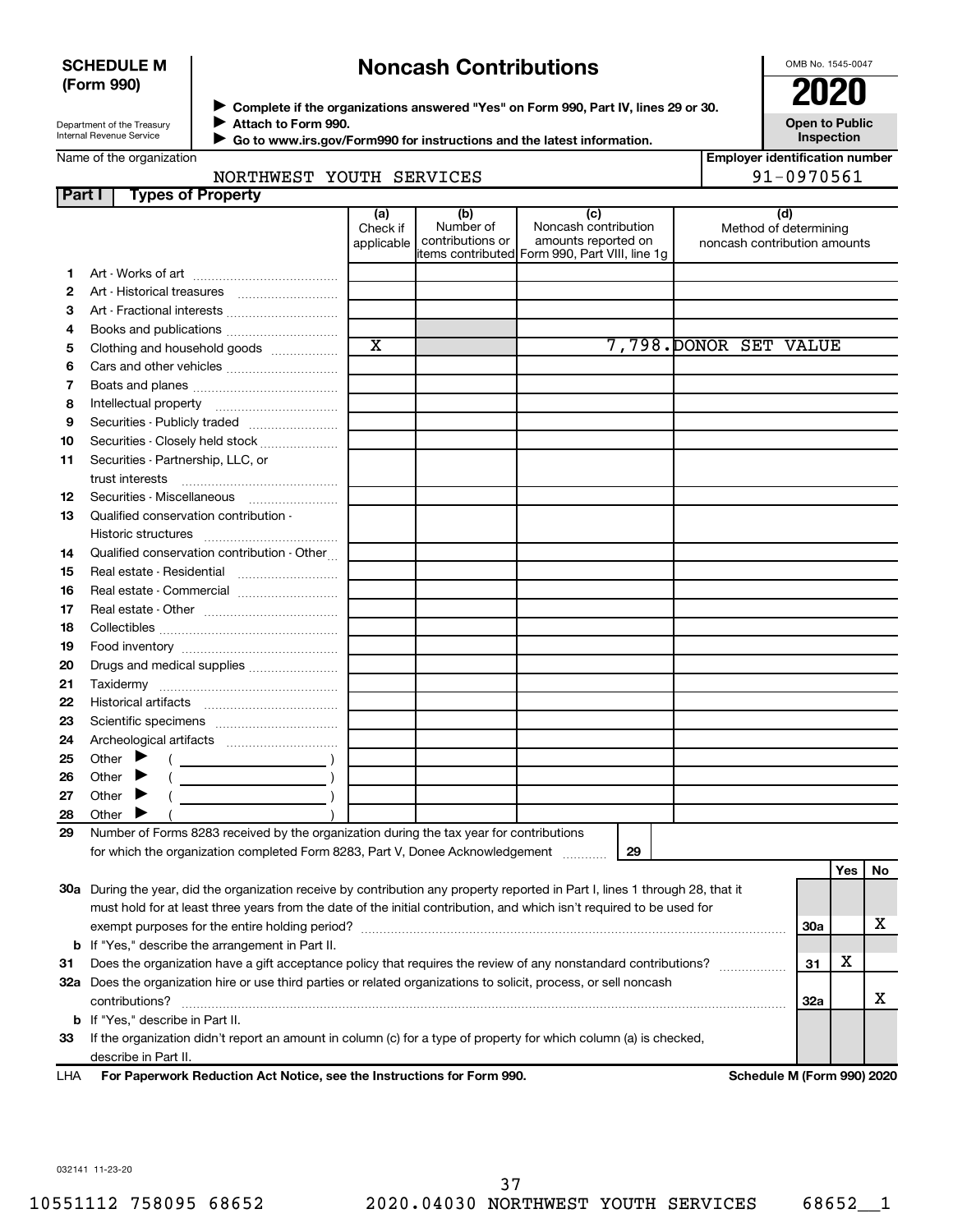Provide the information required by Part I, lines 30b, 32b, and 33, and whether the organization is reporting in Part I, column (b), the number of contributions, the number of items received, or a combination of both. Also complete this part for any additional information. **Part II Supplemental Information.** 

032142 11-23-20 **Schedule M (Form 990) 2020** 10551112 758095 68652 2020.04030 NORTHWEST YOUTH SERVICES 68652\_\_1 38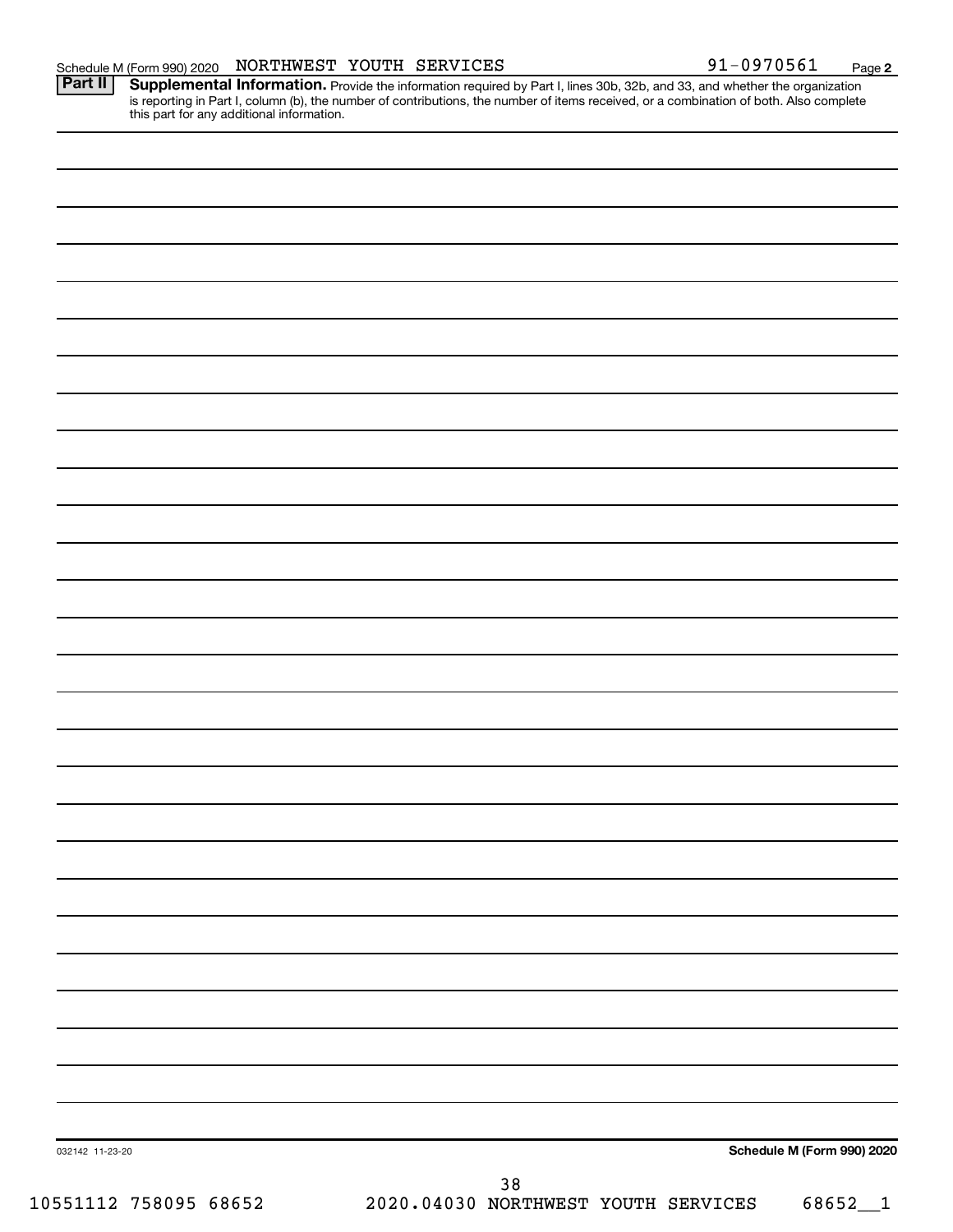**(Form 990 or 990-EZ)**

Department of the Treasury Internal Revenue Service

**Complete to provide information for responses to specific questions on Form 990 or 990-EZ or to provide any additional information. | Attach to Form 990 or 990-EZ. | Go to www.irs.gov/Form990 for the latest information. SCHEDULE O Supplemental Information to Form 990 or 990-EZ 2020**<br>(Form 990 or 990-EZ) Complete to provide information for responses to specific questions on



Name of the organization

NORTHWEST YOUTH SERVICES **191-0970561** 

**Employer identification number**

FORM 990, PART III, LINE 1, DESCRIPTION OF ORGANIZATION MISSION:

SUPPORTIVE SERVICES TO YOUTH AND FAMILIES TO ACHIEVE THESE GOALS.

FORM 990, PART III, LINE 4D, OTHER PROGRAM SERVICES:

THE VOCATIONAL PROGRAM SUPPORTS PARTICIPANTS IN EXPLORING AND

IDENTIFYING STRENGTHS AND INTEREST, BUILDING SELF-CONFIDENCE, AND

DEVELOPING THE SKILLS AND RELATIONSHIPS NECESSARY TO ACHIEVE AND

MAINTAIN SUSTAINABLE EMPLOYMENT AND BECOME SELF-SUFFICIENT. CURRENTLY,

THE PROGRAM CONSISTS OF THE FOLLOWING ASPECTS: SUPPORTING EMPLOYMENT

READINESS, INDIVIDUAL CASE MANAGEMENT, WE GROW, AND SUMMER JOBS/YOUTH

JOBS.

TEEN COURT IS A COLLABORATIVE PROGRAM BETWEEN THE ORGANIZATION AND THE WHATCOM COUNTY SUPERIOR COURTS AND IS DESIGNED TO DEAL WITH SECOND-TIME YOUTH OFFENDERS. TEEN COURT IS BASED UPON A PHILOSOPHY OF RESTORATIVE JUSTICE IN WHICH (1) THE OFFENDER IS HELD ACCOUNTABLE, (2) THE VICTIM IS MADE WHOLE, AND (3) THE OFFENDER IS RESTORED TO THE COMMUNITY.

THE GROUND FLOOR PROGRAM IS A DAY CENTER PROVIDING BASIC NEED SERVICES TO YOUTH AGES 13 TO 24. THIS LOW-BARRIER SPACE ACTS AS AN ENTRY POINT FOR THE REST OF NORTHWEST YOUTH SERVICES' PROGRAMS AND PARTNER AGENCIES, AND PROVIDES AN INDOOR COMMUNITY AREA, LAUNDRY UNITS, FOOD AND KITCHEN SPACE, PRIVATE BATHROOMS AND SHOWERS, QUIET ROOMS, AND A 'FREE STORE' CONTAINING CLOTHING AND OTHER SURVIVAL SUPPLIES.

032211 11-20-20 **For Paperwork Reduction Act Notice, see the Instructions for Form 990 or 990-EZ. Schedule O (Form 990 or 990-EZ) 2020** LHA THE QUEER YOUTH PROJECT SUPPORTS VULNERABLE LGBTQ YOUTH BY PROVIDING 39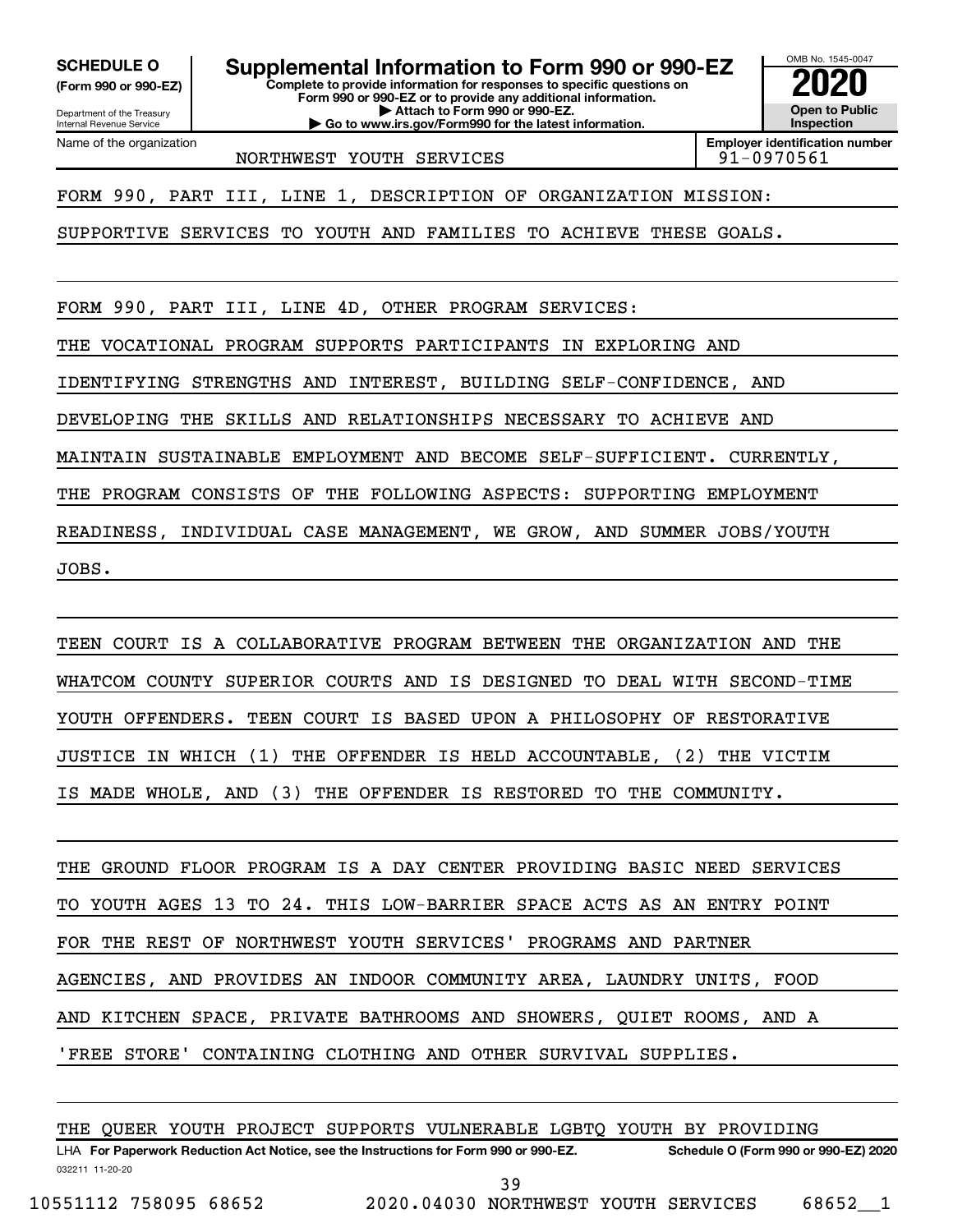| Schedule O (Form 990 or 990-EZ) 2020                                      | Page 2                                              |  |  |  |
|---------------------------------------------------------------------------|-----------------------------------------------------|--|--|--|
| Name of the organization<br>NORTHWEST YOUTH SERVICES                      | <b>Employer identification number</b><br>91-0970561 |  |  |  |
| SENSITIVITY TRAININGS TO COMMUNITY SERVICE PROVIDERS; REFERRING YOUTH     |                                                     |  |  |  |
| ONLY TO LGTBQ-FRIENDLY OR "SAFE" PROVIDERS; BUILDING RELATIONSHIPS WITH   |                                                     |  |  |  |
| LGTBQ YOUTH LIVING ON THE STREET; WORKING TOGETHER WITH FAMILIES          |                                                     |  |  |  |
| THROUGH COUNSELING TO RETURN LGBTQ YOUTH TO SAFE HOMES; AND PROVIDING A   |                                                     |  |  |  |
| SAFE SPACE FOR QUEER YOUTH TO JUST BE THEMSELVES. THESE SERVICES FOSTER   |                                                     |  |  |  |
| HEALTHY FAMILY AND COMMUNITY RELATIONSHIPS, AS WELL AS HAPPY AND SAFE     |                                                     |  |  |  |
| FUTURES FOR YOUTH.                                                        |                                                     |  |  |  |
| EXPENSES \$ 416,957. INCLUDING GRANTS OF \$ 14,920. REVENUE \$ 0.         |                                                     |  |  |  |
|                                                                           |                                                     |  |  |  |
| FORM 990, PART VI, SECTION B, LINE 11B:                                   |                                                     |  |  |  |
| THE BOARD OF DIRECTORS AUTHORIZED THE EXECUTIVE DIRECTOR AND FINANCE      |                                                     |  |  |  |
| DIRECTOR TO REVIEW THE INCOME TAX RETURN PRIOR TO FILING.                 |                                                     |  |  |  |
|                                                                           |                                                     |  |  |  |
| FORM 990, PART VI, SECTION B, LINE 12C:                                   |                                                     |  |  |  |
| WHEN DECISIONS ARISE THAT COULD POSE A CONFLICT OF INTEREST, THEY ARE     |                                                     |  |  |  |
| DISCUSSED OPENLY AND A DECISION IS MADE WHETHER OR NOT IT IS AN ACTUAL    |                                                     |  |  |  |
| CONFLICT, OR THE BOARD MEMBER OR STAFF IN QUESTION REMOVES THEMSELF FROM  |                                                     |  |  |  |
| THE DISCUSSION.                                                           |                                                     |  |  |  |
|                                                                           |                                                     |  |  |  |
| FORM 990, PART VI, SECTION B, LINE 15:                                    |                                                     |  |  |  |
| THE BOARD RECEIVES COMPENSATION DATA FROM THREE OTHER LOCAL NONPROFIT     |                                                     |  |  |  |
| ORGANIZATIONS IN WHATCOM COUNTY. THIS INFORMATION IS USED TO COMPARE WAGE |                                                     |  |  |  |
| LEVELS ACROSS THE ORGANIZATION. ADDITIONALLY, THE BOARD RECEIVES SURVEY   |                                                     |  |  |  |
| DATA AND INDEPENDENT CONSULTING ADVICE. THE BOARD MEETS INDEPENDENTLY OF  |                                                     |  |  |  |
| THE EXECUTIVE DIRECTOR TO EVALUATE PERFORMANCE AND DETERMINE APPROPRIATE  |                                                     |  |  |  |
| COMPENSATION.                                                             |                                                     |  |  |  |
|                                                                           |                                                     |  |  |  |

032212 11-20-20 **Schedule O (Form 990 or 990-EZ) 2020** FORM 990, PART VI, SECTION C, LINE 18: 10551112 758095 68652 2020.04030 NORTHWEST YOUTH SERVICES 68652\_\_1 40